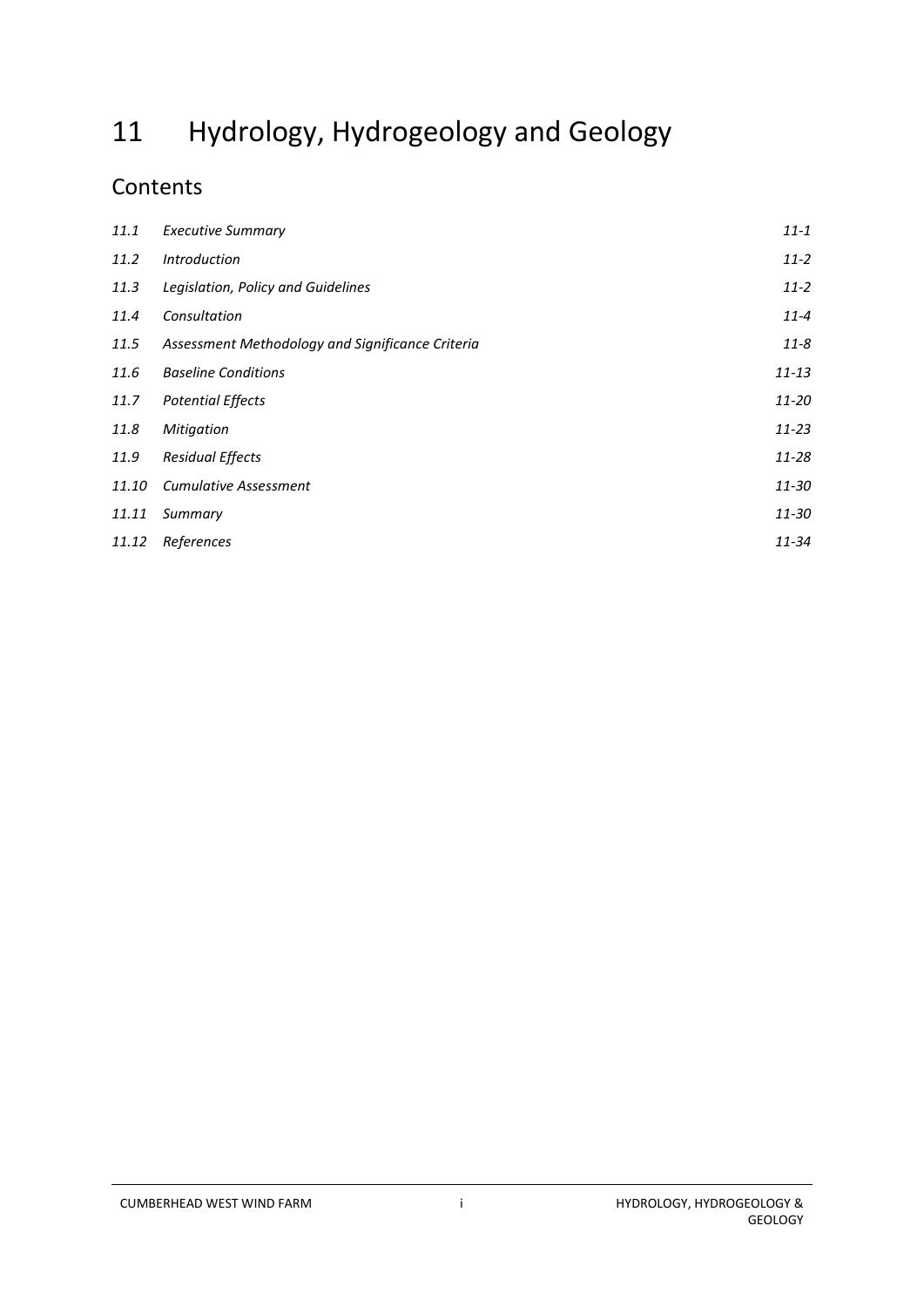This page is intentionally blank.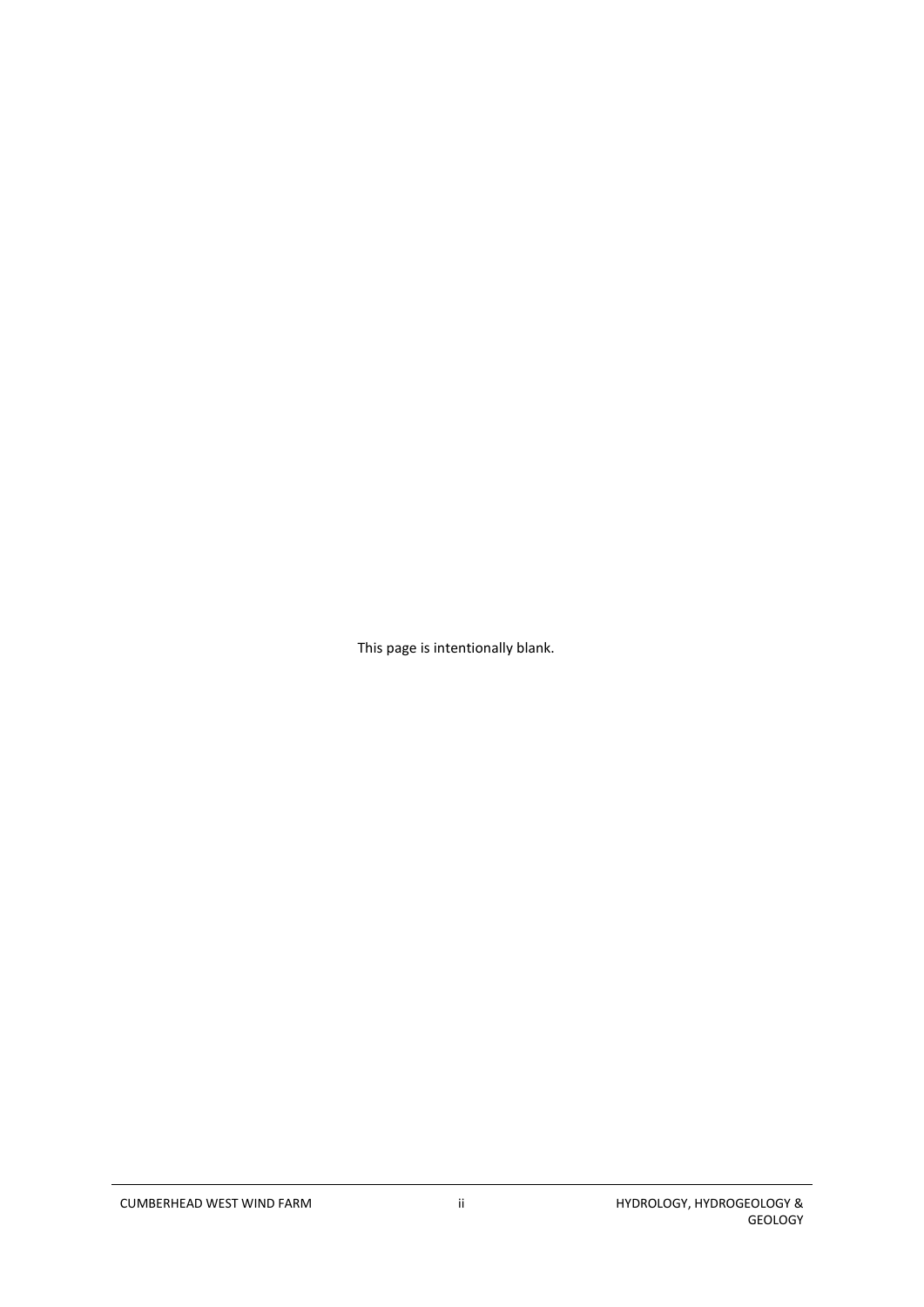# 11 Hydrology, Hydrogeology & Geology

# <span id="page-2-0"></span>11.1 Executive Summary

- 11.1.1 This chapter considers the potential effects of the Proposed Development on hydrological, hydrogeological and geological resources.
- 11.1.2 A combination of desk study and field survey work was undertaken to identify and characterise the geological, hydrological and hydrogeological receptors which could be subject to impacts from construction, operation and decommissioning of the Proposed Development.
- 11.1.3 Surface water drainage from the site flows into the River Nethan to the south and the Logan Water to the north (itself flowing into the River Nethan), ultimately draining into the River Clyde to the north-east of the site.
- 11.1.4 Six new water crossings and one upgraded water crossing will be required, where access tracks will need to traverse the on-site watercourses. Additionally, there are a number of existing water crossings which will be maintained for use in the Proposed Development (refer to Appendix 11.3 and Appendix 3.3).
- 11.1.5 Site geology comprises sedimentary bedrock sequences overlain largely by peat and till. A localised area in the southwest of the site is identified as Class 1 Peat according to the SNH Carbon and Peatlands Map 2016. However, detailed peat surveys identified variable thicknesses of peat across the site, with approximately 32% of probes recording peaty or organo-mineral soils (peat depth <0.5 m) rather than peat. Localised deep peat (>1 m) was identified.
- 11.1.6 Extensive design iteration works were undertaken to avoid siting turbines or other infrastructure on deep peat wherever possible. This has resulted in areas of deep peat being avoided in siting all except one turbine, all turbine hardstandings, all except two short stretches of new track, and all other infrastructure.
- 11.1.7 A peat slide risk assessment has identified low risks at all turbine and other infrastructure locations, except one turbine which was assessed as negligible risk and one borrow pit search area which was assessed as medium risk.
- 11.1.8 Potential construction and operational effects arising from the Proposed Development (in the absence of mitigation) include changes to the groundwater flow regime, the risk of pollution of watercourses (including due to peat slide, and increased erosion following forestry felling) resulting in adverse effects on water quality, and effects on the integrity of watercourse banks.
- 11.1.9 Mitigation measures to avoid or reduce potential impacts, include developing and implementing a Construction Environmental Management Plan (CEMP) (refer to Appendix 3.1 Draft CEMP), key-hole forestry felling and re-planting, felling works in accordance with good practice e.g. UK Forestry Standard, undertaking pre-construction site investigations to inform micro-siting and avoid sensitive receptors where possible, surface water quality monitoring, and implementing a Peat Management Plan and a Habitat Management Plan to restore peatland habitat. Additionally, any features of geological interest exposed during excavations will be observed and recorded, and postconstruction, the Applicant proposes to install an information board or similar at the Birkenhead Burn Site of Special Scientific Interest (designated for geological interests).
- 11.1.10 Outline drainage design provisions and water crossing designs have been developed to ensure appropriate control of run-off, and continuous greenfield flows. Detailed designs will be agreed with SEPA and SLC in advance of construction.
- 11.1.11 Following implementation of committed mitigation measures, the significance of residual effects on geology, surface water and groundwater is considered to be minor or negligible and therefore not significant. No cumulative effects are predicted.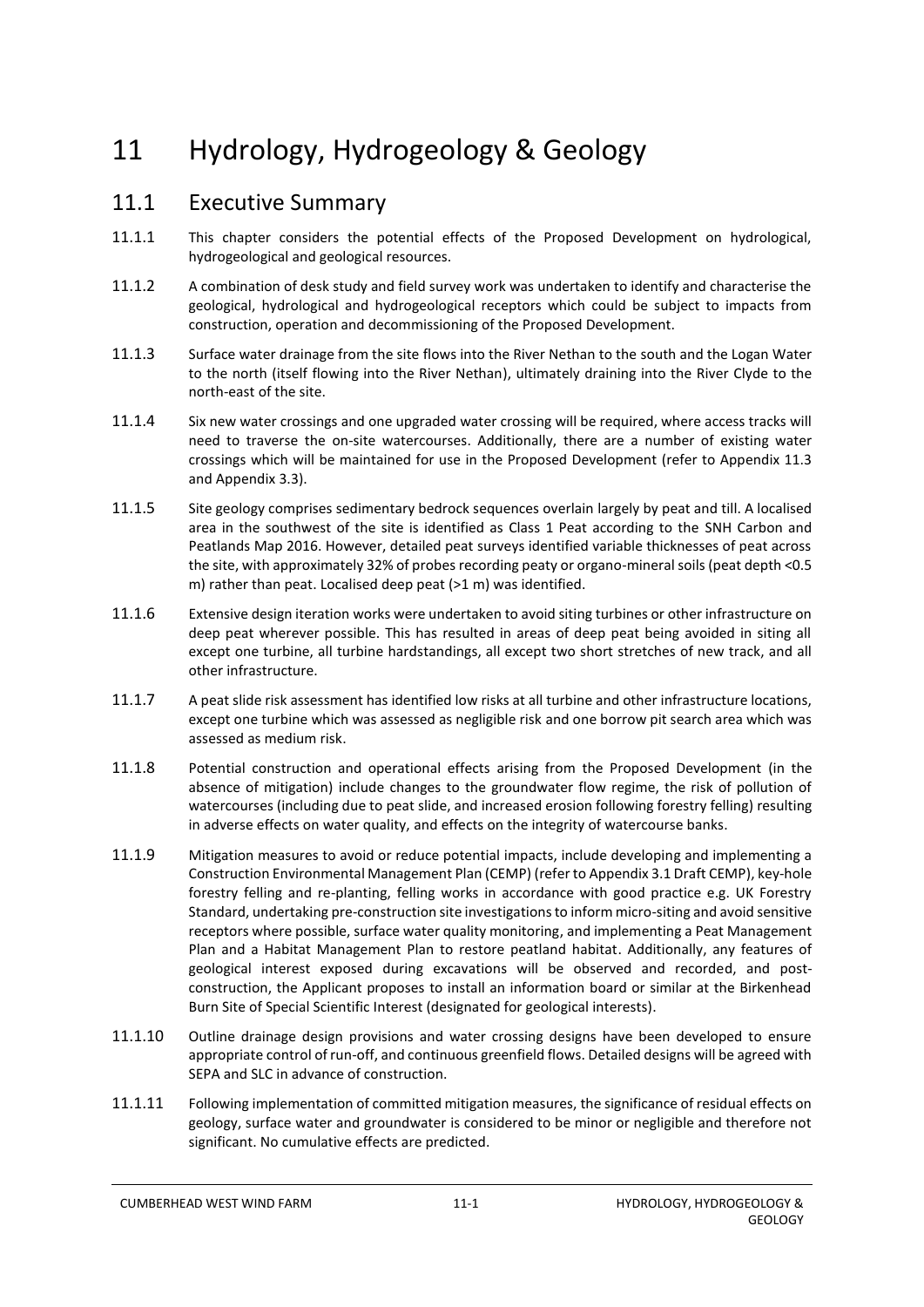# <span id="page-3-0"></span>11.2 Introduction

- 11.2.1 This chapter assesses the potential impacts of the Proposed Development on hydrology, hydrogeology and geological resources. This includes detailed consideration of potential impacts on surface watercourses, groundwater and the local geology in and around the site and any potential impacts on flood risk in the local area. Potential impacts on peat deposits, and risks associated with peat slide, are also assessed.
- 11.2.2 For the purposes of this assessment, watercourses have been identified as those which appear on the Ordnance Survey (OS) 1:50,000 scale maps (refer to Figure 11.2). However, on-site observations of field drains and other man-made features have also been made and the presence of these has been taken into account in the design of the scheme and any mitigation measures.

# <span id="page-3-1"></span>11.3 Legislation, Policy and Guidelines

# *Legislation*

- 11.3.1 Regulation of activities relating to the water environment in Scotland is the responsibility of the Scottish Environment Protection Agency (SEPA) and the relevant local authorities.
- 11.3.2 The European Union (EU) *Water Framework Directive* (WFD) has been implemented in Scotland through the *Water Environment and Water Services (Scotland) Act 2003* (WEWSA). This Act introduced a regulatory system for the water environment with SEPA as the lead authority working alongside the public, private and voluntary sectors. The Act ensures that all human activities with the potential to cause a harmful effect on the water environment can be controlled by establishing a framework for co-ordinated controls on water abstraction and impoundment, engineering works affecting watercourses, and discharges to the water environment.
- 11.3.3 The EC Groundwater Directive provides specific measures to protect groundwater against pollution and deterioration. This Directive is implemented through the *Water Environment (Controlled Activities) (Scotland) Regulations 2011* (CAR) (as amended), introduced under WEWSA to provide the main regulatory controls for protecting the water environment from harm. CAR introduced specific controls for activities affecting watercourses and waterbodies and which encompass the following activities relevant to the Proposed Development:
	- discharges to all wetlands, surface waters and groundwaters; and,
	- engineering works in inland waters and wetlands.
- 11.3.4 SEPA maintains water monitoring and classification systems that provide the data to support the aim of the WFD, namely that all waterbodies would have good ecological status, or similar objective, by 2015. The classification system covers all rivers, lochs, transitional, coastal and groundwater bodies, and is based on an ecological classification system with five quality classes: High, Good, Moderate, Poor and Bad. It has been devised following EU and UK guidance and is underpinned by a range of biological quality elements, supported by measurements of chemistry, hydrology (changes to levels and flows) and morphology (changes to the shape and function of waterbodies).
- 11.3.5 The *Water Resources (Scotland) Act 2013* makes provisions for the development of Scotland's water resources through improved water quality, the creation of contracts for non-domestic sewerage services, protection of the public sewer network and the maintenance of private sewerage works.
- 11.3.6 The relevant legislation relating to flood prevention is the *Flood Risk Management (Scotland) Act 2009*, which replaces the *Flood Prevention (Scotland) Act 1961 (as amended)*.
- 11.3.7 UK legislation on contaminated land is principally contained in Part IIA of the *Environmental Protection Act 1990* (EPA). This legislation endorses the principle of a 'suitable for use' approach to contaminated land, where remedial action is only required if there are unacceptable risks to health or the environment, taking into account the use of the land and its environmental setting.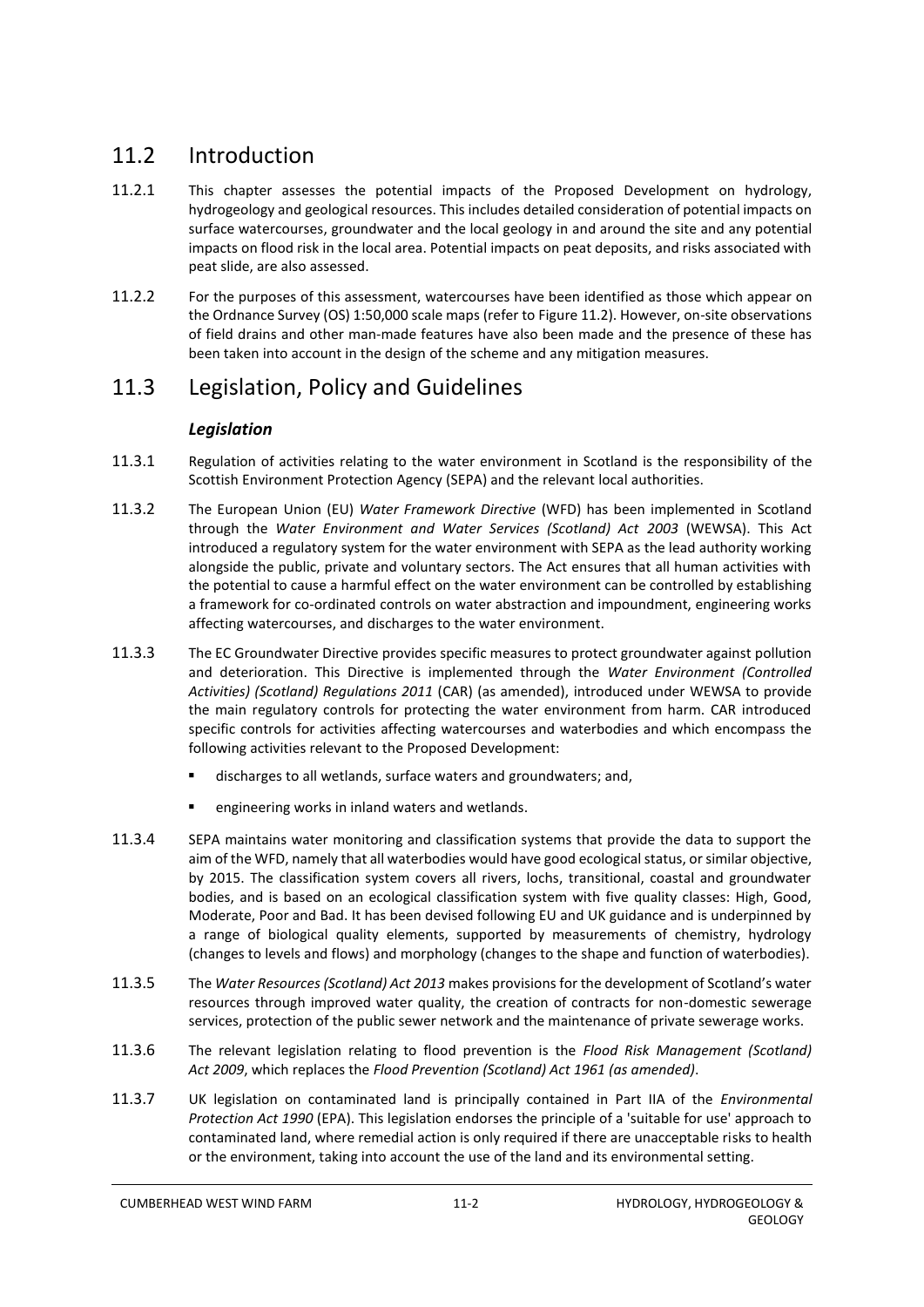- 11.3.8 The *Environment Act 1995* creates a system whereby local authorities must identify and, if necessary, arrange for the remediation of contaminated sites. The provisions are set out in Section 57, which inserts Part IIA into the EPA 1990. In addition to these requirements, the operation of the regime is subject to regulation and statutory guidance.
- 11.3.9 *The Contaminated Land (Scotland) Regulations 2000 (as amended)* sets out the responsibilities of the local authority and SEPA in the identification and management of contaminated land.

# *Planning Policy*

- 11.3.10 Chapter 5 sets out the planning policy framework that is relevant to the Environmental Impact Assessment (EIA). The policies set out below include those from the South Lanarkshire Local Development Plan (LDP, 2015). This section also considers the relevant aspects of Scottish Planning Policy (SPP), Planning Advice Notes and other relevant guidance. Of relevance to the hydrological, hydrogeological and geological assessment presented within this chapter are the following policies and advice notes:
	- LDP, Policy 2, Climate Change;
	- LDP, Policy 4, Development management and placemaking;
	- LDP, Policy 17, Water environment and flooding;
	- LDP, Policy 18, Waste;
	- PAN 51: Planning, Environmental Protection and Regulation (Scottish Executive, 2006);
	- PAN 69: Planning and Building Standards Advice on Flooding;
	- PAN 79: Water and Drainage (Scottish Executive, 2006) and
	- Scottish Planning Policy (Scottish Government, 2014).

# *Guidance*

- 11.3.11 The following relevant guidance has been considered as part of the assessment of hydrology, hydrogeology, flood risk and drainage:
	- Temporary Construction Methods, WAT-SG-29 (SEPA, 2009);
	- Position Statement: The role of SEPA in natural flood management (SEPA, 2012);
	- Flood Risk and Planning Briefing Note (SEPA, 2014)
	- SEPA Pollution Prevention Guideline (PPG) 1: Understanding your environmental responsibilities - good environmental practices (2013);
	- **EXEM** SEPA Guidance for Pollution Prevention (GPP) 5: Works and maintenance in or near water (2017);
	- SEPA Supporting Guidance (SAT-SG-75) Sector Specific Guidance: Construction Sites (2018);
	- Technical flood risk guidance for stakeholders, version 12 (SEPA, May 2019);
	- The Water Environment (Controlled Activities) (Scotland) Regulations 2011 as amended in 2018 - A practical guide (SEPA, 2011 as amended in 2019);
	- **■** Land Use Planning System Guidance Note 4 (LUPS GU4) Planning guidance on on-shore windfarm developments (SEPA, September 2017);
	- Land Use Planning System Guidance Note 31 (LUPS-GU31) Guidance on Assessing the Impacts of Development Proposals on Groundwater Abstractions and Groundwater Dependent Terrestrial Ecosystems (SEPA, October 2014);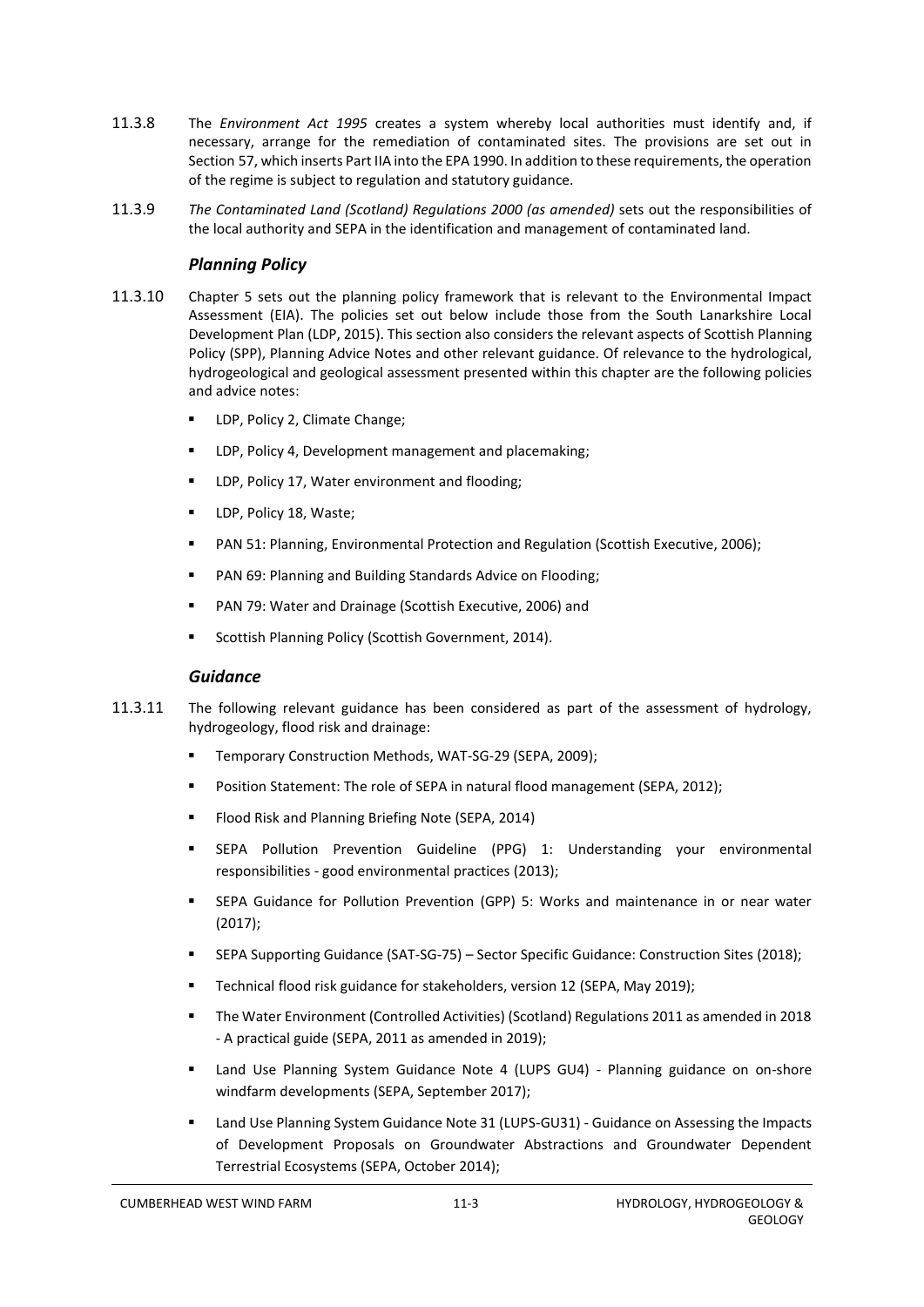- Special Requirements for Civil Engineering Contracts for the Prevention of Pollution v2 (SEPA, 2006);
- SEPA Policy 19 Groundwater Protection Policy for Scotland (Version 3, 2009);
- SEPA Policy 41 'A Planning Authority Protocol Development at Risk of Flooding: Advice and Consultation' (SEPA, 2016);
- CIRIA C532: 'Control of Water Pollution from Construction Sites Guidance for Consultants and Contractors' (CIRIA, 2001);
- PPG6: Working at Construction and Demolition Sites (Environment Agency, 2010 2nd Edition 2012);
- Good practice during wind farm construction, 3<sup>rd</sup> edition (Scottish Renewables, Scottish Natural Heritage, SEPA, Forestry Commission Scotland and Historic Scotland, 2015);
- SEPA Guidance Note 4: Planning advice on wind farm developments, LUPS-GU4 (SEPA, 2017);
- Guidance on Developments on Peatland Site Surveys (SNH, SEPA and The James Hutton Institute, 2017).
- Developments on Peatland: Guidance on the assessment of peat volumes, reuse of excavated peat and the minimisation of waste (Scottish Renewables and SEPA. 2014); and
- BS5930:2015 Code of Practice for Site Investigation (British Standards Institute, 2015).

# <span id="page-5-0"></span>11.4 Consultation

- 11.4.1 Consultation was undertaken with a number of statutory and non-statutory consultees, in order to obtain information and advice prior to completing the EIA. In order to facilitate initial consultation on the project, consultees were provided with information on the Proposed Development and the proposed scope of survey and assessment work.
- 11.4.2 Table 11.1 summarises the consultation responses and provides information on where and how they have been addressed in the assessment, where relevant. Copies of relevant consultee correspondence are included in Appendix 4.2 EIA Scoping Opinion and 4.3 Further Consultation.

| Consultee -<br>Date            | Scoping/Other<br><b>Consultation</b> | <b>Issue Raised</b>                                                                                            | <b>Response/Action Taken</b>                                                                                     |
|--------------------------------|--------------------------------------|----------------------------------------------------------------------------------------------------------------|------------------------------------------------------------------------------------------------------------------|
| $SLC - 2$<br>September<br>2020 | Scoping                              | SLC's Scoping response indicated<br>that the following information<br>should be provided in the EIA<br>Report: | Flood risk is discussed in<br>paragraphs 11.6.52 to<br>11.6.55.                                                  |
|                                |                                      | A Flood Risk Assessment satisfying<br>the requirements of the SLC<br>Developer Design Guidance (2020).         | Outline information on<br>the proposed drainage<br>strategy is provided in<br>Chapter 3 Proposed<br>Development. |
|                                |                                      | A Sustainable Drainage System<br>designed in accordance with the SLC<br>Developer Design Guidance (2020).      |                                                                                                                  |

**Table 11.1 – Consultation Responses**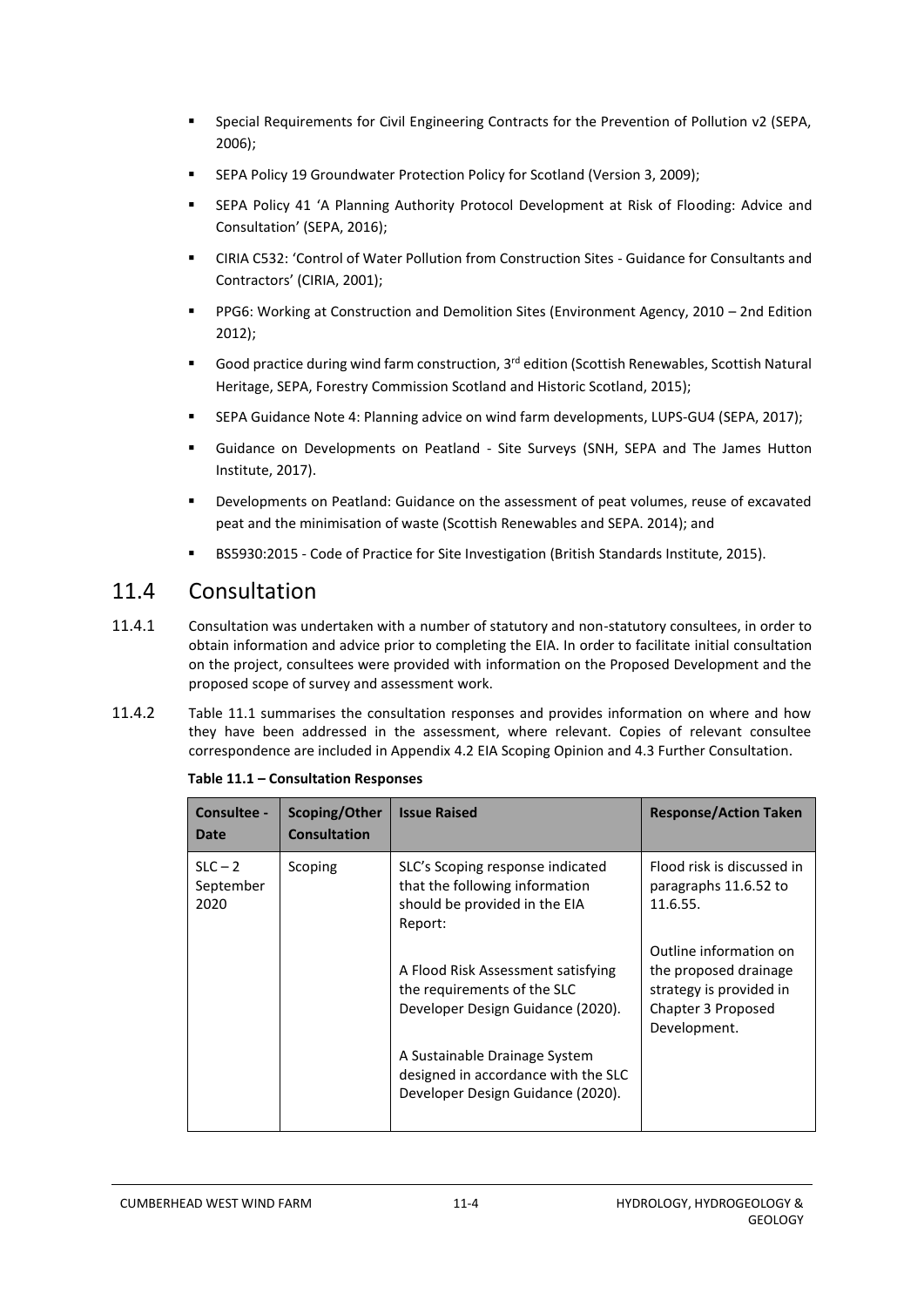| Consultee -<br><b>Date</b>               | <b>Scoping/Other</b><br><b>Consultation</b> | <b>Issue Raised</b>                                                                                                                                                                                                                                                       | <b>Response/Action Taken</b>                                                                                                                                                              |
|------------------------------------------|---------------------------------------------|---------------------------------------------------------------------------------------------------------------------------------------------------------------------------------------------------------------------------------------------------------------------------|-------------------------------------------------------------------------------------------------------------------------------------------------------------------------------------------|
| SEPA - 28<br>Scoping<br><b>July 2020</b> |                                             | SEPA's Scoping response indicated<br>that the following information<br>should be provided in the EIA<br>Report:<br>Map and assessment of engineering<br>activities in or impacting on the<br>water environment, flood risk<br>assessment and info on CAR<br>applications. | Details of proposed new<br>and altered water<br>crossings are provided in<br>Appendix 11.3. Flood<br>risk is discussed in<br>paragraphs 11.6.52 to<br>11.6.55.                            |
|                                          |                                             | Map and assessment of impacts<br>upon Groundwater Dependent<br>Terrestrial Ecosystems (GWDTE) and<br>buffers.                                                                                                                                                             | A map of potential<br><b>GWDTE</b> identified from<br>an NVC survey is<br>provided in Figure 11.6.<br>Potential effects on<br>GWDTE are discussed in<br>paragraphs 11.6.29 to<br>11.6.35. |
|                                          |                                             | Information on any water<br>abstractions including proposed<br>operating regime.                                                                                                                                                                                          | Arrangements for water<br>abstractions are<br>discussed in paragraph<br>11.8.20.                                                                                                          |
|                                          |                                             | Peat depth survey and table<br>detailing re-use proposals.                                                                                                                                                                                                                | A Peat Slide Hazard Risk<br>Assessment and an<br>outline Peat<br>Management Plan are<br>provided in Appendices<br>11.1 and 11.2,<br>respectively.                                         |
|                                          |                                             | Information on borrow pits including<br>management plan and pollution<br>prevention measures.                                                                                                                                                                             | Proposed borrow pits<br>are discussed in Chapter<br>3 Proposed<br>Development and<br>paragraphs 11.6.48 to<br>11.6.51.                                                                    |
|                                          |                                             | Schedule of mitigation including<br>pollution prevention measures.                                                                                                                                                                                                        | Mitigation measures are<br>set out in Section 11.8<br>and summarised in the<br>schedule of mitigation in<br>Chapter 18.                                                                   |
|                                          |                                             | Information on forest removal.                                                                                                                                                                                                                                            | Proposed forest removal<br>and forestry<br>management is<br>discussed in Chapter 16<br>Forestry and within this<br>chapter as appropriate.                                                |
|                                          |                                             | Map of proposed waste, water and<br>surface water drainage layout.                                                                                                                                                                                                        | Outline information on<br>the proposed drainage<br>strategy is provided in                                                                                                                |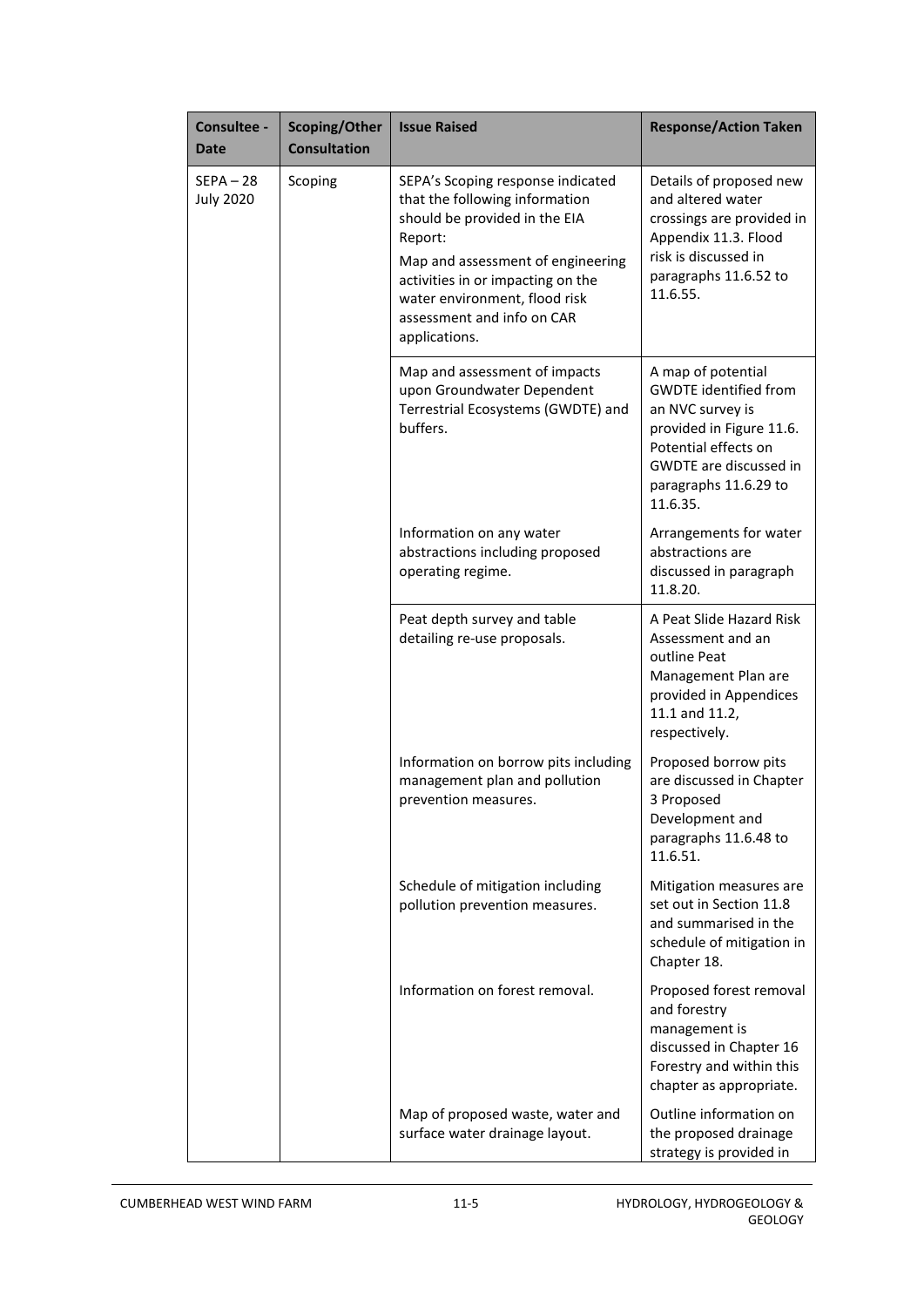| Consultee -<br><b>Date</b>             | <b>Scoping/Other</b><br><b>Consultation</b> | <b>Issue Raised</b>                                                                                                                                                                                                                                                                                                                                                                                                                                                                                                                                                                                                                                                                                                                                                                                                                                                                                                                                                                                                | <b>Response/Action Taken</b>                                                                                                                                                                                                                                                                    |
|----------------------------------------|---------------------------------------------|--------------------------------------------------------------------------------------------------------------------------------------------------------------------------------------------------------------------------------------------------------------------------------------------------------------------------------------------------------------------------------------------------------------------------------------------------------------------------------------------------------------------------------------------------------------------------------------------------------------------------------------------------------------------------------------------------------------------------------------------------------------------------------------------------------------------------------------------------------------------------------------------------------------------------------------------------------------------------------------------------------------------|-------------------------------------------------------------------------------------------------------------------------------------------------------------------------------------------------------------------------------------------------------------------------------------------------|
|                                        |                                             |                                                                                                                                                                                                                                                                                                                                                                                                                                                                                                                                                                                                                                                                                                                                                                                                                                                                                                                                                                                                                    | Chapter 3 Proposed<br>Development.                                                                                                                                                                                                                                                              |
|                                        |                                             | Decommissioning statement.                                                                                                                                                                                                                                                                                                                                                                                                                                                                                                                                                                                                                                                                                                                                                                                                                                                                                                                                                                                         | Outline<br>decommissioning<br>proposals are provided<br>in Chapter 3 Proposed<br>Development and<br>effects are assessed in<br>this chapter as<br>appropriate.                                                                                                                                  |
|                                        |                                             | Site specific comment:<br>Advised that the locations for some<br>of the turbines and associated<br>infrastructure might need to be<br>modified as they are likely to be on<br>deep peat                                                                                                                                                                                                                                                                                                                                                                                                                                                                                                                                                                                                                                                                                                                                                                                                                            | Extensive design<br>iteration works have<br>been undertaken to<br>avoid siting<br>infrastructure on deep<br>peat wherever possible,<br>as discussed in this<br>chapter and in Appendix<br>11.2 Outline Peat<br>Management Plan.                                                                 |
| SEPA - July<br>to<br>September<br>2020 | Consultation<br>relating to<br>peat surveys | SEPA was consulted following initial<br>peat surveys, to provide initial<br>findings and seek feedback on the<br>proposed approach for Phase 2<br>surveys.<br>SEPA indicated that the initial<br>surveys were not considered to be<br>sufficient to robustly inform site<br>design, and that any proposed<br>infrastructure on peat deeper than<br>0.5 m should be moved to an area<br>with less peat unless valid reasons or<br>mitigation measures could be<br>provided. Advice was given on<br>potential re-siting of some turbines<br>and infrastructure, and<br>supplementing the available data<br>with further surveys.<br>SEPA was further consulted with<br>respect to the proposed approach<br>for 'Phase 1b' surveys to supplement<br>the initial survey data as suggested.<br>The approach was welcomed and<br>following review of findings from the<br>Phase 1b surveys and subsequent<br>design iteration, SEPA concerns<br>regarding infrastructure being sited<br>on deep peat had been satisfied. | <b>Consultation feedback</b><br>from SEPA helped to<br>guide the approach to<br>the various stages of<br>peat survey, as well as<br>design iteration to<br>minimise impacts on<br>peat (refer to<br>Paragraphs 11.5.7 to<br>11.5.14 and Appendix<br>11.1 Peat Slide Hazard<br>Risk Assessment). |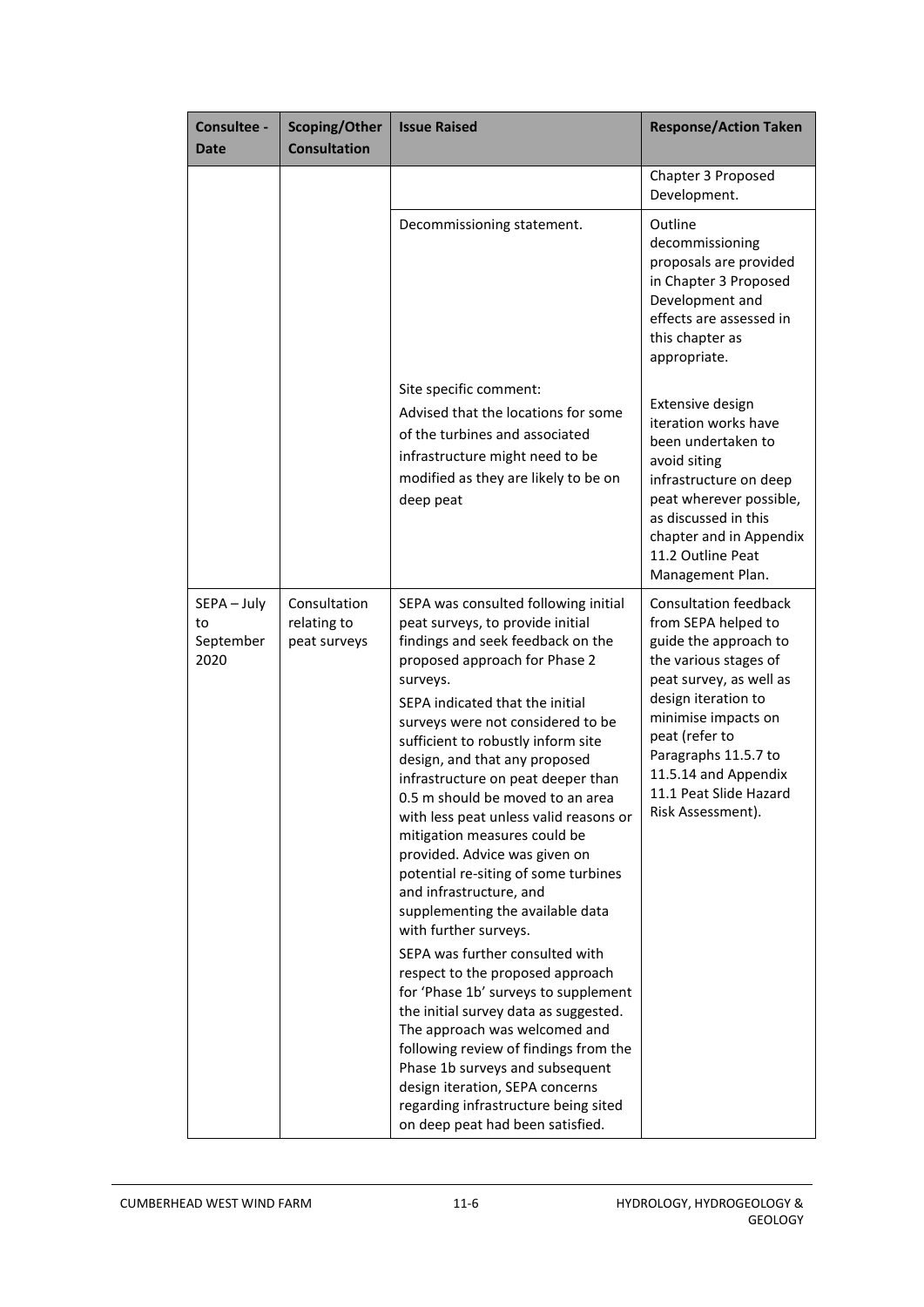| Consultee -<br><b>Date</b>         | Scoping/Other<br><b>Consultation</b>                     | <b>Issue Raised</b>                                                                                                                                                                                                                                                                                                                                                          | <b>Response/Action Taken</b>                                                                                                                                                                                                    |
|------------------------------------|----------------------------------------------------------|------------------------------------------------------------------------------------------------------------------------------------------------------------------------------------------------------------------------------------------------------------------------------------------------------------------------------------------------------------------------------|---------------------------------------------------------------------------------------------------------------------------------------------------------------------------------------------------------------------------------|
|                                    |                                                          | Ongoing consultation was<br>maintained prior to and following<br>Stage 2 peat surveys.                                                                                                                                                                                                                                                                                       |                                                                                                                                                                                                                                 |
| $SEPA - 27$<br>October<br>2020     | Consultation<br>relating to<br>private water<br>supplies | SEPA provided information on<br>activities registered or licensed<br>under the Controlled Activities<br>Regulations in the vicinity of the site.<br>No private water supplies were<br>identified.                                                                                                                                                                            | No action required.                                                                                                                                                                                                             |
| NatureScot<br>$-11$ August<br>2020 | Scoping                                                  | NatureScot advises that:<br>Detailed peat surveys of the site<br>(including access routes where<br>necessary), measuring the peat<br>deposit to full depth, should be<br>undertaken in accordance with<br>Scottish Government guidance. The<br>results should be used to<br>inform a peat slide assessment and<br>peat management plan.                                      | A peat depth survey has<br>been undertaken and is<br>reported, together with<br>a Peat Slide Hazard Risk<br>Assessment and an<br>outline Peat<br>Management Plan, in<br>Appendix 11.1 and 11.2,<br>respectively.                |
|                                    |                                                          | The mapped area of Class 1 peat<br>within the wind farm site extends<br>into the adjacent SPA / SSSI. This<br>does not mean that the proposal is<br>unacceptable, but the applicant will<br>need to demonstrate in the EIA<br>Report that any significant effects on<br>the qualities of the area can be<br>substantially overcome by siting,<br>design or other mitigation. | Extensive design<br>iteration works have<br>been undertaken to<br>avoid siting<br>infrastructure on deep<br>peat wherever possible,<br>as discussed in this<br>chapter and in Appendix<br>11.2 Outline Peat<br>Management Plan. |
|                                    |                                                          | The final siting and design of the<br>proposed development and how this<br>may affect peatland must be fully<br>described and assessed in the EIA<br>Report.                                                                                                                                                                                                                 | Refer to the Project<br>Design information in<br>Section 11.8, as well as<br>Appendix 11.2 Outline<br>Peat Management Plan.                                                                                                     |
|                                    |                                                          | Given the general dominance of<br>commercial forestry within the site,<br>we would encourage the applicant<br>to consider the relocation of Turbine<br>3 from the class 1 peat to a less<br>sensitive area.                                                                                                                                                                  | Following extensive peat<br>surveys and design<br>iteration, T3 and its<br>hardstanding are sited<br>on an area with peat<br>depth <1 m thickness.                                                                              |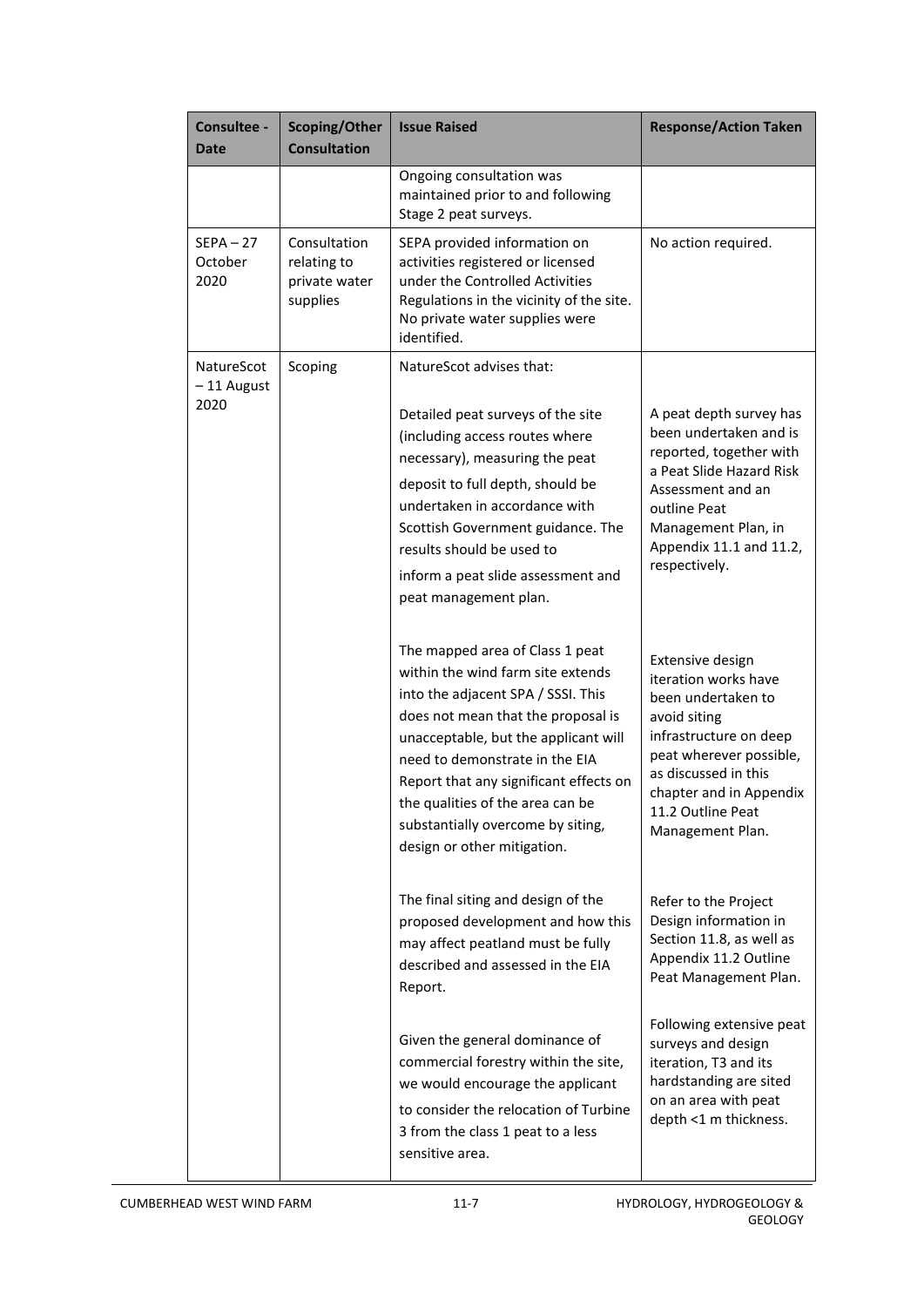| Consultee -<br><b>Date</b>                 | Scoping/Other<br><b>Consultation</b> | <b>Issue Raised</b>                                                                                                                                                                                                                                                                                                                                                                             | <b>Response/Action Taken</b>                                                                                                                                                                                                   |
|--------------------------------------------|--------------------------------------|-------------------------------------------------------------------------------------------------------------------------------------------------------------------------------------------------------------------------------------------------------------------------------------------------------------------------------------------------------------------------------------------------|--------------------------------------------------------------------------------------------------------------------------------------------------------------------------------------------------------------------------------|
|                                            |                                      | Construction works, such as<br>excavation for turbine foundations,<br>could expose features of geological<br>interest (Patrick Burn Formation and<br>fossil material). There is an<br>expectation that such temporary<br>bedrock exposure would be<br>examined and recorded and we<br>would therefore encourage the<br>applicant to appoint a Geological<br>Clerk of Works to assist with this. | The Applicant is<br>committed to realising<br>benefits related to<br>increased geological<br>knowledge,<br>understanding and<br>interest gained during<br>construction works. This<br>is discussed further in<br>Section 11.8. |
| The Coal<br>Authority -<br>20 July<br>2020 | Scoping                              | The Coal Authority reports that part<br>of the proposed application site falls<br>within a Development High Risk<br>area, however as it is not the part of<br>the proposed application site where<br>the turbines will be installed, a coal<br>mining risk assessment is not<br>required.                                                                                                       | Scoped out.                                                                                                                                                                                                                    |

# <span id="page-9-0"></span>11.5 Assessment Methodology and Significance Criteria

# *Consultation*

11.5.1 As noted in Section 11.4, consultation has been undertaken with SEPA, NatureScot (formerly SNH), the Coal Authority and SLC. Responses and relevant considerations are noted in Table 11.1.

# *Study Area*

- 11.5.2 The study area has incorporated the area within the site boundary and this assessment also considers any potential hydrological and hydrogeological effects up to 1 km from any proposed infrastructure (see Figure 11.1). This does not include a 1 km area around the existing access road to the site, given that no substantial works are anticipated to be required along this road, which could give rise to effects on geological, hydrological or hydrogeological resources.
- 11.5.3 Efforts have been made, via consultations, site survey work and review of OS mapping, to identify any private water supplies (PWS) for an area within 1 km of the proposed new infrastructure.
- 11.5.4 The criteria for defining the study area have been established based on the professional judgement and experience of the assessment team with regard to likely access and working areas, and with due consideration to the relevant guidance on hydrological and geological assessment.

# *Desk Study*

- 11.5.5 Baseline conditions have been established primarily through desk-based research which has included:
	- consultation with SEPA, NatureScot, the Coal Authority and SLC;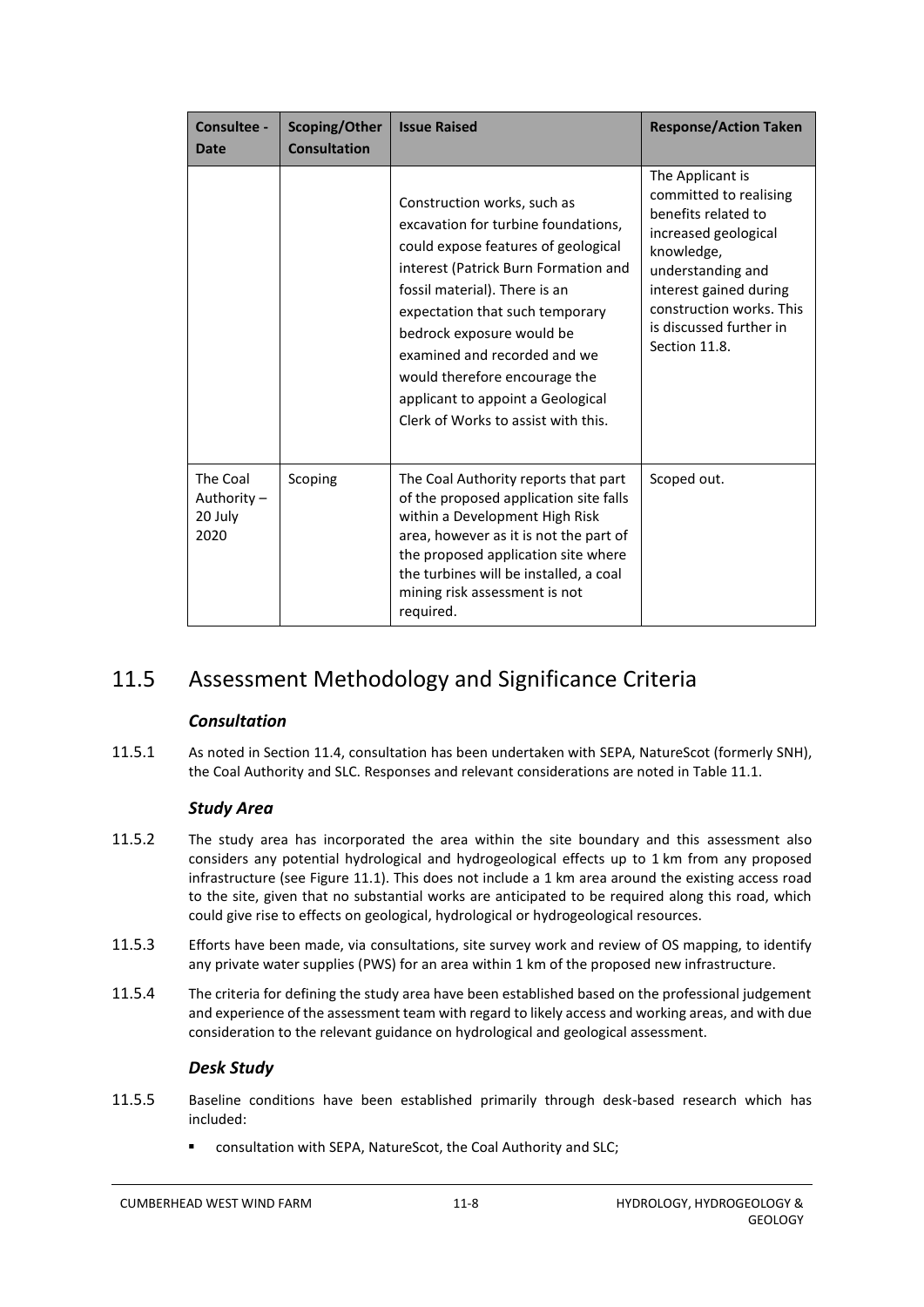- identification of the locations and characteristics of catchments and principal watercourses and waterbodies, as shown on 1:50,000 scale OS mapping which may be affected by construction activities;
- identification of SEPA/WFD watercourse and waterbody classification;
- review of on-line SEPA flood mapping;
- review and collation of pertinent information on surface hydrology, flooding, climate, etc.;
- **■** review of on-line British Geological Survey (BGS) geological mapping of the area and the SNH Carbon and Peatlands Map 2016; and
- review of drainage / surface water and hydrogeological characteristics and groundwater resource.

# *Site Visit*

- 11.5.6 Numerous site survey visits have been undertaken by members of the assessment team as described below:
	- **■** During peat depth survey work in summer 2020 (see below), the site was visited and surveyed extensively, with observations made of site terrain, vegetation, the nature of watercourses and their banks, ground conditions, and the nature and condition of existing infrastructure (e.g. tracks).
	- The project engineers visited the site on several occasions, initially as part of early peat survey work, then to examine proposed water crossing locations to ensure their suitability for siting crossings, input to the design iteration process, and inform outline water crossing design.
	- Habitat and vegetation surveys were undertaken in September 2019 and July 2020, providing information relevant to the identification of habitats which could represent groundwater dependent terrestrial ecosystems (GWDTE).

# *Peat Depth Survey*

- 11.5.7 Based on a desk study review of published geological mapping, it was anticipated that peat could be present across much of the Proposed Development site, with some localised areas interpreted as likely having no peat deposits (mainly on hilltops/steep slopes and along watercourse banks).
- 11.5.8 A peat depth survey was therefore undertaken in three phases. Initially, a 'Phase 1' peat survey programme was undertaken, focusing on the vicinity of proposed turbine and new infrastructure locations, which had been devised as part of a design iteration process taking account of a range of physical and environmental constraints, including desk study findings relating to peat. It was considered appropriate to diverge from the relevant guidance on peat surveys (*Guidance on Developments on Peatland - Site Surveys* (2017), which recommends a 100 m grid of peat probe locations as an initial high-level survey strategy across an entire development site), due to the likelihood of substantial historical peat disturbance at the site, the considerable physical restrictions on accessing areas of dense forestry, the re-use of substantial existing forest road infrastructure, and the other established technical and environmental constraints guiding the layout iteration process.
- 11.5.9 This initial Phase 1 survey demonstrated that, in the main, proposed turbine and infrastructure locations were practical and made the most of existing forest roads. However, some localised deep peat was identified, prompting design changes to move infrastructure to areas of interpreted shallower peat. It was also concluded that there were gaps in the data obtained from the Phase 1 survey, requiring additional survey effort to further inform the design iteration process, prior to completing detailed Phase 2 survey work at confirmed 'design chill' infrastructure locations.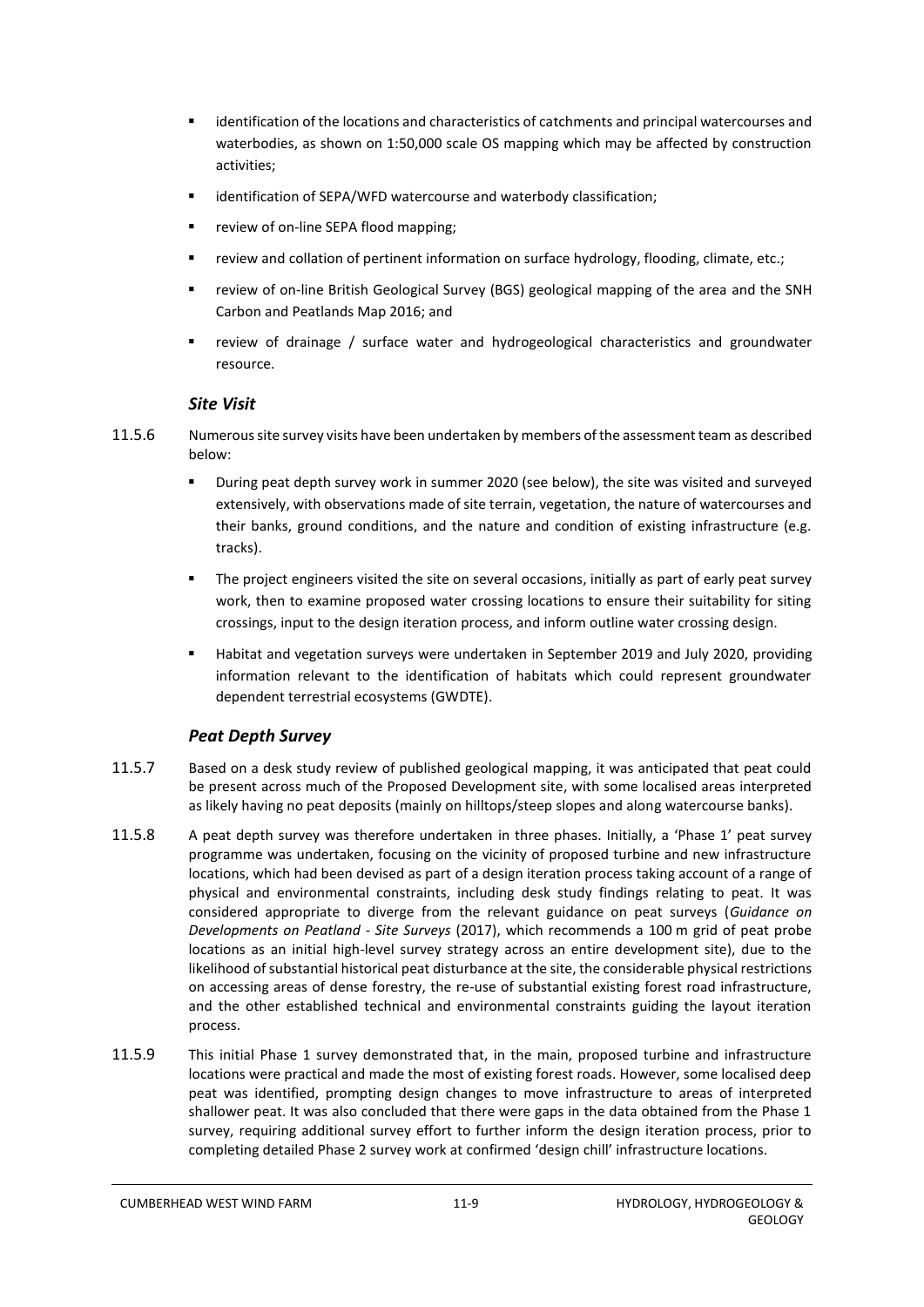- 11.5.10 Therefore, a 'Phase 1b' survey programme was undertaken, seeking to gain peat depth data at and in the vicinity of proposed infrastructure locations where no data was available from Phase 1, as well as extending the coverage of survey points around proposed infrastructure locations, to aid in micro-siting or indeed more substantial re-siting of infrastructure where deeper peat was identified.
- 11.5.11 Following completion of Phase 1b surveys, the site design was further reviewed, and changes were made to avoid or minimise siting infrastructure on areas of deeper peat. A 'design chill' was arrived at, and Phase 2 surveys were subsequently undertaken, comprising detailed surveys at each proposed turbine and hardstanding location, along all proposed new access tracks, and at other proposed infrastructure locations including the site substation, met masts, construction compounds, laydown area, and borrow pit search areas.
- 11.5.12 The pattern of peat probing in relation to proposed turbine locations and other infrastructure elements can be broadly described as follows:
	- **•** Probe at each proposed turbine location and plus additional probes, generally every 10 m where feasible, to a minimum of 50 m from the turbine location to the north, south, east and west. Additional points around proposed turbine locations were taken where initial results indicated peat (>0.5 m depth) may be present;
	- Approximately five probes at each proposed turbine hardstanding area (centre and four outside corners);
	- Every 50 m along proposed new access tracks, plus approximately 10 m either side of each probe, perpendicular to the route of the track (repeated for stretches of track which were rerouted following initial probing which identified deeper peat);
	- **E** A minimum of five probes at the location of the proposed substation, temporary compound, temporary laydown area and within the proposed borrow pit search areas; and
	- Several probes at or in the vicinity of the two proposed met mast locations.
- 11.5.13 Consultation was maintained with SEPA throughout the peat survey programme (refer to Table 11.1), to set out the proposed survey strategy, provide preliminary findings, and seek feedback. Although the above survey approach does diverge from the relevant guidance for the reasons set out in Paragraph 11.5.8, it was agreed with SEPA that the surveys were appropriate and suitable for informing site design and assessment work.
- 11.5.14 Data obtained from the peat depth surveys were used to plot the presence and distribution of peat across the proposed infrastructure development areas at the site, create a contour plan, and feed into detailed design iteration. The data were subsequently used to inform a Peat Slide Risk Assessment (PSRA) and development of an outline Peat Management Plan (PMP); refer to Appendices 11.1 and 11.2 respectively.

# *Assessment of Potential Effect Significance*

11.5.15 The sensitivity characteristics of hydrological, hydrogeological and geological resources have been guided by the matrix presented in Table 11.2, which lists indicative criteria.

**Table 11.2 - Sensitivity Criteria (Hydrology, Hydrogeology and Geology)**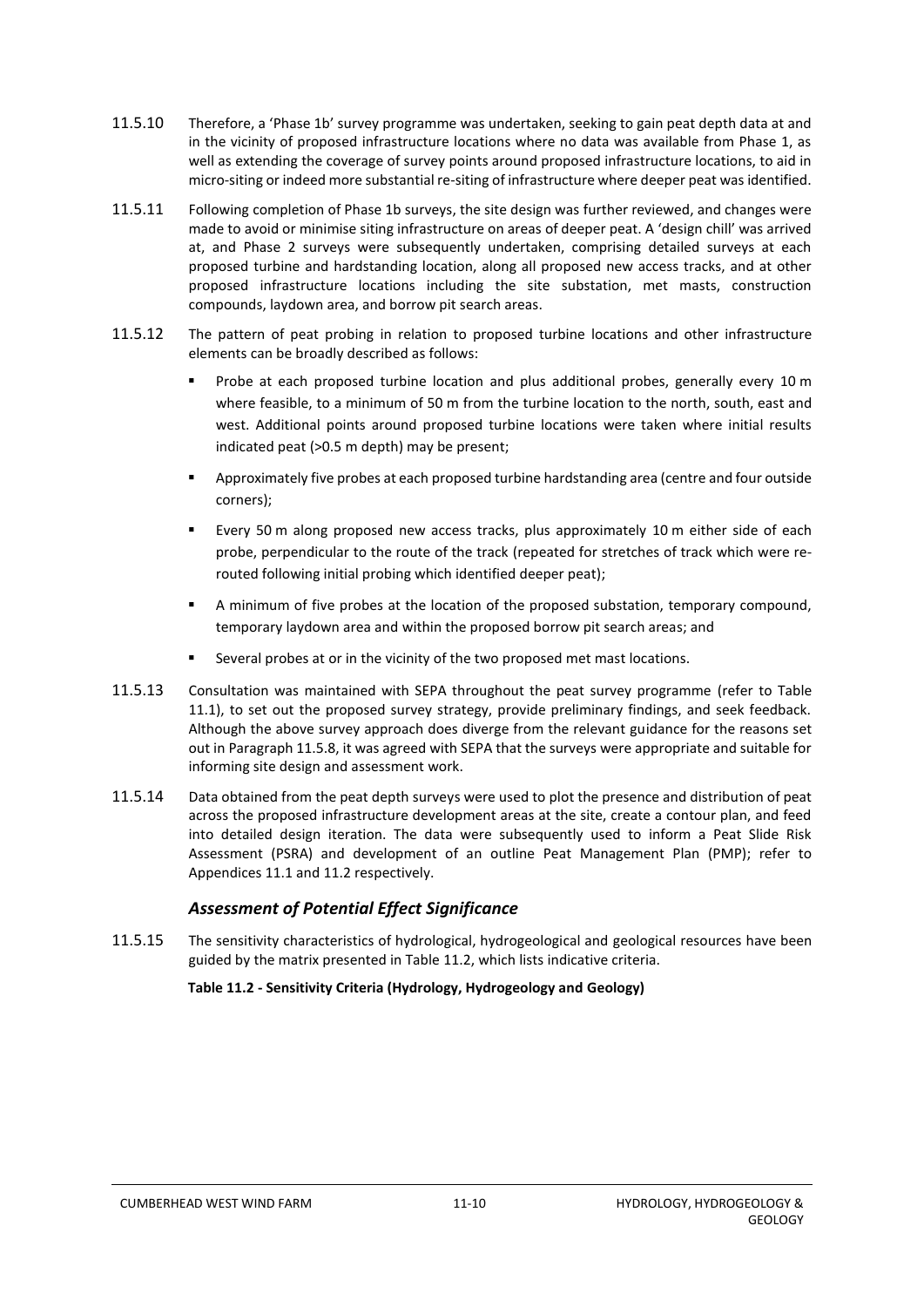| Sensitivity | <b>Description</b>                                                                                                                                                                                                                                      |  |  |
|-------------|---------------------------------------------------------------------------------------------------------------------------------------------------------------------------------------------------------------------------------------------------------|--|--|
| High        | Areas containing geological, geomorphological or hydrological features<br>considered to be of national interest, for example, Aquatic Natura 2000 sites,<br>Special Areas of Conservation, Sites of Special Scientific Interest.                        |  |  |
|             | Highly permeable superficial deposits allowing free transport of contaminants<br>to groundwater and surrounding surface waters.                                                                                                                         |  |  |
|             | Wetland/watercourse of High or Good Ecological Status.                                                                                                                                                                                                  |  |  |
|             | Raised or blanket bog.                                                                                                                                                                                                                                  |  |  |
|             | High risk of flooding.                                                                                                                                                                                                                                  |  |  |
|             | Land capable of supporting Arable Agriculture i.e. Class 1, 2 and 3.1.                                                                                                                                                                                  |  |  |
| Medium      | Areas containing features of designated regional importance, for example,<br>Regionally Important Geological and Geomorphological Sites (RIGS)<br>considered worthy of protection for their educational, research, historic or<br>aesthetic importance. |  |  |
|             | Moderately permeable superficial deposits allowing some limited transport<br>of contaminants to groundwater and surrounding surface waters.                                                                                                             |  |  |
|             | Wetland/watercourse of Moderate Ecological Status.                                                                                                                                                                                                      |  |  |
|             | Significant peat deposits.                                                                                                                                                                                                                              |  |  |
|             | Moderate risk of flooding.                                                                                                                                                                                                                              |  |  |
|             | Land capable of supporting Mixed Agriculture i.e. Class 3.2, 4.1 and 4.2.                                                                                                                                                                               |  |  |
| Low         | Geological features not currently protected and not considered worthy of<br>protection.                                                                                                                                                                 |  |  |
|             | Low permeability superficial deposits likely to inhibit the transport of<br>contaminants.                                                                                                                                                               |  |  |
|             | Wetland/watercourse of Poor or Bad Ecological Status or no WFD<br>classification.                                                                                                                                                                       |  |  |
|             | Thin superficial peat deposits.                                                                                                                                                                                                                         |  |  |
|             | Low risk of flooding.                                                                                                                                                                                                                                   |  |  |
|             | Land capable of supporting improved grassland or rough grazing only i.e. Class<br>5.1 to 7.                                                                                                                                                             |  |  |

- 11.5.16 The criteria for sensitivity have been developed based on a hierarchy of factors relating to quality of the aquatic and geological environment including international and national designations, water and soil quality information, waterbody status from the WFD review work undertaken to date by SEPA, consultations, site visits, and the professional judgement of the assessment team.
- 11.5.17 The prediction and assessment of effects on hydrology, hydrogeology and geology has been undertaken using a series of tables to document the various potential impacts from aspects of the construction and operational phases of the Proposed Development. Impacts have been predicted based on the guidance criteria for the magnitude of change set out in Table 11.3. Impacts from aspects of decommissioning are considered to be the same as or lesser than for construction.

| <b>Magnitude of</b><br>Change | <b>Guidance Criteria</b>                                                                                                                                                                                                                                        |
|-------------------------------|-----------------------------------------------------------------------------------------------------------------------------------------------------------------------------------------------------------------------------------------------------------------|
| High                          | Total loss of, or alteration to key features of the baseline resource such<br>that post development characteristics or quality would be fundamentally<br>and irreversibly changed, for example, extensive excavation of peatland<br>or watercourse realignment. |

#### **Table 11.3 - Magnitude of Change Criteria (Hydrology, Hydrogeology and Geology)**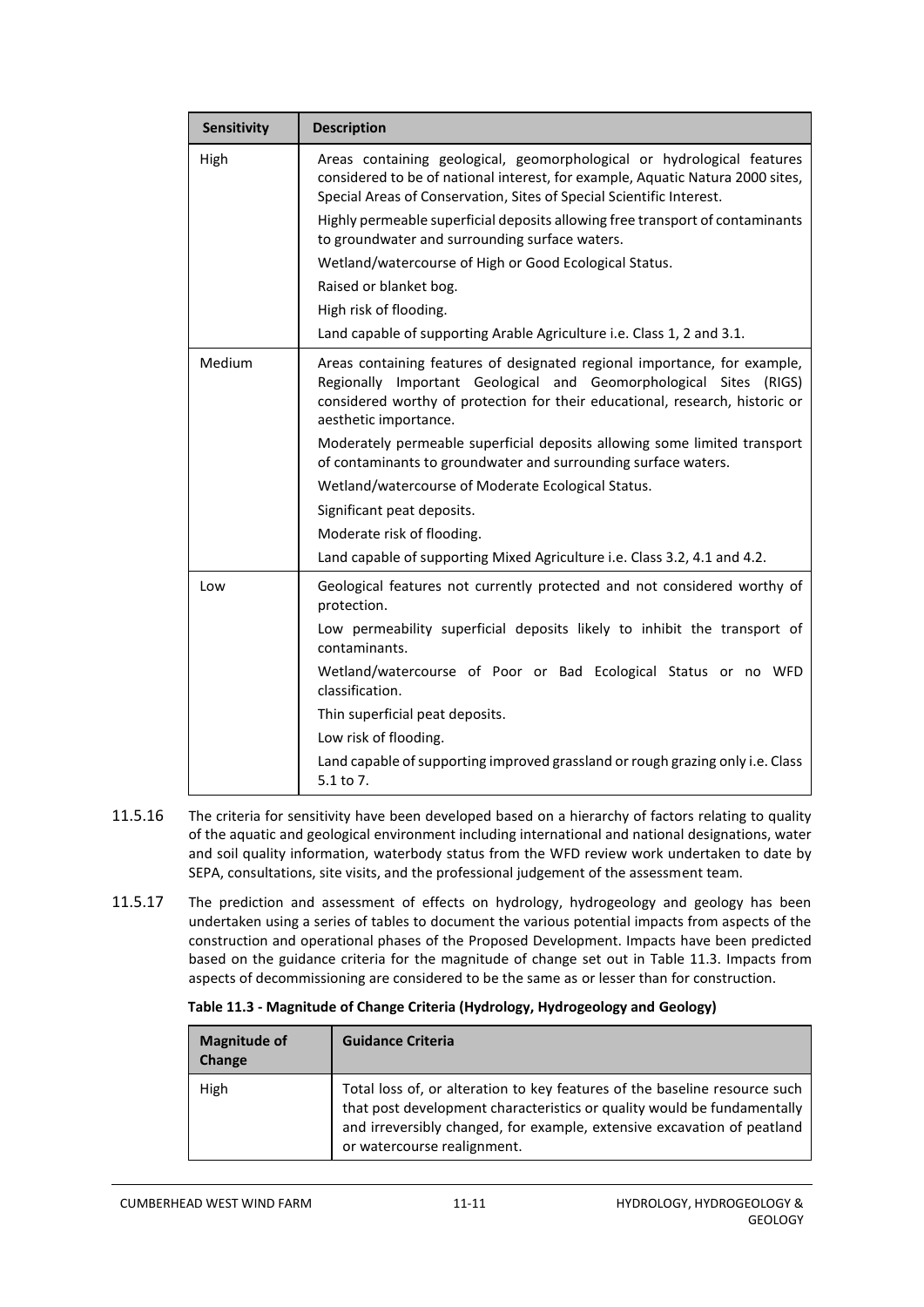| <b>Magnitude of</b><br>Change | <b>Guidance Criteria</b>                                                                                                                                                                                                                        |  |
|-------------------------------|-------------------------------------------------------------------------------------------------------------------------------------------------------------------------------------------------------------------------------------------------|--|
| Medium                        | Loss of, or alteration to key features of the baseline resource such that<br>post development characteristics or quality would be partially changed,<br>for example, in-stream permanent bridge supports or partial excavation<br>of peatland.  |  |
| Low                           | Small changes to the baseline resource, which are detectable but the<br>underlying characteristics or quality of the baseline situation would be<br>similar to pre-development conditions e.g. culverting of very small<br>watercourses/drains. |  |
| Negligible                    | A very slight change from baseline conditions, which is barely<br>distinguishable, and approximates to the 'no change' situation, for<br>example short term compaction from machinery movements.                                                |  |

- 11.5.18 Using these criteria, potential effects resulting from the Proposed Development have been assessed. These effects are presented in Section 11.7. Details of generic and site-specific mitigation measures are given in Section 11.8, with the remaining residual effects detailed in Section 11.9.
- 11.5.19 The significance of the predicted effects has been assessed in relation to the sensitivities of the baseline resource. A matrix of significance, based on the combination of magnitude of change and sensitivity of receptor, was developed to provide a consistent framework for evaluation. This is shown in Table 11.4 below.

| Sensitivity of    | <b>Magnitude of Change</b> |               |            |                   |
|-------------------|----------------------------|---------------|------------|-------------------|
| Receptor          | <b>High</b>                | <b>Medium</b> | Low        | <b>Negligible</b> |
| <b>High</b>       | Major                      | Major         | Moderate   | Minor             |
| <b>Medium</b>     | Major                      | Moderate      | Minor      | Negligible        |
| Low               | Moderate                   | Minor         | Negligible | Negligible        |
| <b>Negligible</b> | Minor                      | Negligible    | Negligible | Negligible        |

**Table 11.4 – Significance of Effect Matrix**

11.5.20 The guideline criteria for the various categories of effect are provided in Table 11.5.

#### **Table 11.5: Significance Criteria (Hydrology, Hydrogeology and Geology)**

| <b>Significance</b> | <b>Definition</b>                                              | <b>Guidance Criteria</b>                                                                                                                                                                                                                               |
|---------------------|----------------------------------------------------------------|--------------------------------------------------------------------------------------------------------------------------------------------------------------------------------------------------------------------------------------------------------|
| Major               | A fundamental change<br>to the environment.                    | Changes in water quality or quantity affecting<br>widespread catchments or groundwater reserves of<br>strategic significance, or changes resulting in<br>substantial loss of conservation value to geological<br>or aquatic habitats and designations. |
| Moderate            | A large, but non-<br>fundamental change<br>to the environment. | Changes in water quality or quantity affecting part<br>of a catchment or groundwaters of moderate<br>vulnerability, or changes resulting in loss of<br>conservation values to geological or aquatic<br>habitats or designated areas.                   |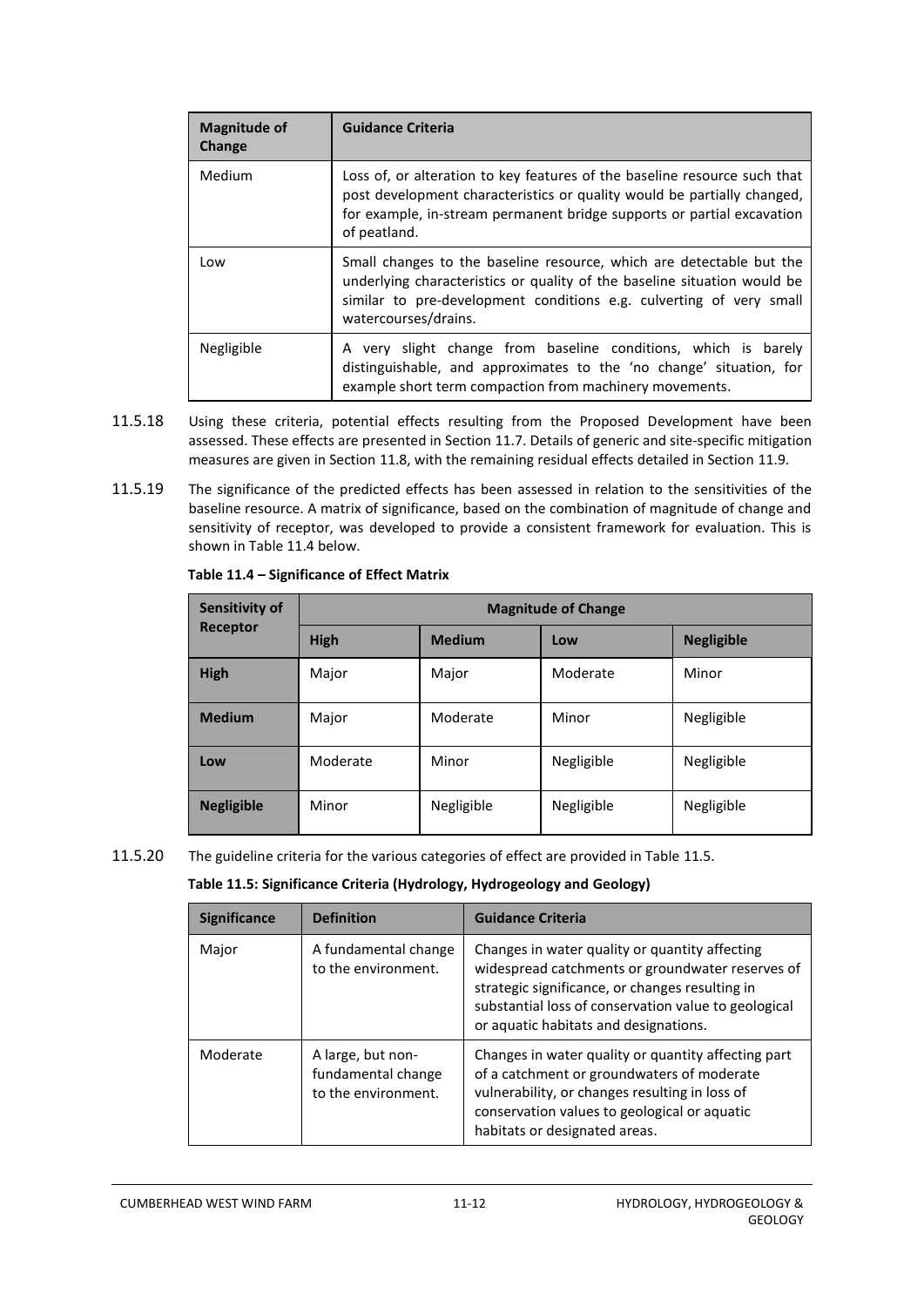| <b>Significance</b> | <b>Definition</b>                                       | <b>Guidance Criteria</b>                                                                                                    |
|---------------------|---------------------------------------------------------|-----------------------------------------------------------------------------------------------------------------------------|
| Minor               | A small but detectable<br>change to the<br>environment. | Localised changes resulting in minor and/or<br>reversible effects on soils, surface and groundwater<br>quality or habitats. |
| Negligible          | No detectable change<br>to the environment.             | No effects on geological resources, drainage<br>patterns, surface and groundwater quality or<br>aquatic habitats.           |

- 11.5.21 In the above classification, fundamental changes are those which are permanent, either adverse or beneficial, and would result in widespread change to the baseline environment. For the purposes of this assessment, those effects identified as being major or moderate have been evaluated as significant environmental effects in terms of the EIA Regulations and, therefore, are those which may have an adverse effect on the status of waterbodies, watercourses, groundwater or geological resources.
- 11.5.22 These matrices have been used to guide the assessment, though they have been applied with a degree of flexibility, since the evaluation of effects will always be subject to location-specific characteristics which must be taken into account. For this reason, the evaluation of the significance of effects in particular will not always correlate exactly with the cells in the relevant matrix, especially where professional judgement and knowledge of local conditions may result in a slightly different interpretation of the impact concerned.
- 11.5.23 Cumulative effects have been accounted for through the prediction and evaluation of effects at a catchment-wide level.

# *Requirements for Mitigation*

11.5.24 Committed mitigation measures are presented within this chapter (Section 11.8) where the potential to affect sensitive geological, hydrological or hydrogeological receptors has been predicted. These may include temporary effects from construction or permanent/longer-term effects associated with the operational phase of the Proposed Development and its associated infrastructure.

# *Assessment of Residual Effect Significance*

11.5.25 An assessment of any predicted significant residual effects on sensitive geological, hydrological or hydrogeological receptors is presented within this chapter (Section 11.9).

# *Limitations to Assessment*

11.5.26 No water quality monitoring or intrusive investigations, other than peat depth survey work as described in paragraphs 11.5.7 to 11.5.14, have been undertaken. This is not considered to represent a significant limitation to the assessment of effects, as detailed intrusive site investigation works and water quality monitoring would, as is typical, be undertaken prior to and during construction to inform detailed engineering design, micro-siting, and environmental protection and control measures to be implemented.

# <span id="page-14-0"></span>11.6 Baseline Conditions

# *Designated Sites*

- 11.6.1 There are no internationally designated Special Areas of Conservation within the study area.
- 11.6.2 There are three nationally designated Sites of Special Scientific Interest (SSSI) within the study area:
	- Birkenhead Burn SSSI is within the site boundary, in the northeast corner approximately 75 m from the proposed T19 location. It is designated for its palaeontology interest, with exposed bedrock yielding important vertebrate fossil-bearing rocks.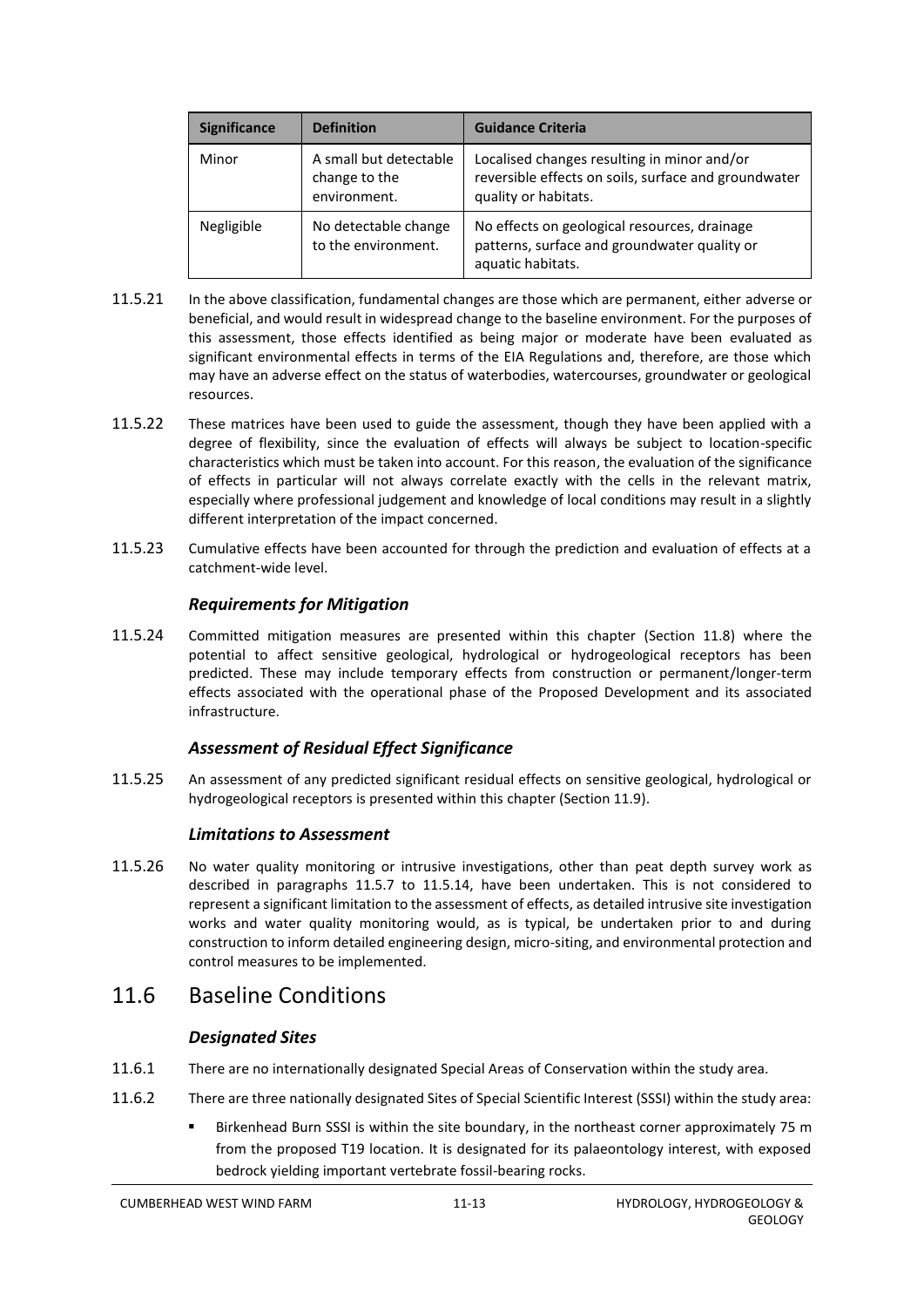- Birk Knowes SSSI is also within the site boundary, in the northwest. It is designated for similar palaeontology interest to Birkenhead Burn.
- Muirkirk Uplands SSSI is located immediately northwest of the site and is designated for its blanket bog habitat, upland assemblage, and bird interests
- 11.6.3 Birk Knowes SSSI is more than 500 m from any proposed infrastructure and is considered highly unlikely to be affected by the Proposed Development.
- 11.6.4 Birkenhead Burn SSSI is nearer to proposed infrastructure, but will not be directly impacted by the development as a result of suitable demarcation and controls proposed to be put in place (refer to paragraph 11.8.6).
- 11.6.5 The Muirkirk Uplands SSSI is more than 350 m from any proposed turbines. It is nearer to one of the proposed borrow pit search areas, and the potential for indirect effects is therefore considered in the assessment.

### *Geology (including Soils)*

- 11.6.6 BGS online mapping for the area shows that the bedrock geology underlying most of the site comprises sedimentary rock formations, principally sandstone, mudstone and wacke. The majority of the site is underlain by the Patrick Burn Formation wacke, with the northeast area being underlain by a series of sedimentary strata including Blaeberry Formation mudstone, Dunside Formation sandstone, Leaze formation sandstone, Birkenhead Sandstone, Slot Burn Formation mudstone, siltstone and sandstone. The Ponesk Burn Formation wacke underlies the far southern extent of the main body of the site.
- 11.6.7 Several igneous intrusions are evident, mainly in the southern part of the site. These include the South of Scotland Granitic Suite (microdiorite and felsite) and the Mull Dyke Swarm (micro-gabbro).
- 11.6.8 A fault in the northeast site area separates the Patrick Burn Formation from the other sedimentary strata noted above, and there are several smaller faults in the northeast site area. Another fault in the southeast separates the Patrick Burn Formation from the Ponesk Burn Formation.
- 11.6.9 The existing access road to the site is underlain by similar sedimentary strata and localised igneous intrusions, with Swanshaw Sandstone, Upper Limestone Formation, and Passage Formation rocks towards the east end of the road near the M74.
- 11.6.10 The bedrock geology as shown on BGS 1:50,000 scale mapping is shown on Figure 11.3.
- 11.6.11 BGS mapping shows that bedrock across most of the site area Is overlain by peat. Localised areas in the northeast, east and south are shown as having till overlying bedrock, with no peat. This is expected to comprise poorly sorted sand, gravel, cobbles and boulders in a clay matrix. The routes of watercourses onsite have either little or no superficial material over bedrock, or alluvial deposits comprising clays, silts, sands and gravels.
- 11.6.12 The existing access road to the site traverses areas mainly underlain by till, or with bedrock at or near the surface.
- 11.6.13 In respect of the soil resource across the site, it is noted that soils across most of the site area are classified as blanket peat. Soils in the southeast and a swathe across the north are classified as podzols, and areas in the southeast and northwest are gleys and brown soils.
- 11.6.14 The superficial geology as shown on BGS 1:50,000 scale mapping is shown on Figure 11.4.

#### **Coal Mining Risk**

- 11.6.15 The main site area has not been subject to historical coal mining and is not in a coal mining risk area. Only the eastern-most stretch of the existing access road, near the M74, is within a mining risk area.
- 11.6.16 Several Mining Risk Assessments have been undertaken for other proposed developments using the same existing access road. These have identified no mining-related risks and no required mitigation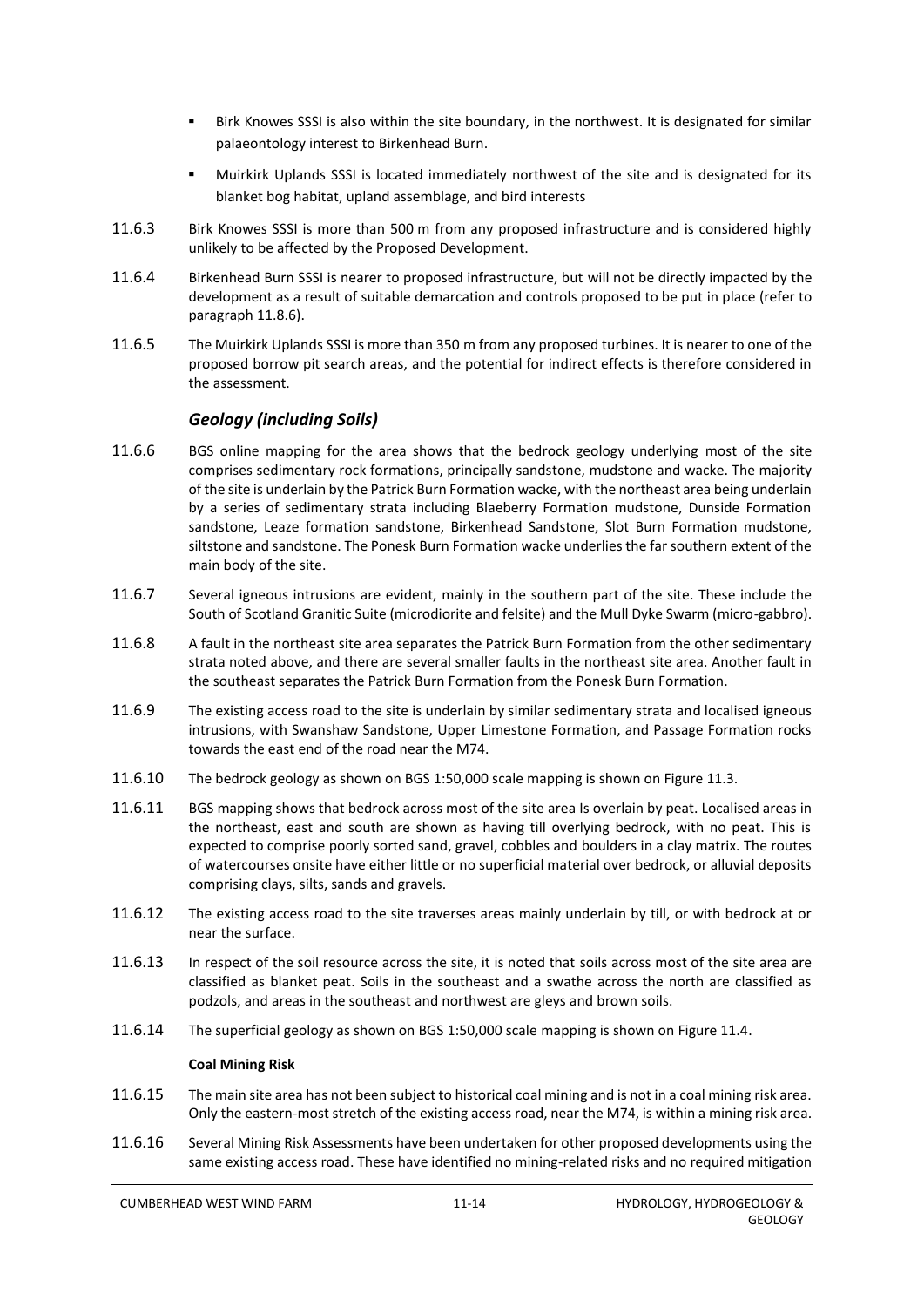measures. Mining hazards are therefore not considered further in this assessment. The Coal Authority provided a Scoping response which supports this approach, noting that no turbines would be installed on the localised part of the proposed application that site falls within a Development High Risk area, therefore a coal mining risk assessment is not required (refer to Table 11.1).

#### **Peat**

- 11.6.17 The SNH carbon and peatland mapping (2016) defines most of the site as Class 5 peat, where no peatland habitat is recorded, but where soils are carbon-rich and deep peat. Swathes of land in the southeast, northwest and north are defined as Class 4, or areas unlikely to be associated with peatland habitats and unlikely to include carbon-rich soils. Localised areas in the southwest and east are Class 0, mineral soils. The area at Nutberry Hill in the southwest, extending southwest to the site boundary, is defined as Class 1 peat, defined as "nationally important carbon-rich soils, deep peat and priority peatland habitat; areas likely to be of high conservation value".
- 11.6.18 Peat depth surveys were undertaken as described in paragraphs 11.5.7 to 11.5.14, in consultation with SEPA and guided by *Guidance on Developments on Peatland - Site Surveys* (2017) and the *Good Practice during Wind Farm Construction Guidance* (although diverging from the guidance somewhat due to access restrictions and other factors as set out in the above-noted paragraphs), to identify and characterise peat deposits that may be present around proposed turbines and associated infrastructure.
- 11.6.19 The locations and findings of the peat probes are illustrated on Figure 11.5.
- 11.6.20 *The Guidance on Developments on Peatland - Site Surveys* (2017) uses the definition of peat, deep peat and organo-mineral (peaty) soils which is presented in the *Joint Nature Conservation Committee (JNCC) report 445 Towards an Assessment of the State of UK Peatlands* (2011). This definition, which has been used within this chapter, is summarised below:
	- Peaty (or organo-mineral) soil: a soil with a surface organic layer less than 0.5 m deep;
	- **•** Peat: a soil with a surface organic layer greater than 0.5 m deep which has an organic matter content of more than 60 %;
	- **Deep peat:** a peat soil with a surface organic layer greater than 1.0 m deep.
- 11.6.21 The peat depth survey identified areas of deep peat concentrated around the central, low-lying valley between Nutberry Hill and Standingstone Hill, the far north of the site, and the far southwest. The remaining areas surveyed were found to have peat depths generally less than 0.5 m, therefore defined as peaty soil.
- 11.6.22 Of 1,362 probes advanced during the peat depth survey, the peat depth was 0.5 m or less, defined as peaty or organo-mineral soil, at 442 probes (32.5%). The peat depth was between 0.5 and 1.0 m at a further 555 probes (40.7%). Deep peat, i.e. peat depth greater than 1.0 m, was recorded at the remaining 365 probes (26.8%).
- 11.6.23 Full details of the peat depth survey, together with a Peat Slide Risk Assessment, are provided in Appendix 11.1. An outline Peat Management Plan is provided as Appendix 11.2.
- 11.6.24 Laboratory testing results from samples of peat taken during peat depth surveys identified moisture contents generally within or slightly below the typical values for peat of 85 to 95% for half of the 12 samples, while moisture contents were well below this range in the other half. Carbon contents were recorded as being substantially below the typical value of 55% for peat in the same six samples which exhibited low moisture contents. This suggests that materials in at least some areas of the site may be considered peaty or organo-mineral soils, rather than peat. Refer to Appendix 11.1 for further detail.
- 11.6.25 Overall, the sensitivity of the baseline geological resources at this site are considered to be medium, given the presence of peat across the site, although of variable depth and degraded by drainage and forestry activity.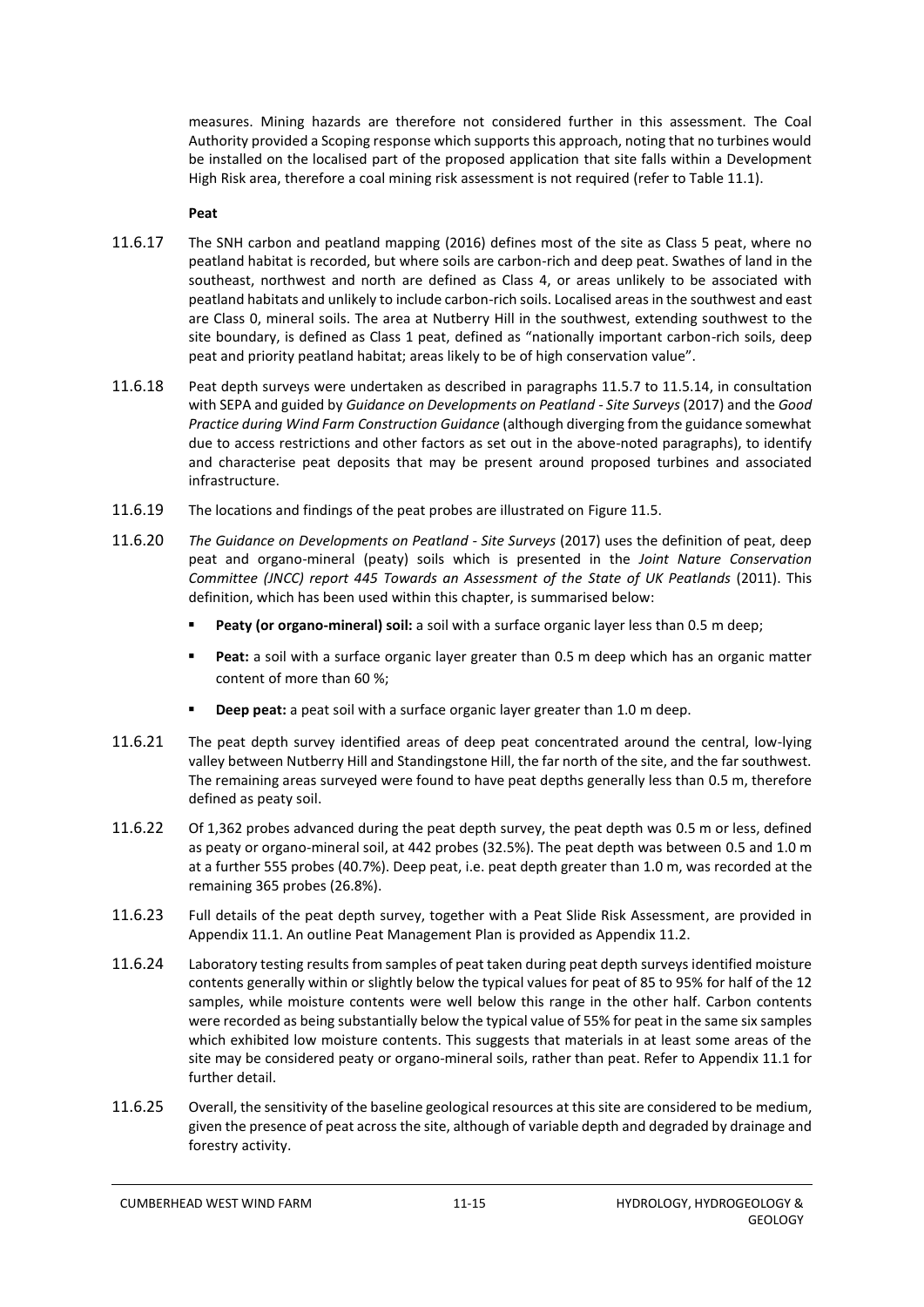# *Hydrogeology*

- 11.6.26 The groundwater body beneath the site is indicated by SEPA to comprise the North Glengavel groundwater. This groundwater body was classified by SEPA in 2018 as having an overall status of good.
- 11.6.27 Hydrogeology mapping data from the BGS shows the bedrock beneath the main site area to comprise a low productive aquifer in which flow is virtually all through fractures and other discontinuities.
- 11.6.28 Peat and peaty soils would be expected to contain perched groundwater, but would also be expected to inhibit groundwater flow. Till and alluvial deposits, where present, are anticipated to be of variable permeability, depending on the proportion of clays and silts relative to coarser components (sand, gravel, cobbles and boulders).

#### **Potential Groundwater Dependent Habitats**

- 11.6.29 Habitats indicative of GWDTE were identified during National Vegetation Classification survey work (see Figure 11.6 for a summary of potential GWDTE within the main site area and see Chapter 7 Ecology and Figure 7.3 for further detail).
- 11.6.30 Habitats indicative of potential groundwater dependency were identified almost entirely along the banks of surface watercourses (namely the Birkenhead Burn, Eaglin Burn, River Nethan, Logan Water, and several small, unnamed watercourses). Given the nature of the Proposed Development site as plantation woodland, and the pattern of wetland habitats identified, it is clear that the habitats are highly modified and likely to be mainly or entirely surface-water dependent, being located along surface watercourses.
- 11.6.31 An area around Eaglinside in the east of the site, outside and down-slope of the plantation forestry and in a low-lying area between two watercourses, also exhibits habitats indicative of potentially moderate groundwater dependency. However, as noted above, the bedrock underlying the site is low permeability, with very little groundwater anticipated to be present at shallow depths, except potentially within localised fractures. Perched groundwater is expected to be present within the superficial geological deposits, however this is interpreted as being localised and discontinuous.
- 11.6.32 The above-noted area around Eaglinside, where habitats suggesting potential groundwater dependency, is interpreted as collecting surface water flow, shedding from the forested hillsides.
- 11.6.33 Given the nature of the on-site land use and associated modified habitats, as well as the site geology and anticipated absence of substantial groundwater except perched water contained in peat and superficial deposits, it is considered that surface water flow along water features and shedding from the hillsides is likely to be sustaining the habitats identified.
- 11.6.34 Based on the above considerations, it is concluded that on-site and adjacent habitats identified as being potentially groundwater dependent, are in fact fed largely or entirely by surface water.
- 11.6.35 It is therefore considered that GWDTE are not present at the Proposed Development site, and impacts on GWDTE are not considered further.

#### **Private Water Supplies**

- 11.6.36 SLC and SEPA were consulted regarding the presence of PWS in the vicinity of the proposed turbines and associated infrastructure.
- 11.6.37 SEPA provided information on registered or licensed activities within a 3.5 km radius of the site centre. No PWS were identified.
- 11.6.38 SLC identified a record of a PWS at Blackhill, approximately 260 m east of the site boundary and over 400 m from the nearest proposed infrastructure (T20). No information was available regarding the source of this supply or its use, however the property is known to be abandoned and there is no evidence of an active PWS at this location.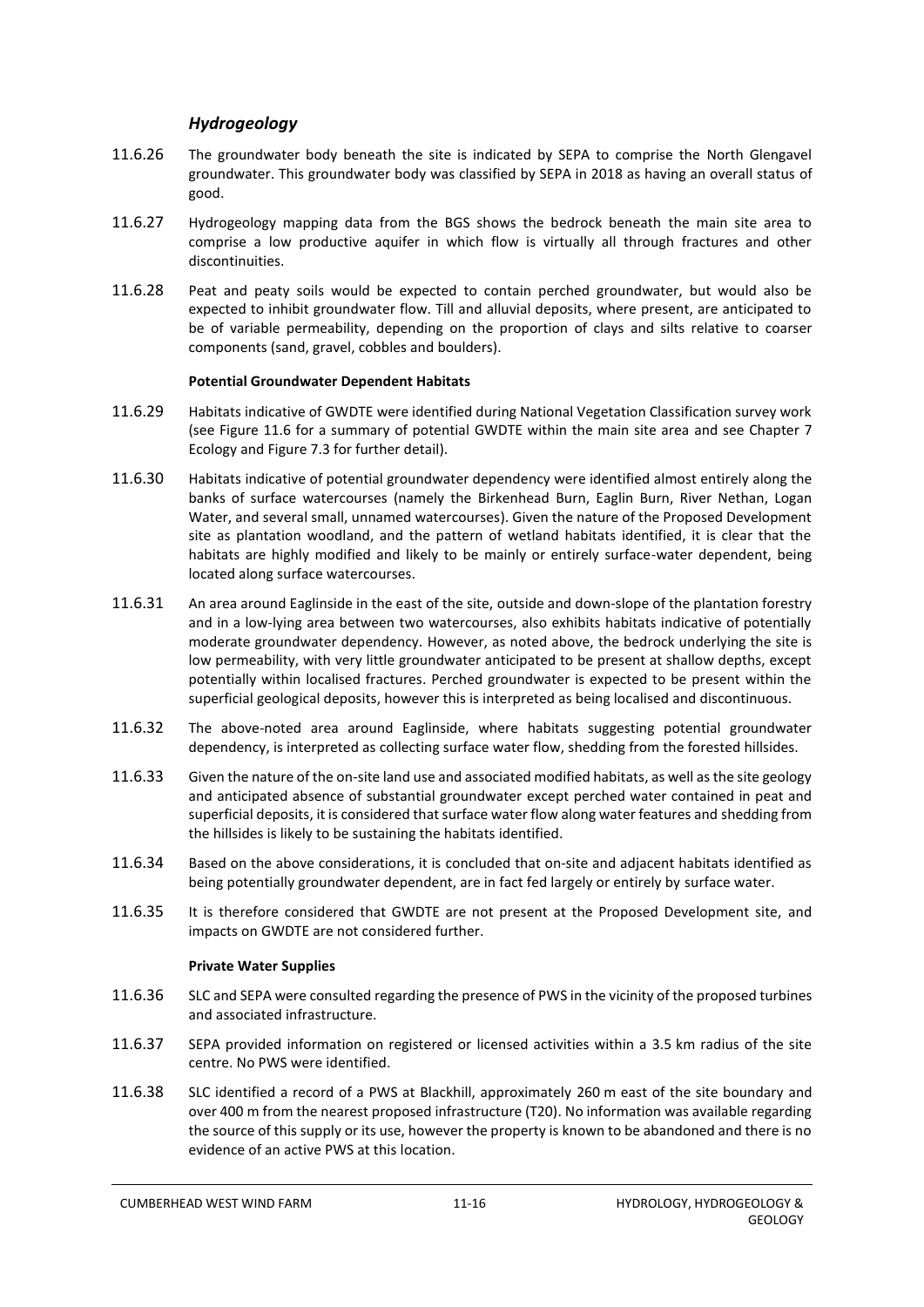11.6.39 No wells, springs or other features suggesting the potential presence of a PWS have been identified from a review of OS mapping, within the site boundary or within 1 km of any proposed turbines or other new infrastructure. The online interactive map held by the Drinking Water Quality Regulator for Scotland (DWQR) shows no PWS within the study area, and no evidence of potential PWS has been observed during site survey work. The only record of a possible historical PWS, understood to no longer be active, is more than 250 m from any proposed infrastructure. An assessment of effects on PWS is therefore not considered further within this chapter.

#### **Summary of Groundwater Sensitivity**

11.6.40 Taking account of the low productivity aquifer underlying the site, generally low permeability superficial deposits, the absence of GWDTE interpreted as being present at the site, and the absence of PWS in the study area, the sensitivity of baseline hydrogeological resources beneath this site is considered to be low.

#### *Watercourses*

11.6.41 As shown on Figure 11.2, there are a number of watercourses within the study area (1 km buffer around proposed new infrastructure), with the two largest being the River Nethan in the south and the Logan Water in the north. These are described further below:

#### *River Nethan and Tributaries*

- The River Nethan rises within the forest at the western edge of the site and flows from southwest to northeast. It forms the southern boundary of the main body of the site and traverses the northern part of the spur where T20 and T21 are located, towards the east.
- **•** The Eaglin Burn rises in the northwest of the site on the west side of Standingstone Hill and drains south to the River Nethan.
- **■** The Pockmuir Burn rises at the southwest edge of the forest near Hare Craig, flowing northeast under the existing access road to the site, continuing on to follow approximately the southeast boundary of the site spur near T21, eventually draining into the River Nethan just east of the site boundary near Cumberhead Farm.
- Numerous additional unnamed tributaries to the River Nethan rise on the slopes of Nutberry Hill, Standingstone Hill and Tod Law, flowing southeast into the Nethan.

#### *Logan Water and Tributaries*

- The Logan Water rises on the eastern slope of Spirebush Hill to the west of the site, flowing north/northeast and following approximately the western site boundary to the Logan Reservoir, which it bypasses via an aqueduct, re-joining the main channel on the north side of the dam which forms the northeast extent of the reservoir. The Logan Water continues flowing north/northeast beyond the reservoir, turning east and then south to join the River Nethan some 3 km northeast of the site boundary.
- The Birkenhead Burn rises on the northwest slopes of Standingstone Hill, in the north of the site just inside the western site boundary. It flows eastward across the northern extent of the site, joining the Logan Water some 2 km to the east.
- Long Burn rises on the northeast slope of Nutberry Hill in the southwest part of the site, flowing northeast then turning northwest, to join the Logan Water near Logan Reservoir, some 500 m north of the site boundary.
- Several unnamed tributaries of the Logan Water and Long Burn rise on the north and west slopes of Nutberry Hill, draining to the northwest.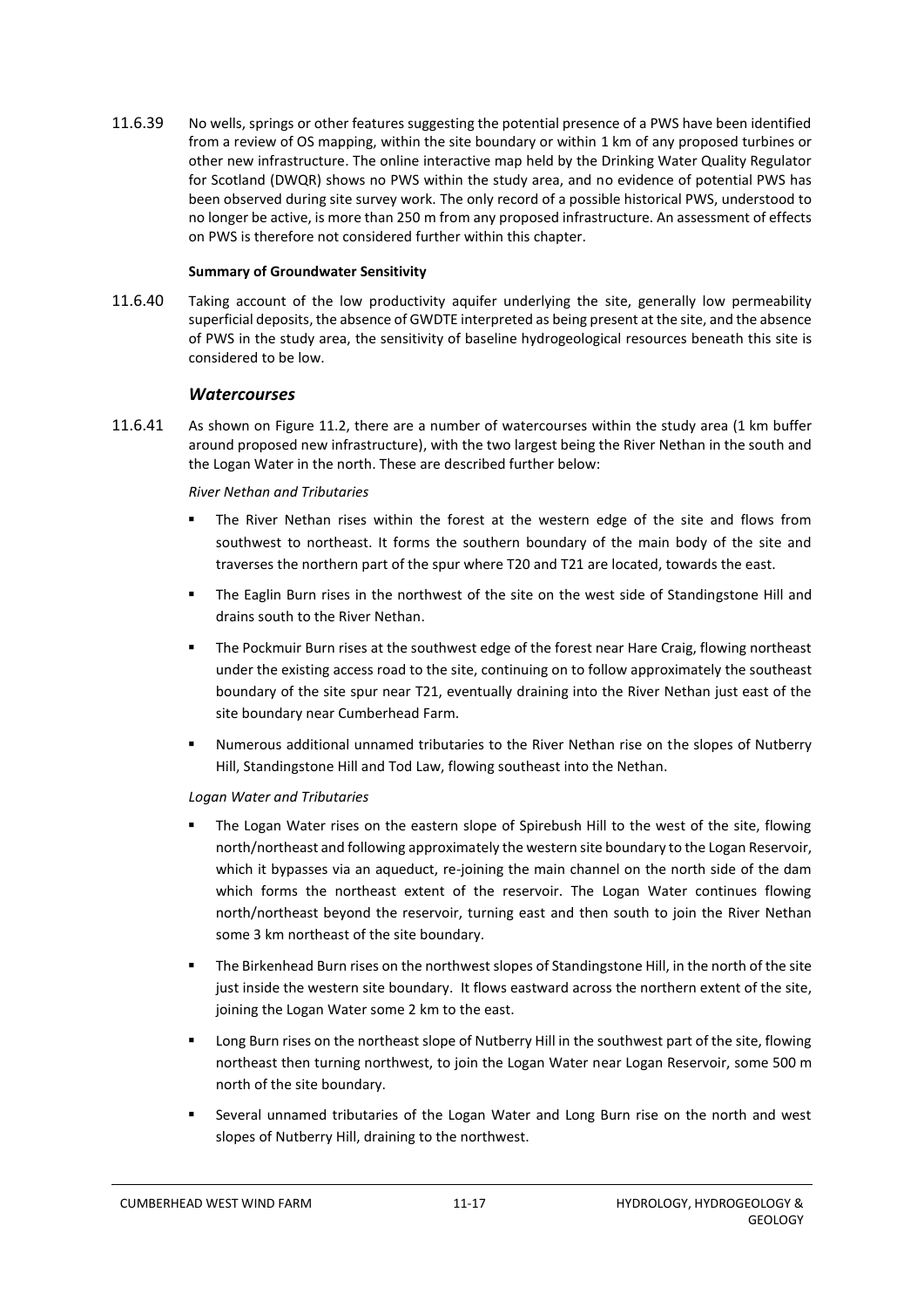- 11.6.42 There is a series of hill features Priesthill Height, Nutberry Hill and Standingstone Hill effectively dividing the site, with the areas northwest of the high points draining north and west to the Logan Water, either directly or via Long Burn, the Birkhenhead Burn, or other small tributaries. The areas southeast of the high points drain southeast to the River Nethan, directly or via the Eaglin Burn or small tributaries. Black Hill, at the south of the southeast site spur, forms another divide, with the far southern extents of the site draining south/southeast from there to the Pockmuir Burn.
- 11.6.43 All site drainage is eventually to the River Nethan via the above routes. Beyond the immediate site area, the River Nethan continues to flow generally east and north, under the M74 near Lesmahagow and into the River Clyde near Crossford.
- 11.6.44 The River Nethan water was classified by SEPA in 2018 as Moderate quality, and the Logan Water was classified by SEPA as Good in 2018.
- 11.6.45 The existing access road to the site crosses several additional watercourses, including the Hagshaw Burn, Shiel Burn, and Alder Burn. Given that no substantial works are proposed, affecting this access road, those watercourses are not considered further in the assessment.
- 11.6.46 For the purposes of this assessment and taking account of the Moderate to Good status of the local watercourses, the sensitivity of baseline hydrological resources at this site is considered to be high.

# *Water Crossings*

- 11.6.47 The road and tracks providing access to the turbines and other infrastructure will require to cross watercourses at a number of locations. The site design has sought to maximise the use of existing water crossings on roads and tracks already in place and in use for forestry operations. A number of existing water crossings have been identified (refer to Appendix 11.3 and Appendix 3.3), which will be used and have been assessed as not likely to require any substantial upgrading works. Nine of these are on forestry tracks within the main body of the site. Eight are on the main access road into the site, between the site boundary and the western edge of the proposed Douglas West Extension Wind Farm site. Four additional existing crossings (one which may require upgrade or replacement) on existing roads within the proposed Douglas West Extension Wind Farm site, which are also proposed to be used to access the Proposed Development. The proposed use of existing and proposed infrastructure within the Douglas West Extension site is discussed further in Appendix 3.3.
- 11.6.48 A further one existing water crossing will be upgraded to ensure it is suitable for the required loads. Six new water crossings will be required. The proposed new and upgraded crossings are briefly outlined below, with further details provided in the water crossing schedule, Appendix 11.3.
	- NWC1 is a proposed new crossing of a drainage ditch which discharges into the upper reaches of the River Nethan, on the track leading to T1. A piped watercourse crossing will be formed at the new track crossing point.
	- NWC2 is a proposed new crossing of the upper reaches of Long Burn, on the track leading to T9. A piped watercourse crossing will be formed at the new track crossing point.
	- NWC3 is another proposed new crossing of the upper reaches of Long Burn, downstream of NWC2, on the track leading to T10. A piped watercourse crossing will be formed at the new track crossing point.
	- NWC4 is a proposed new crossing of an unnamed stream discharging to the Eaglin Burn, on the track to T12. It may be possible to avoid this crossing being required through micro-siting, otherwise a piped watercourse crossing will be formed at the new track crossing point.
	- NWC5 is a historical existing crossing of the Birkenhead Burn, where the proposed new track from T16 meets the existing track which will be used to reach T19. The historical existing water crossing is not considered to be suitable for the Proposed Development, therefore it will be upgraded via installation of a piped watercourse crossing.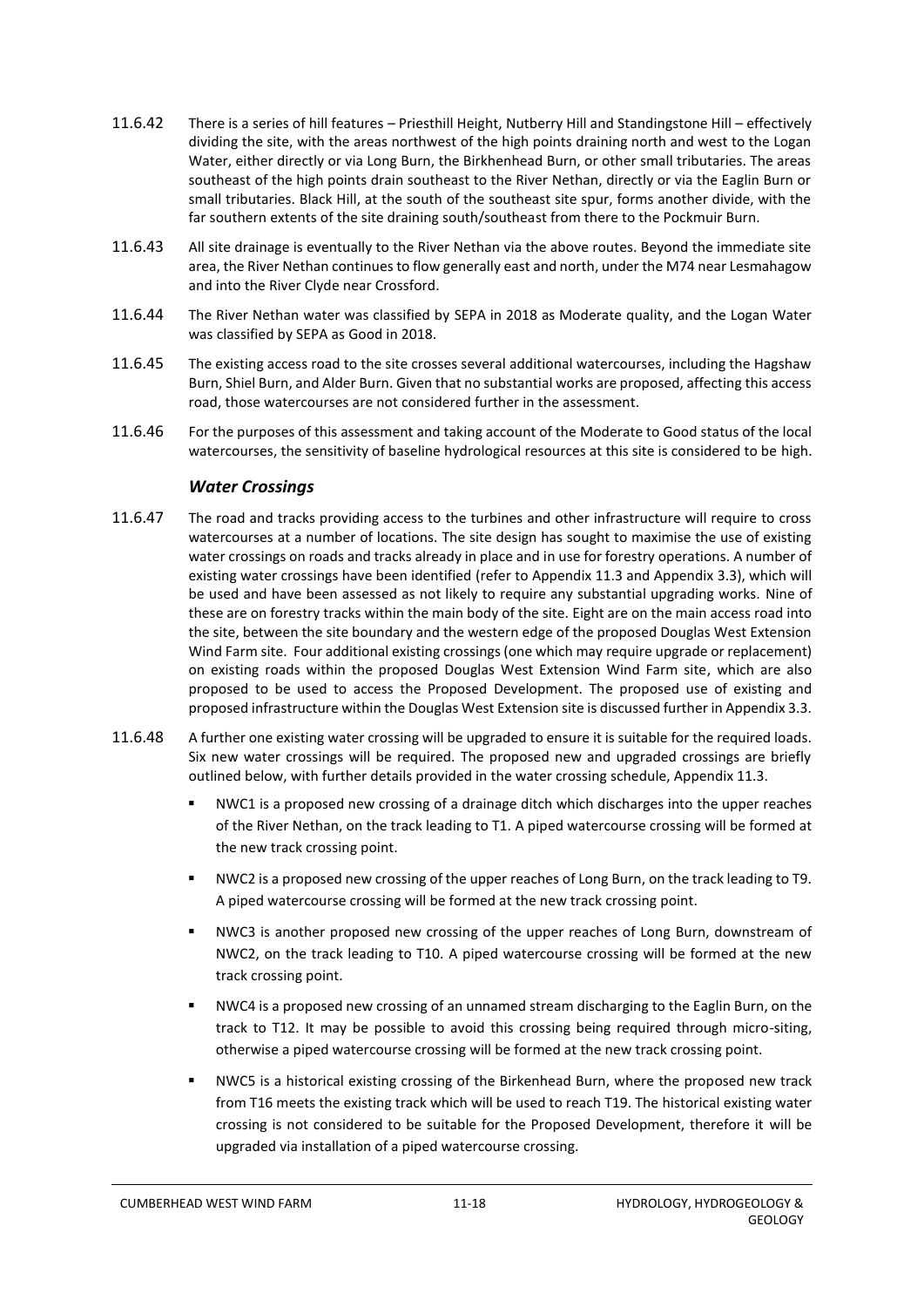- NWC6 is a proposed new crossing of an unnamed tributary to the River Nethan, on the track to T17. A piped watercourse crossing will be formed at the new track crossing point.
- NWC7 is a proposed new crossing of the River Nethan, on the track to T20. A bottomless arch culvert will be formed over the watercourse at the new track crossing point.
- 11.6.49 The locations of the existing and proposed water crossings are shown on Figure 11.2 and within Appendix 3.3.

### *Borrow Pit Search Areas*

- 11.6.50 As shown on Figure 11.2, three borrow pit search areas have been identified:
	- The southern borrow pit search area is immediately west of the existing track leading into the main body of the site, east of T1. It is effectively an extension of an existing quarry, considered likely to be a suitable location for winning stone through excavating into the hillside above the existing track. It is well sited to provide stone for constructing tracks in the southern part of the site, being located near the entrance into the main body of the site.
	- **•** The central borrow pit search area is immediately east of the existing track leading to T3, and is also an extension of an existing quarry. Similarly, to the southern search area, this is considered to be a suitable location for winning stone through excavating into the hillside above the existing track.
	- **•** The northern borrow pit search area is immediately northwest of the existing track near T12. This is considered likely to be a suitable option in the northern part of the site, to win stone for construction works in this area and therefore limit haul distances.
- 11.6.51 It is proposed that the actual borrow pit(s) would be located within the identified search areas, however, would only require using a relatively small portion of the search areas.
- 11.6.52 The bedrock geology at all the borrow pit search areas is wacke of the Patrick Burn Formation, considered to have potential for providing suitable rock for site construction, as evidenced by the existing small quarries at two of the search areas. As set out in Chapter 3 Proposed Development, intrusive site investigation work will be undertaken to further characterise the rock, identify its suitability, and allow a specific excavation location or locations within the search areas to be confirmed prior to commencement.
- 11.6.53 Following excavation, the borrow pit area(s) will be restored using site-won soils in accordance with relevant good practice guidance. Further information on the use of excavated peat for restoration of borrow pits is given in Appendix 11.2 Outline Peat Management Plan.

# *Flooding*

- 11.6.54 The online SEPA Indicative River & Coastal Flood Map illustrating the areas where there is a 0.5 % or greater probability of being flooded in any given year, i.e. the 1:200-year flooding event, in the vicinity of the site has been reviewed.
- 11.6.55 This map indicates that areas of fluvial flood risk (flooding from rivers) are confined to the channels of the River Nethan, Pockmuir Burn and Birkenhead Burn, and the immediate vicinity of these watercourses.
- 11.6.56 This map identifies very limited, localised areas with a risk of surface water flooding, all following the channels of the minor watercourses on site.
- 11.6.57 With the only flood risk being associated directly adjacent to the onsite watercourses, remote from any proposed infrastructure except water crossing points, the risk of flooding on the Proposed Development site, and the sensitivity of the site to flooding, is considered to be low.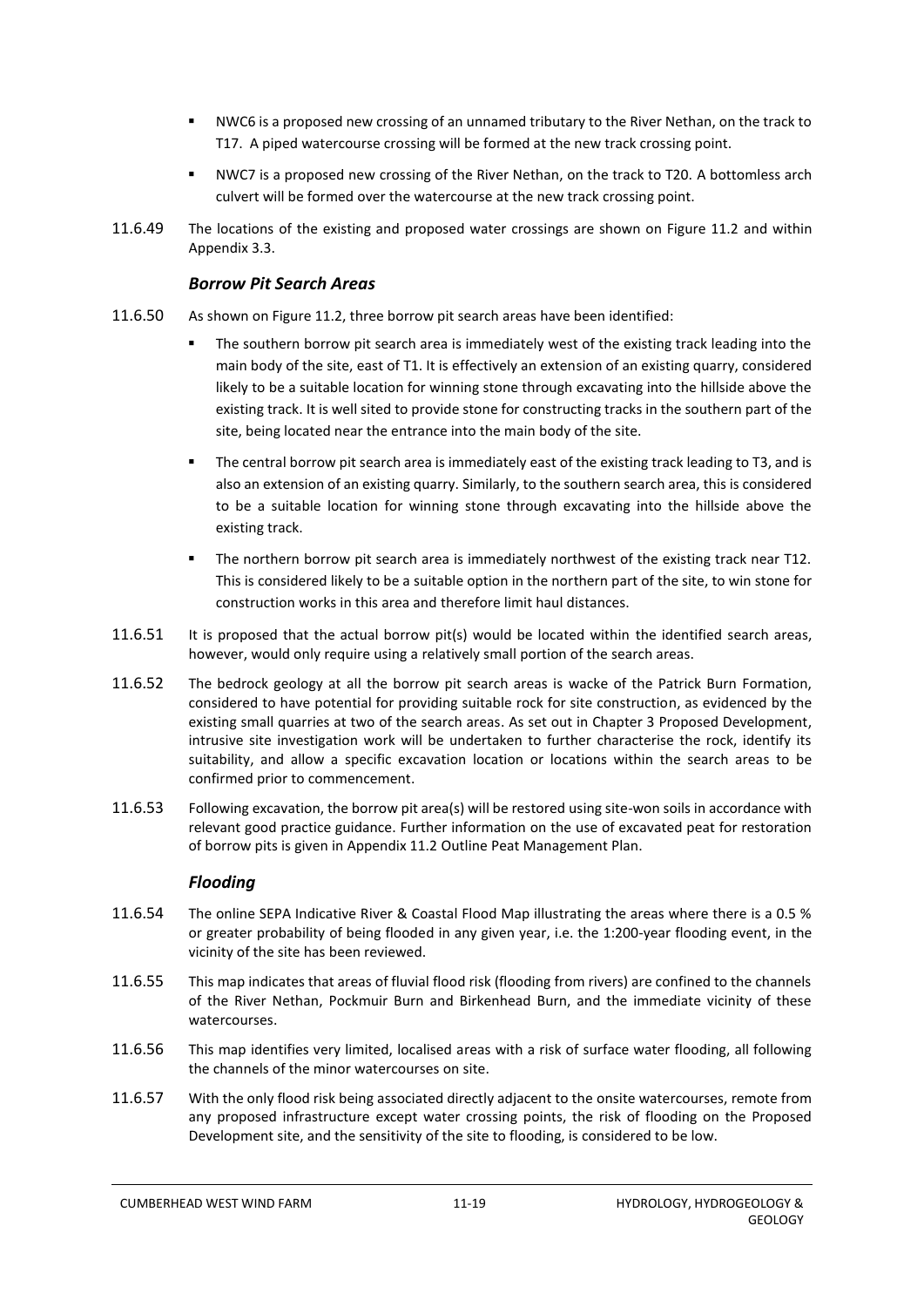# *Contaminated Land*

- 11.6.58 Historically, the main body of the site has largely been undeveloped moorland, with historical maps from the mid-1800s to 1955 showing no development onsite except small-scale lead mines, disused from at least the early 1900s, on the banks of the River Nethan south of Nutberry Hill. Given the very limited scale of this historical land use, the time elapsed, and the absence of any proposed infrastructure in the immediate vicinity (the nearest being T4, over 100 m away), there is not considered to be a material risk associated with any potential residual contamination.
- 11.6.59 The 1950 map edition shows a small quarry on the north side of the track, running along the north of Birkenhead Burn, in close proximity to the west of the proposed location of T19. The area is now occupied by mature woodland and an existing track. There is potential that the quarry may have been at least partially backfilled with unknown materials, however given its small scale and relatively remote location, it is considered likely that any backfill would have comprised reworked soils and rock, rather than any more potentially contaminative material. The quarry is no longer shown on the 1955 map edition. Therefore, given its small scale, the time elapsed since any potential backfilling, and the absence of any proposed new infrastructure at the location of the former quarry, it is not considered to represent a potentially significant contamination risk.
- 11.6.60 With no potentially significant contamination sources identified within the main body of the site, and no substantial disturbance proposed to the existing access road into the site, contaminated land will not be considered further within this assessment.

# <span id="page-21-0"></span>11.7 Potential Effects

11.7.1 The potential effects resulting from the Proposed Development are detailed below. Effects have been separated into those which occur during the construction, operation and decommissioning phases individually.

# *Construction*

11.7.2 The construction phase includes all activities prior to the operation of Proposed Development, i.e. up to the point at which the turbines begin generating electricity. The following paragraphs outline the potential effects identified, with respect to geology, hydrology and hydrogeology during this phase.

# **Direct Impacts on Geological SSSIs**

- 11.7.3 Two SSSIs designated for their geological interest (vertebrate fossil-bearing rocks) are located within the site boundary. The Birk Knowes SSSI is more than 500 m from any proposed infrastructure and is considered highly unlikely to be affected by the Proposed Development. Birkenhead Burn SSSI is nearer to proposed infrastructure (approximately 75 m from T19) but is an exposure within a steep watercourse valley which would be demarcated to prevent access or damage in the course of the construction works.
- 11.7.4 The magnitude of change is none. There is therefore no effect assessed on the Birk Knowes and Birkenhead Burn SSSIs.

# **Pollution Impact from Sediment Run-off / Transport and/or Chemical Contaminated Run-off**

- 11.7.5 Surface run-off containing silt and other sediments, particularly during and after rainfall events, has the potential to enter the watercourses and field drains on-site. Silt and sediment laden surface water run-off is predicted to arise from excavations, exposed ground and any temporary stockpiles.
- 11.7.6 Silt and sediment laden run-off has the potential to impact on the water quality and hydrological and ecological function of receiving watercourses at and downstream of the works in the absence of any mitigation.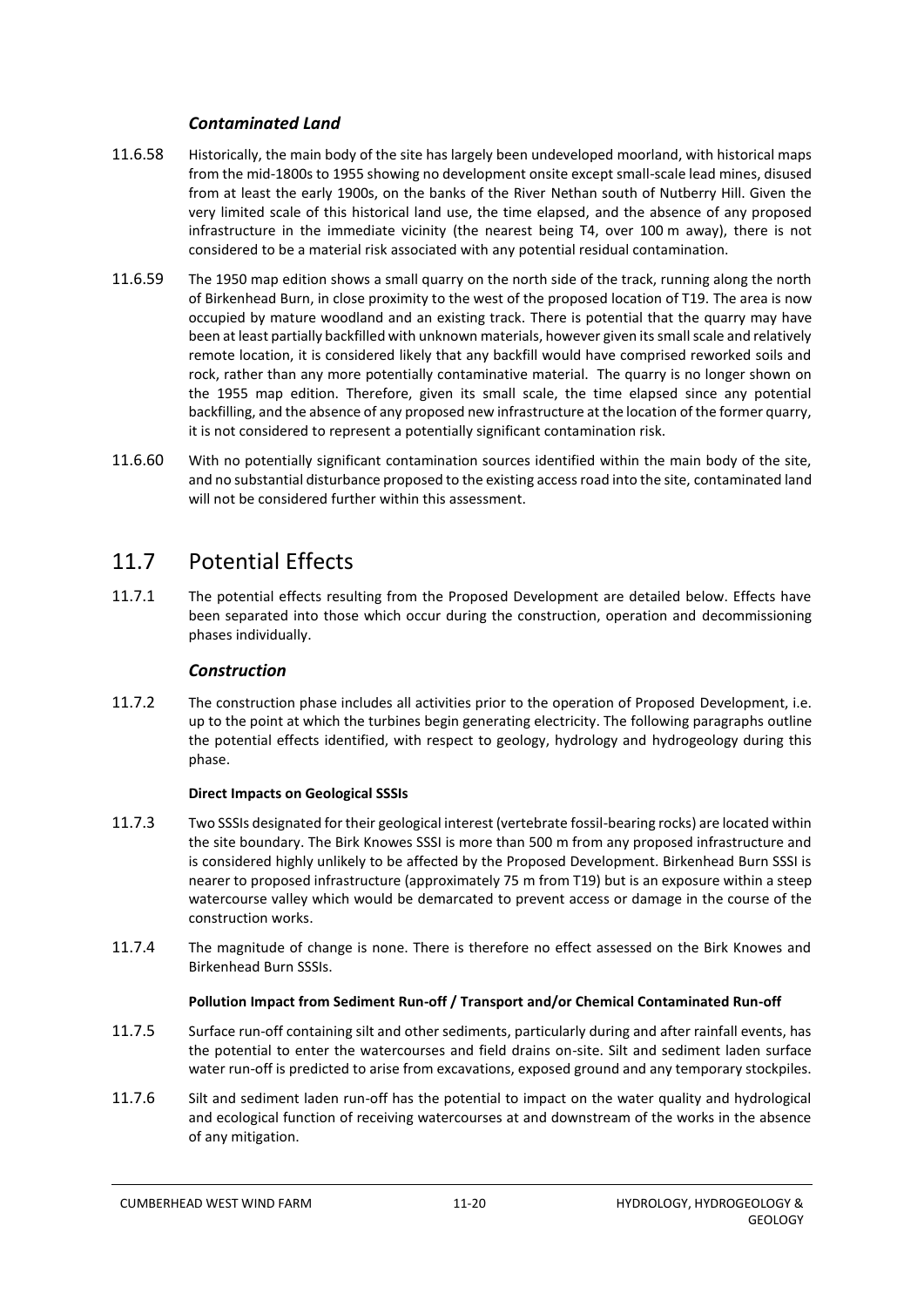- 11.7.7 Additionally, pollutants such as oils, fuel and cement may be mobilised through mechanical leaks or spillage and carried in surface drainage. Unless managed appropriately, the pollutants could be washed into watercourses, impacting on freshwater quality and ecological value.
- 11.7.8 The magnitude of change, prior to mitigation, is medium, on a high sensitivity receptor. Therefore, there is potential for a direct, temporary, short-term effect of **major** adverse significance prior to the implementation of mitigation measures on watercourses.

#### **Pollution Impact from Forestry Felling**

- 11.7.9 The on-site forestry will be felled where required to construct site infrastructure, in line with a Wind Farm Forest Plan, which differs very little from the Baseline (i.e. without wind farm) Forest Plan (refer to Chapter 16 Forestry). Removal of mature trees may lead to direct impacts on the water environment through forestry material and brash entering local watercourses, and loss of structure of the underlying soils, with increased risk of erosion.
- 11.7.10 In the absence of mitigation, the magnitude of change is potentially high, on a high sensitivity receptor. Therefore, there is potential for a direct, temporary, medium-term effect of **major** adverse significance prior to the implementation of mitigation measures.

#### **Changes to Groundwater Flow**

- 11.7.11 As discussed in Section 11.6, there is anticipated to be little groundwater at shallow depth beneath the site, limited to perched groundwater within peat deposits, and localised areas of till with higher proportions of sand and gravel content. Groundwater within the bedrock is anticipated to be minimal, with flow restricted to fissures and other discontinuities.
- 11.7.12 Excavations will be required to form turbine foundations and borrow pit workings, and shallower excavations will be required to form platforms for the substation and energy storage compound, the temporary construction compounds, and the temporary laydown area. However, given the anticipated absence of substantial groundwater within the superficial deposits, any changes to groundwater flow would be highly localised.
- 11.7.13 There is therefore a potential low magnitude impact on a low sensitivity receptor, resulting in a direct, temporary, short-term effect of **negligible** adverse significance in the absence of mitigation.

#### **Indirect Impacts on the Muirkirk Uplands SSSI**

11.7.14 Excavations and dewatering during construction of the Proposed Development have the potential to temporarily lower groundwater levels, as discussed above. However, the zone of influence is likely to be restricted to the immediate vicinity of excavations, given the interpreted low permeability of deposits. With the nearest turbine sited over 350 m from the boundary of the SSSI, and the nearest proposed infrastructure to the SSSI being a borrow pit search area (which would be subject to detailed investigation to identify a specific location suitable for extraction of rock without adversely affecting the SSSI), the potential impact is considered to be negligible to low, on a high sensitivity receptor, resulting in an indirect, temporary, short-term effect of **minor to moderate** adverse significance in the absence of mitigation.

#### **Removal of and Impact on Peat**

- 11.7.15 Variable thicknesses of peat have been identified across the site. Extensive design iteration work has been undertaken, seeking to avoid siting infrastructure on areas of deep peat wherever possible, while taking account of other environmental and physical constraints (refer to Chapter 2 Site Selection and Design). This has resulted in the following:
	- Only one of 21 turbines (T7) has been sited on an area with peat depth slightly greater than 1 m (therefore defined as deep peat).
	- All turbine hardstandings (including the T7 hardstanding) are on areas with peat thickness less than 1 m, or in the case of the T11 hardstanding, equal to 1 m.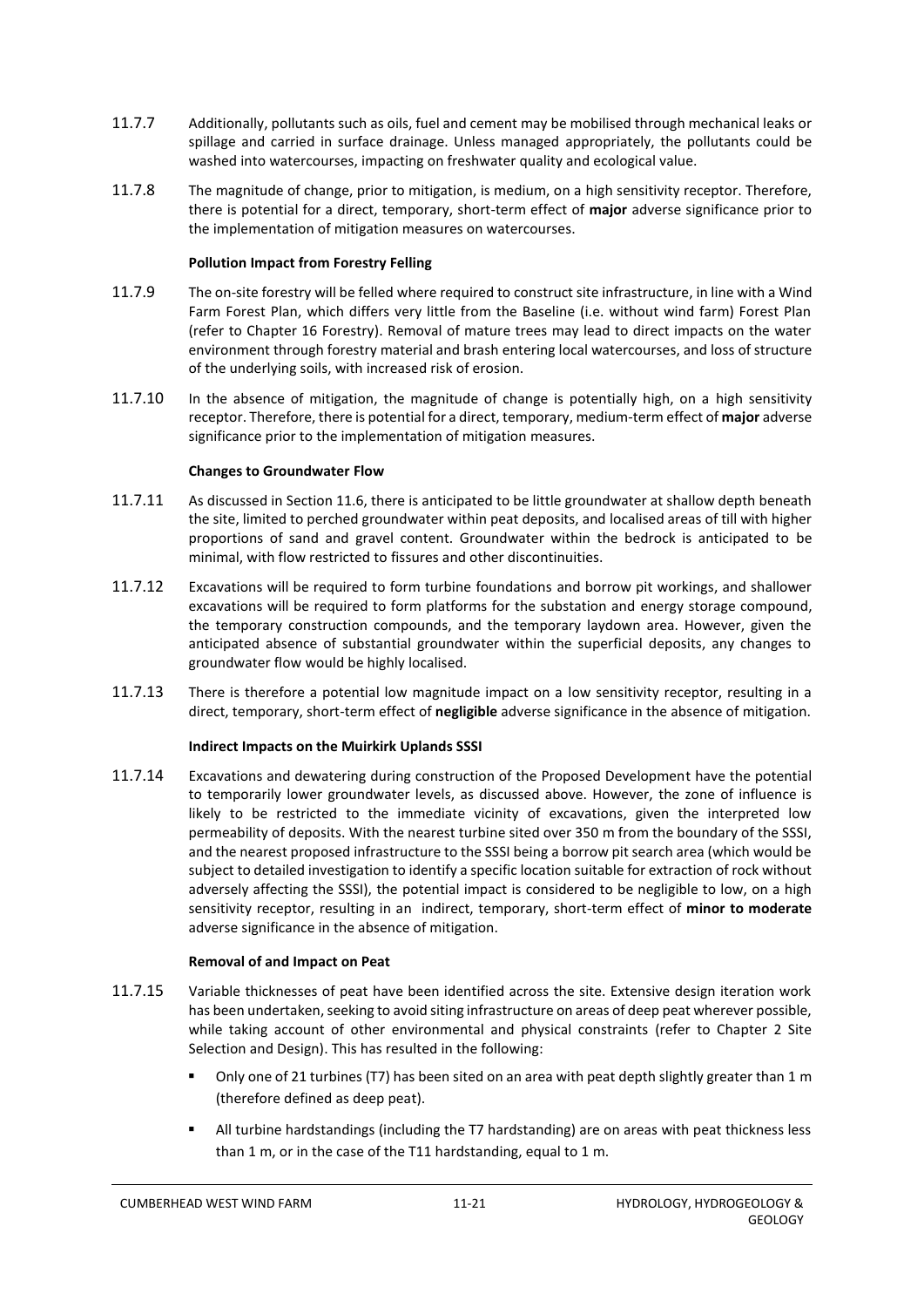- Both met masts, the substation compound, both temporary construction compounds, the temporary laydown area, and all borrow pit search areas, are sited within areas where the average peat depth is less than 1 m.
- **EXECT** All sections of new track, except two, are sited across areas with peat depth less than 1 m. The short stretch of track from the existing track to T11 (approximately 0.32 km length) crosses an area with average peat depth of 1.3 m. The approximately 0.09 km length of new track required to straighten a bend in the existing track immediately west of met mast 2 crosses an area with average peat depth of 2.1 m. Given the existing track at this location, the option of re-using existing infrastructure by straightening the bend, even over a short stretch of deep peat, was considered preferable to building a longer stretch of entirely new track in a slightly different location.
- 11.7.16 It is clear that there will be a requirement for excavation of some peat to allow construction of turbine foundations, hardstandings, new track, and other infrastructure elements. Further detail on the estimated volume of peat to be excavated, and the management of excavated peat, is given in Appendix 11.2.
- 11.7.17 In the absence of mitigation, there is a potential medium magnitude impact on a medium sensitivity receptor, resulting in a direct, permanent effect of **moderate** adverse significance.

#### **Peat Landslide Impact on Watercourses**

- 11.7.18 Construction on peat soils, and associated activities including localised removal of forestry, can result in destabilisation of peat deposits on slopes and lead to slope failure, with subsequent potential for peat and soils to reach watercourses downslope and cause pollution/sedimentation and changes to fluvial geomorphology. A detailed assessment of peat landslide risk has been undertaken as presented in Appendix 11.1. This has identified low peat landslide risk at all proposed turbine, hardstanding and other infrastructure locations except T13, which has been assessed as negligible risk, and the southern borrow pit search area, which has been assessed as medium risk.
- 11.7.19 It should be noted that proposed turbines and hardstandings would not be constructed on peat, rather any peat within the footprints of turbines and hardstandings would be excavated to allow construction on a suitable founding stratum (i.e. bedrock).
- 11.7.20 In the absence of mitigation, the overall potential magnitude of impact from peat landslide resulting from construction activities at the site is assessed as low, on a high sensitivity receptor, resulting in a direct, temporary, short-term effect of **moderate** adverse significance.

#### **Impact on the Integrity of Banking**

- 11.7.21 Construction activities on or close to the sides of watercourses can detrimentally affect the structural integrity of burn banks, either through direct damage to bankside material or indirect loosening of soil structure thus impacting on the localised morphology and water quality of the watercourse through erosion or even collapse of the banking.
- 11.7.22 Permanent new watercourse crossings will be required at six locations, with one additional existing watercourse crossing requiring upgrading. Subject to detailed pre-construction site investigation works, it is anticipated that these new and upgraded crossings will comprise installation of pipe culverts at all except one, which will comprise a bottomless arch culvert. Further details are provided in Appendix 11.3 Watercourse Crossing Schedule.
- 11.7.23 There is potential for a high magnitude impact on high sensitivity receptors, therefore, there is potential for a direct, permanent effect of **major** adverse significance prior to the implementation of mitigation measures.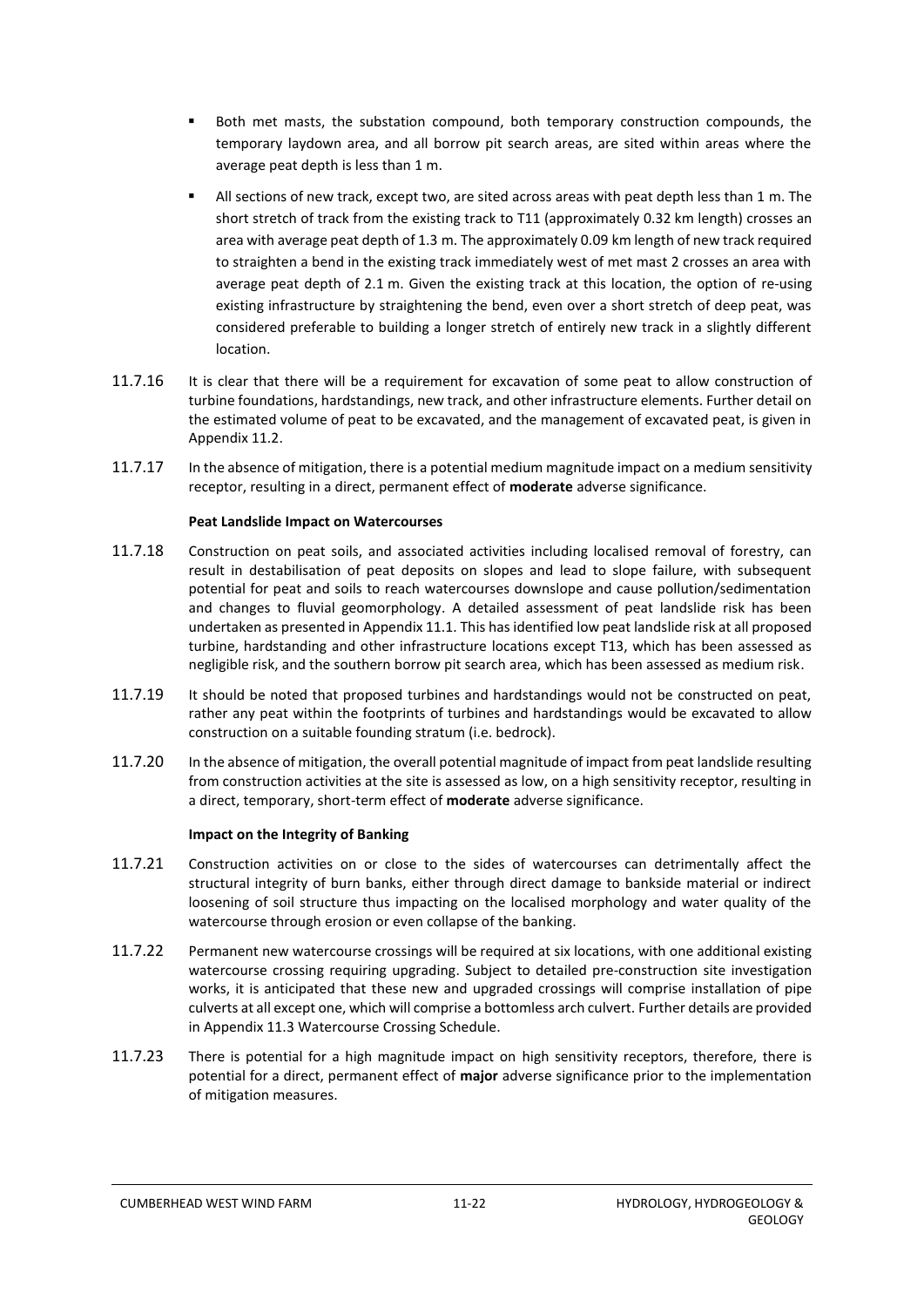#### **Direct Discharge of Untreated Foul Drainage**

- 11.7.24 Unless appropriately sited and managed, there is potential for direct discharge of untreated foul sewage from welfare facilities from site compounds during construction.
- 11.7.25 The magnitude of change, prior to mitigation, is medium, on a high sensitivity receptor. Therefore, there is likely to be a direct, temporary, medium-term effect of **major** adverse significance on watercourses prior to the implementation of mitigation measures.

### *Operation*

#### **Surface Water Drainage**

- 11.7.26 The access track and crane hardstandings for the wind turbines, and any un-restored areas of felling and borrow pit excavations, could result in an increased rate of surface water run-off from the site, increasing downstream flood risk and potentially resulting in soil erosion and silt-laden run-off, which could pollute watercourses, ditches and ponds.
- 11.7.27 The magnitude of change, prior to mitigation, is high, on a high sensitivity receptor. Therefore, there is potential for a direct, long-term effect of **major** adverse significance prior to the implementation of mitigation measures.

#### **Fluvial Geomorphology**

- 11.7.28 If watercourse crossings are not designed properly to ensure continuous flows, this could potentially adversely affect the geomorphology of the streams by reducing heterogeneity.
- 11.7.29 The magnitude of change, prior to mitigation, is medium, on a high sensitivity receptor. Therefore, there is potential for a direct, permanent effect of **major** adverse significance prior to the implementation of mitigation measures.

### *Decommissioning*

- 11.7.30 Potential effects of decommissioning the Proposed Development are similar to those encountered in the construction phase, however, generally with less magnitude as the level of site activity is lower.
- 11.7.31 Discussions will be held with SLC and the appropriate Regulatory Authorities prior to decommissioning to agree an appropriate Decommissioning Strategy.

# <span id="page-24-0"></span>11.8 Mitigation

# *Project Design*

- 11.8.1 The following considerations have been taken into account in the iterative design of the Proposed Development (note that full details of the project design are provided in Chapter 3 Proposed Development):
	- Existing tracks have been incorporated into the site design as far as possible, minimising the requirement for new road construction. This has resulted in only 8.79 km of new track being proposed, with 18.36 km of existing or upgraded track to be used. It has also resulted in only six new water crossings and one upgraded water crossing being required, with the other water crossings being existing and no substantial upgrading works considered to be required.
	- A 50 m buffer has been maintained around all surface watercourses, except where watercourse crossings are required, and a small number of other exceptions described below.
		- The extreme northern corner of the southern borrow pit search area extends into the 50 m buffer around a tributary of the River Nethan. This is a result of following the shape of the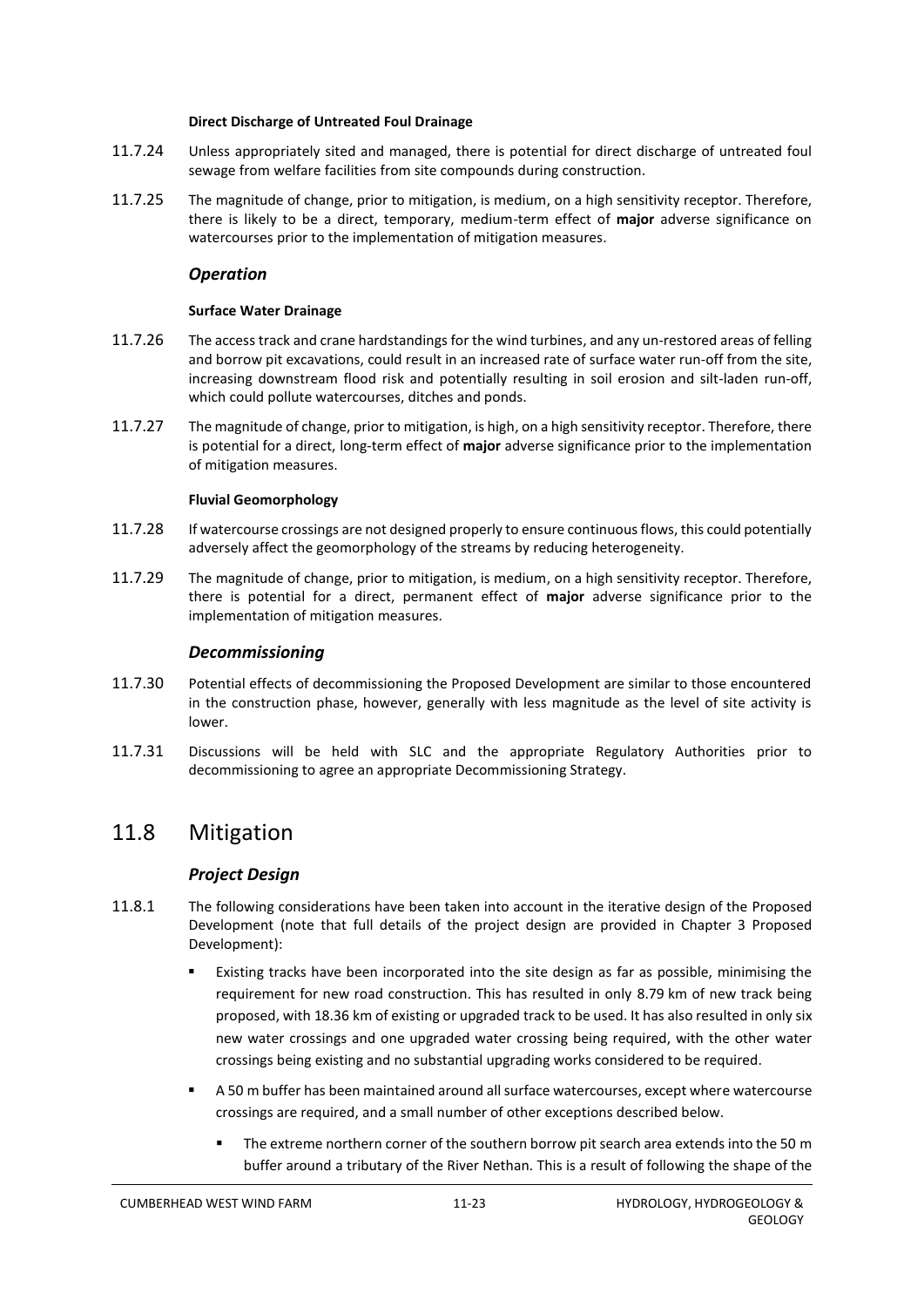existing track, and in practice excavation would not occur within close proximity to the watercourse.

- **•** The far eastern edge of the southern part of the central borrow pit search area extends into the 50 m buffer around a tributary to the River Nethan. This is a result of following the location of existing borrow pit workings and the shape of the proposed new track alignment as it crosses the small watercourse (via an existing crossing). As above, in practice excavation would not occur within close proximity to the watercourse.
- A short stretch of track (approximately 0.26 km long) leading to T19 is marginally inside the 50 m buffer around the Birkenhead Burn. This is an existing track and the only works proposed here would be minor upgrading/widening.
- 11.8.2 Rigorous construction environmental management procedures will be implemented in line with a Construction Environmental Management Plan (CEMP) (see below) to ensure appropriate protection of the above-noted watercourses, and all other surface water receptors.
- 11.8.3 Replanting of felled forestry will be key-holed i.e. areas left unplanted will be minimised to include only those areas required for turbine and infrastructure construction and suitable buffer areas.
- 11.8.4 Areas of deep peat have been avoided in siting all except one turbine, all turbine hardstandings, all except two short stretches of new track, and all other infrastructure. Specific examples of proposed infrastructure being re-sited or re-aligned to reduce impacts on peat are noted below.
	- **■** The substation, control room and energy compound, and several turbines, were re-sited based on peat survey findings, to ensure that they were not located on areas of deep peat.
	- T19 and associated access track were initially sited further north, however early peat surveys identified some of the deepest peat on site at and around this location (peat depths over 3 m). Therefore, the T19 location and associated track alignment were moved south to an area of shallower peat and the far northern area was excluded from consideration for siting any infrastructure.
	- T20 and associated access track were also initially located to the north of the minor road to Logan Farm (refer to Chapter 2). Following initial peat probing works this turbine was removed and relocated on a new parcel of land identified to the south of the minor road to Logan Farm which is free from deep peat.
	- The track section linking T17 and T18 was initially further west, however Stage 2 peat surveys identified peat depths over 3.0 m in this area, becoming shallower to the east. The track section was therefore moved east and the revised track alignment was re-probed to confirm peat depths generally less than 1.0 m.
- 11.8.5 The three proposed infrastructure elements where deep peat could not be avoided are described below.
	- T7, the only turbine sited on peat marginally deeper than 1 m, was sited with careful consideration of other constraints, including a 50 m buffer around a minor watercourse to the north, steep slopes, and the requirement to maintain adequate spacing between turbines. Following detailed pre-construction site investigations, there may be an opportunity to micro-site the turbine in order to reduce the volume of peat requiring excavation.
	- The stretch of new track from the existing track, westward to T11, was routed to reach T11 from the existing track (using existing infrastructure preferentially to constructing a new track elsewhere), following the land contours, and avoiding pockets of even deeper peat immediately north and south. T11 itself, where this stretch of track leads, was sited on the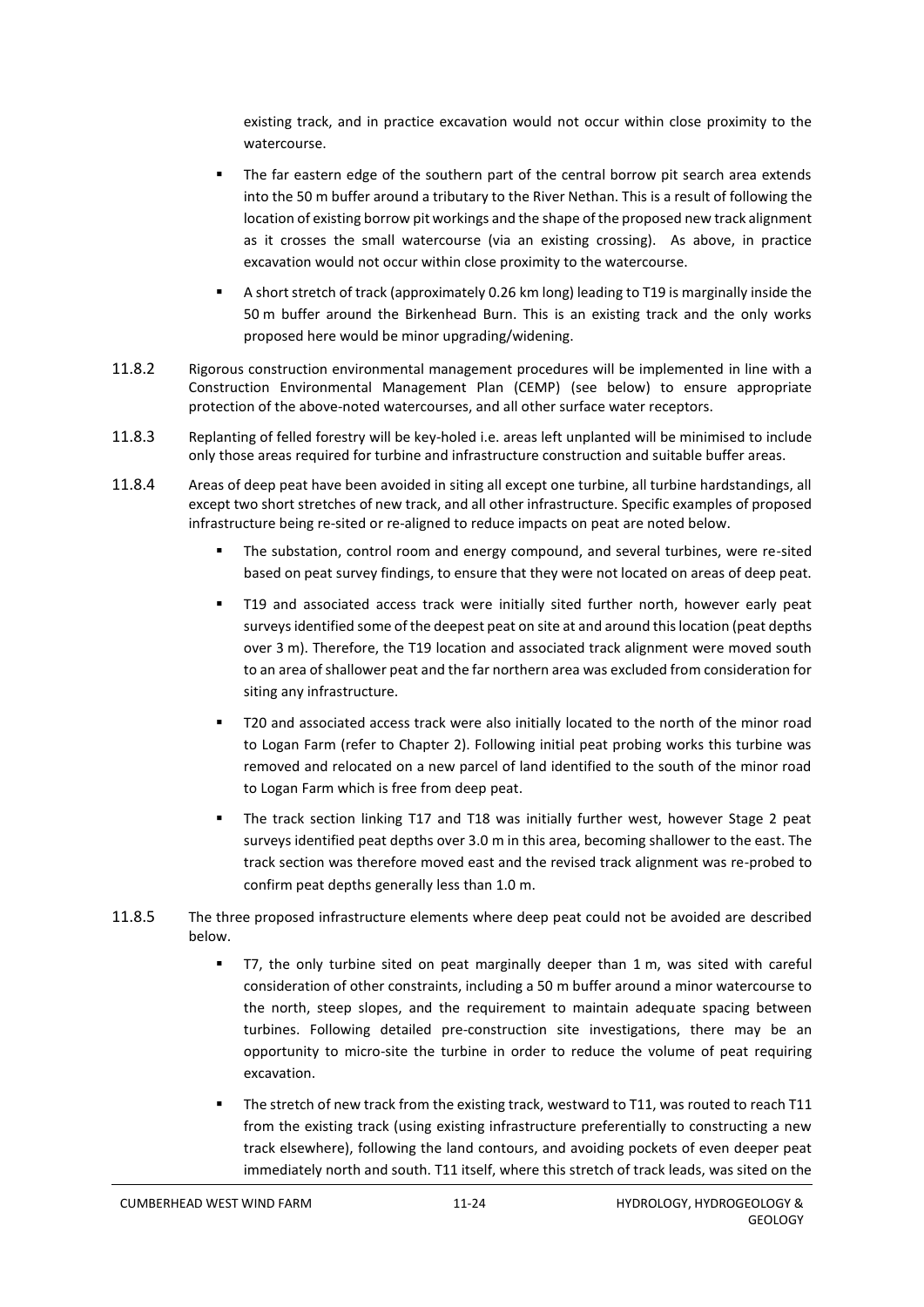shallowest peat identified in this vicinity (<0.5 m), taking account of other constraints and required spacing between turbines.

- The short stretch of new track required to straighten a sharp bend in the existing track west of met mast 2 crosses a limited stretch of deep peat. No other suitable options for routing new track in the vicinity could be identified, and it was considered preferable to make use of the existing track and only require this short stretch of new/straightened track, rather than building a longer stretch of new track on peat potentially nearly as deep.
- 11.8.6 No infrastructure is proposed in or near areas of identified medium or higher peat landslide risk except the southern borrow pit search area. Further detailed investigation will be undertaken preconstruction (see below), to clarify the risks and confirm mitigation or micro-siting to address any risks higher than negligible, as appropriate. If a suitable specific excavation location within the southern borrow pit search area cannot be identified, then no excavation will take place within that search area.
- 11.8.7 Although no effect on the on-site geological SSSIs is predicted, the Birkenhead Burn SSSI area will be demarcated during construction works to ensure no accidental access to the area by construction plant which could cause damage. Additionally, bedrock which is exposed by excavation works will be examined and recorded for the purposes of furthering geological interest and understanding. Post-construction, the Applicant proposes to install an information boards or similar in the vicinity of the Birkenhead Burn SSSI, in consultation with NatureScot and SLC, to provide information about the geological/palaeontological interests that can be observed in the area.

# *Pre-construction Site Investigations*

- 11.8.8 In order to determine the ground and groundwater conditions across the site, pre-construction site investigations will be conducted. These investigations will focus on areas where construction is proposed to be undertaken and will allow the turbines and the associated infrastructure to be microsited away from unsuitable areas, such as areas of contamination (unlikely), areas of deeper peat wherever possible, or where there are significant groundwater flows.
- 11.8.9 The investigations will also include targeted monitoring and assessment of the groundwater levels and flows beneath the site. This will allow for micro-siting of the features of the Proposed Development and to assist in the detailed design of infrastructure and selection of appropriate materials for use during the construction process. Investigations within the borrow pit search areas will allow appropriate selection of specific extraction areas, to avoid or minimise any adverse effects associated with quarrying activities.

# *Construction*

**Peat**

- 11.8.10 The pre-construction site investigations noted above, and observations during construction, will inform micro-siting, if required and appropriate, to minimise peat slide risk and the volume of peat to be extracted as far as possible.
- 11.8.11 The borrow pit search areas represent relatively broad zones, within which only a proportion will actually be excavated to win stone for the site's construction. No excavation will occur until further site investigations have been undertaken to assess the suitability of the areas and refine the assessment of peat slide risk. For example, areas of deeper peat within the search areas would be avoided, thereby reducing the peat slide risk. If it is determined that no suitable excavation site within any given search area can be identified, then no excavation will occur at that search area.
- 11.8.12 If it is not possible to avoid routing tracks over localised areas of deep peat, as may be the case for short stretches of track which have been routed to make best use of existing track infrastructure in the immediate vicinity, those localised stretches of track over deep peat would be floated to avoid the requirement for excavation of peat. This would involve placing of a geotextile membrane on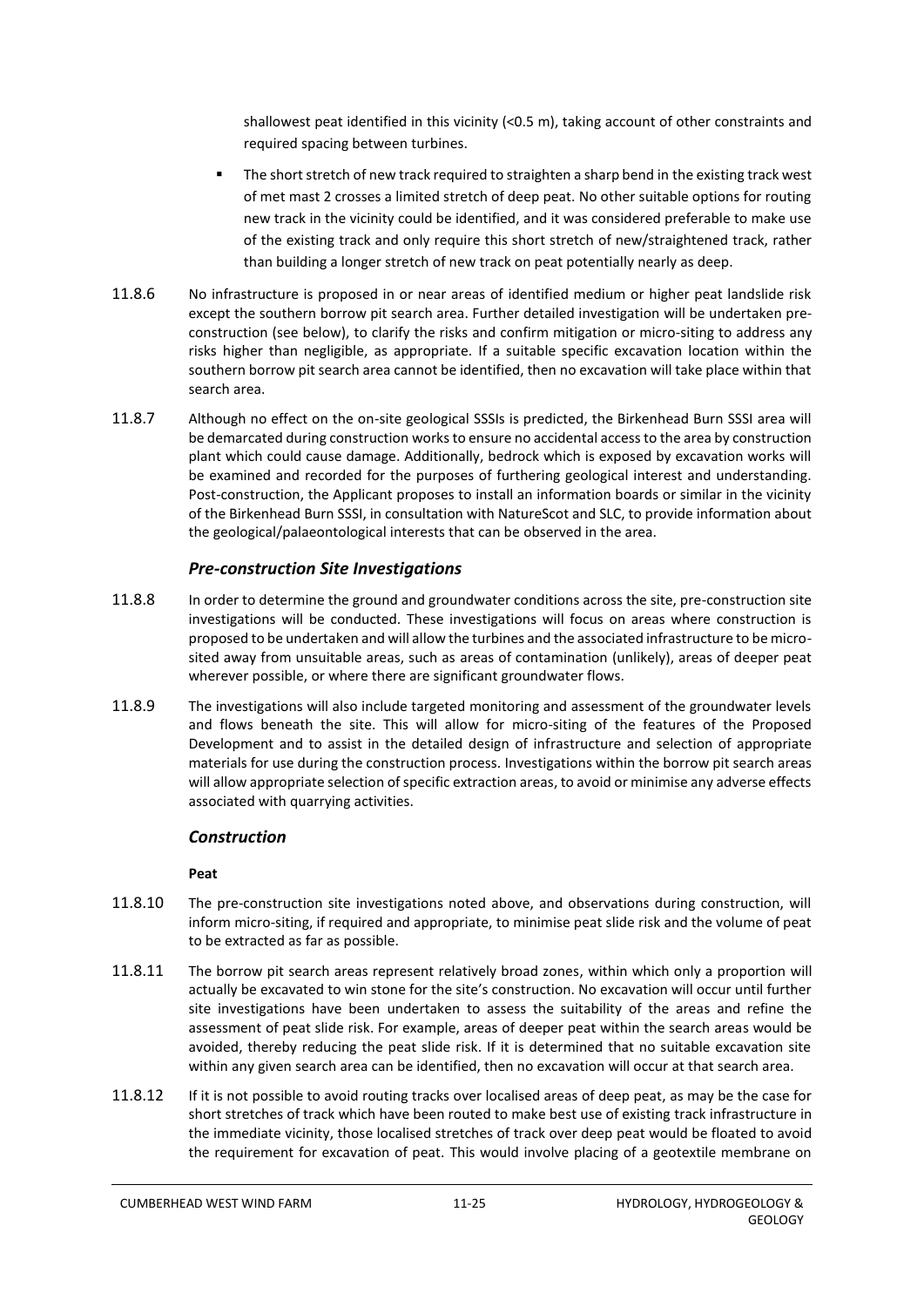existing topsoil and vegetation followed by aggregate layers. Floating roads would be designed to ensure suitability for site traffic during construction and operation.

- 11.8.13 Any peat excavated will be re-used on site as set out in the Outline Peat Management Plan (Appendix 11.2).
- 11.8.14 Peatland restoration is proposed in two areas of the site, one which has been degraded by historical drainage and self-seeding of conifers, and a second area which is currently forested and due to be felled and left as open land. Habitat management measures including removal of self-seeded conifers and blocking of drains using residual forestry materials and/or excavated peat from elsewhere on the site, to raise the water table and promote restoration of bog habitats, are proposed. Further detail is provided in Appendix 7.5 Outline Habitat Management Plan.
- 11.8.15 The proposed peatland restoration methods are well established and can be considered to have a high potential for success. SPR has been at the forefront of blanket bog restoration, developing new techniques to restore these habitats which are effective and scalable to meet the challenges of biodiversity, climate change, water quality and natural flood management. Between 2010 and 2019, SPR has implemented 1500 ha of peatland restoration from commercial forestry across its projects. This work transcends wind farms, with the techniques now being adopted by other organisations including Forestry and Land Scotland, RSPB and NatureScot to assist with their own restoration ambitions and objectives. In 2017, SPR was invited by the International Union for Conservation of Nature (IUCN) to act as lead authors of a new technical report for their Commission of Inquiry into Peatlands which was published in 2019. This report describes the historical work done by SPR and other organisations to restore blanket bog from forestry, the methods which have been developed and their efficacy at achieving restoration objectives. The report can be viewed here:

[https://www.iucn-uk-peatlandprogramme.org/resources/commission-inquiry/commission](https://www.iucn-uk-peatlandprogramme.org/resources/commission-inquiry/commission-inquiry-peatlands-update-2017-20)[inquiry-peatlands-update-2017-20](https://www.iucn-uk-peatlandprogramme.org/resources/commission-inquiry/commission-inquiry-peatlands-update-2017-20)

#### **Water Quality**

11.8.16 The appointed Contractor will undertake pre-construction baseline water quality sampling and analysis at the River Nethan, Birkenhead Burn, Long Burn, and Eaglin Burn, and will implement a programme of regular monitoring and analysis of the water quality of the watercourses throughout the construction period.

#### **Pollution Impact from Silt-laden Run-off and Chemical Contaminated Run-off**

- 11.8.17 With specific reference to the SEPA 'Guidelines for Water Pollution Prevention from Civil Engineering Contracts' and 'Special Requirements', the Contractor will produce a CEMP prior to the commencement of construction activities which contains a construction method statement that includes:
	- a detailed breakdown of the phasing of construction activities;
	- a pollution risk assessment of the site and the proposed activities;
	- identification of all Controlled Waters that may be affected by the works and temporary discharge points to these watercourses;
	- planning and design of appropriate pollution control measures during felling, earthworks and construction;
	- management of the pollution control system, including dewatering of excavations (if required) away from watercourses;
	- contingency planning and emergency procedures; and
	- on-going monitoring of construction procedures to ensure management of risk is maintained.
- 11.8.18 All earthmoving works or similar operations will be carried out in accordance with BSI Code of Practice for Earth Works BS6031:1981.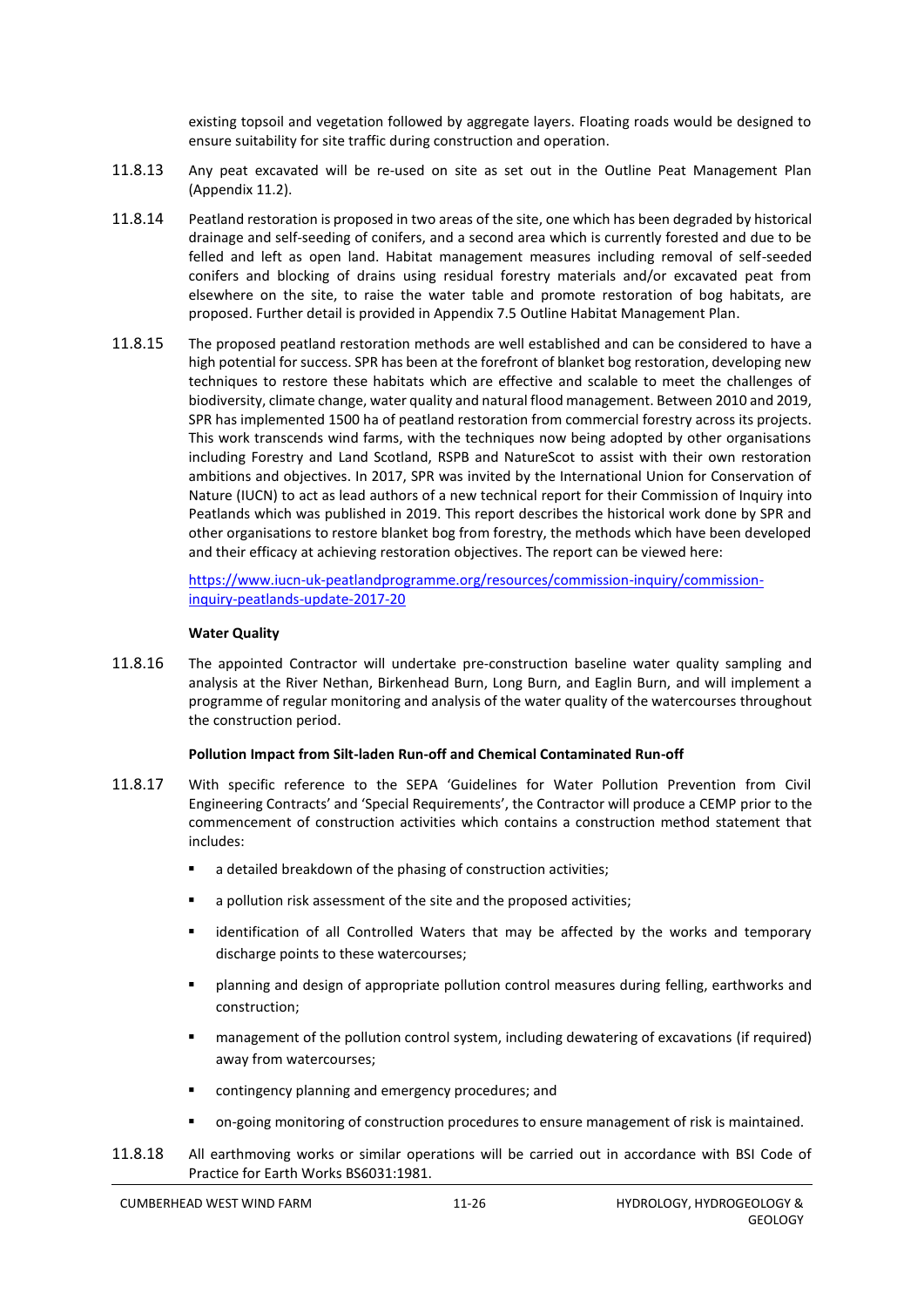- 11.8.19 All watercourse crossings and site discharges will be regulated under the CAR licensing regime and all necessary licences will be sought from SEPA prior to the commencement of any operations on site.
- 11.8.20 While it is acknowledged that best practice to minimise run-off would be to undertake construction and dismantling during the driest period of the year, given the location of the Proposed Development site in South Lanarkshire, there are likely to be significant periods of rainfall throughout the year. Therefore, site management will check the local weather forecast daily and prime all site staff to ensure that everyone is aware of their responsibilities to maintain the pollution control system during wet weather or suspend sensitive operations during adverse weather conditions.
- 11.8.21 All fuel and other chemicals will be stored in accordance with best practice procedures, including being kept within a designated fuelling site located at a safe distance from existing watercourses and in appropriate impermeable bunded containers/areas, which will be defined within the outline CEMP. These will be designed to capture any leakage, whether from a tank or from associated equipment such as filling and off-take points, sighting gauges etc., all of which will be located within the bunded area.
- 11.8.22 Oil booms and soakage pads will be maintained in all work areas and spill kits kept in all vehicles to enable a rapid and effective response to any accidental spillage or discharge. All construction staff will be trained in the effective use of this equipment.
- 11.8.23 Construction vehicles and plant will be regularly maintained and all maintenance, fuelling and vehicle washing will be undertaken on appropriate impermeable surfaces away from watercourses in order to minimise risks of leaks to soil and surface waters.
- 11.8.24 Concrete batching will be undertaken at a designated area at the temporary construction compound at the main site entrance, over 100 m from the nearest watercourse (a small drain). The Contractor will develop a method statement to address the on-site batching of concrete and the transport, transfer, handling and pouring of liquid concrete at foundations. A limited amount of water abstraction will be required to facilitate the on-site batching process. A separate CAR licence application for any water abstractions required will be made to SEPA at the appropriate point prior to the commencement of construction.
- 11.8.25 Cement, grout and unset concrete will not be allowed to enter the water environment. No operations involving concrete transfer between vehicles or into vehicles will take place within 30 m of watercourses and water bodies.
- 11.8.26 Any vehicles used for delivery of concrete will only be washed out at locations to be agreed with SEPA. Excess concrete or wash-out liquid will not be discharged to drains or watercourses on site or at compounds. Drainage from washout facilities will be collected and treated or removed to an appropriate treatment point/licensed disposal site.
- 11.8.27 Where topography dictates that working platforms are needed, these will be formed to ensure that surface water drains away from watercourses.
- 11.8.28 The requirement for dewatering will be minimised in all locations by timely and efficient excavation of the foundation void and subsequent concrete pouring and backfilling.

#### **Pollution Impact from Forestry Felling**

11.8.29 Felling works will be undertaken in accordance with standard good forestry practices. This includes appropriate buffering of watercourses and management of riparian zone vegetation, implementation of a suitable drainage plan, keeping watercourses and buffer areas clear of brash as far as practicable, removing any accidental blockages, and employing methods to minimise soil damage and subsequent erosion. Further information on forestry management is provided in Chapter 16.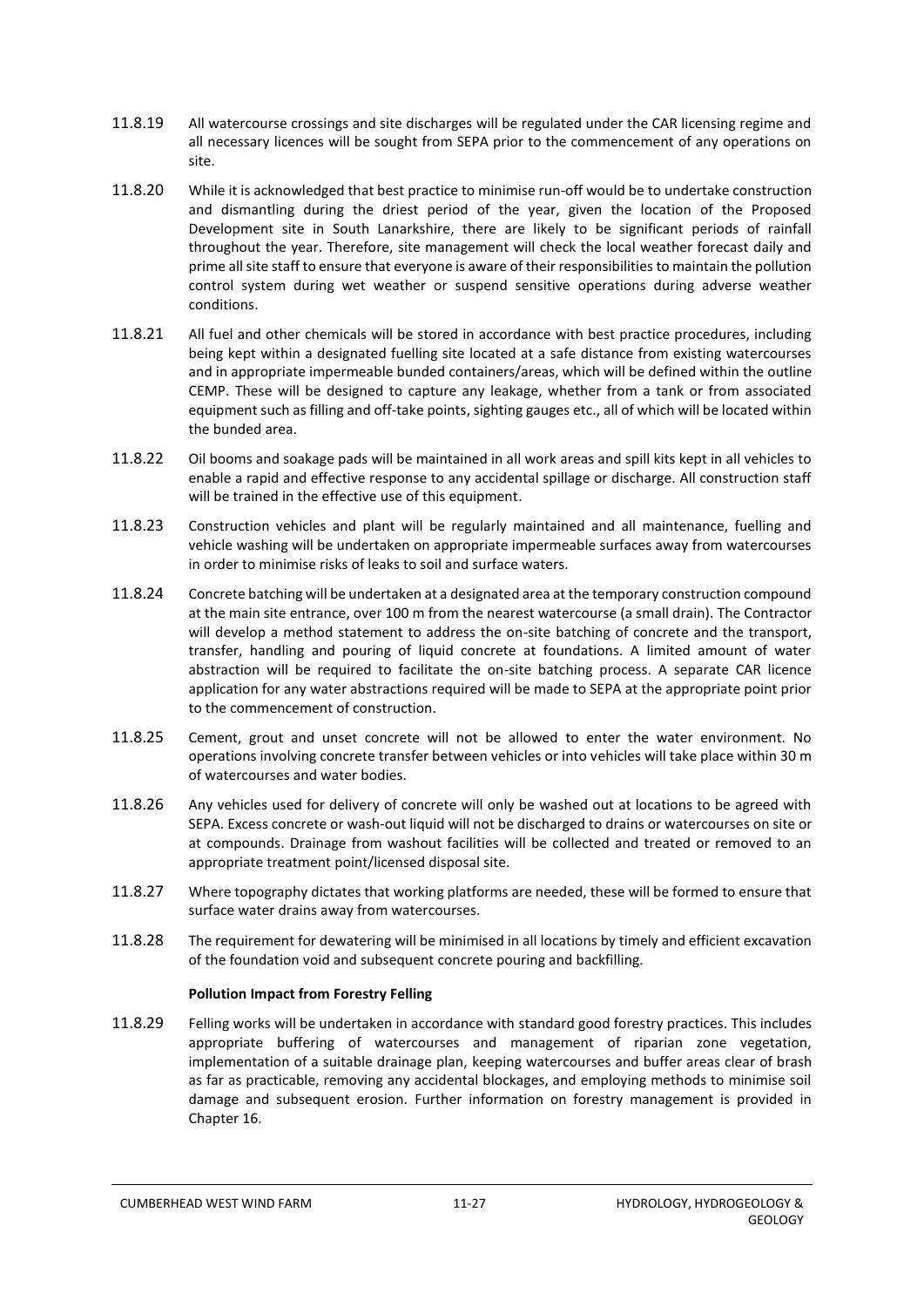#### **Impact on Integrity of Banking**

- 11.8.30 During the construction phase, construction staff will be instructed to maintain a sufficient distance from the watercourses located on site in order to ensure there is no incursion towards the burn.
- 11.8.31 Where the proposed bottomless arch culvert crossing is being constructed (NWC7), the design will follow best practice to prevent impact on the integrity of the banking of watercourses. Detailed design will be included within a Construction Method Statement to be agreed with SLC and SEPA and detailed watercourse crossing designs will be regulated under the CAR licensing regime.

#### **Direct Discharge of Untreated Foul Drainage**

- 11.8.32 Welfare facilities will either connect directly to self-contained storage tanks or to a septic tank, subject to approval from SEPA.
- 11.8.33 If self-contained or septic tanks are to be used, these will be maintained and emptied on a regular basis by a suitably licensed contractor.

# *Operation*

### **Surface Water Drainage**

- 11.8.34 The proposed track and hardstanding design principles for the Proposed Development are presented in Chapter 3.
- 11.8.35 Prior to construction, a detailed Drainage Strategy (DS) will be developed and agreed with SEPA and SLC. The DS will detail the site drainage design, including the type of surface to be used for new access tracks, the soft engineering and habitat enhancement measures proposed to slow surface water flows and any necessary ponds, swales, cross drains and bunds, to ensure that run-off from hard surfaces will be controlled. The DS will also detail the dimensions and final design of proposed watercourse crossings which will be designed to maintain continuous flows.

#### **Fluvial Geomorphology**

11.8.36 The detailed design for the watercourse crossings, and the requirements for CAR authorisations or licences, will be agreed with SEPA prior to construction in order to ensure that any potential impacts are minimised.

# <span id="page-29-0"></span>11.9 Residual Effects

# *Construction*

#### **Direct Impacts on Geological SSSIs**

11.9.1 No effect on the SSSIs is predicted. However, the mitigation/enhancement measures set out above, including observation and recording of exposures of geological interest during excavation works, and installation of an information board or similar at the Birkenhead Burn SSSI site, will result in an indirect, long-term residual effect of **minor** beneficial significance.

# **Pollution Impact from Sediment Run-off / Transport and/or Chemical Contaminated Run-off**

11.9.2 The committed mitigation measures, including buffering of watercourses, implementation of a suitable CEMP (refer to Appendix 3.1 Draft CEMP), and a surface water monitoring programme during construction, are considered to reduce the magnitude of impact to negligible to low, resulting in a direct, temporary, short-term residual effect of **minor to moderate** adverse significance.

#### **Pollution Impact from Forestry Felling**

11.9.3 The committed mitigation measures, including implementation of a suitable CEMP (refer to Appendix 3.1 Draft CEMP) and good practice felling practices, and a surface water monitoring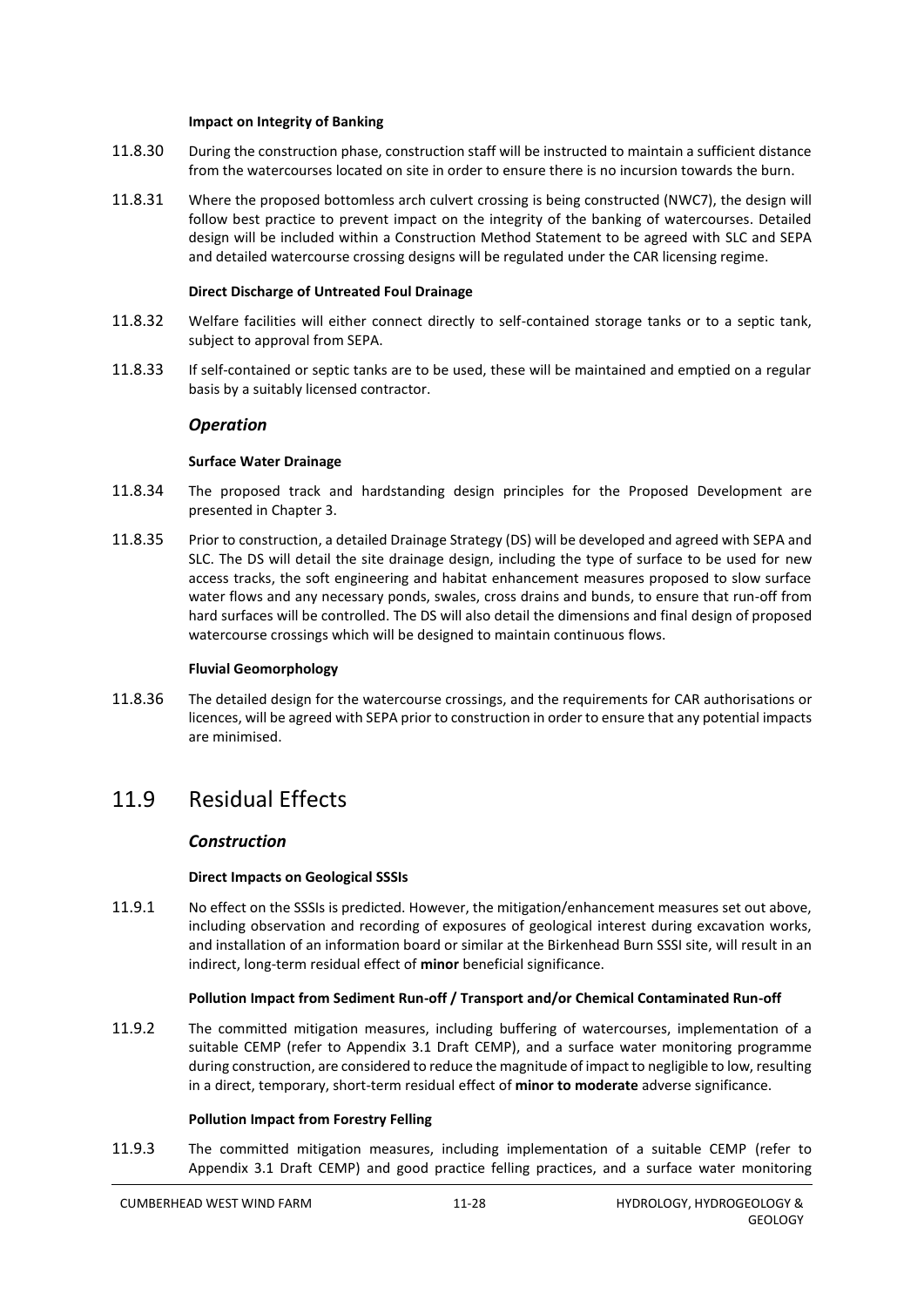programme during construction, are considered to reduce the magnitude of impact to negligible to low, resulting in a direct, temporary, medium-term residual effect of **minor to moderate** adverse significance.

#### **Changes to Groundwater Flow**

11.9.4 The committed mitigation measures, including pre-construction site investigations to inform detailed foundation and infrastructure design and micro-siting, are considered to reduce the magnitude of impact to negligible, resulting in a direct, temporary, short-term residual effect of **negligible** significance.

#### **Indirect Impacts on the Muirkirk Uplands SSSI**

11.9.5 The committed mitigation measures, including pre-construction site investigations to inform detailed extraction sites within the borrow bit search areas, foundation and infrastructure design and micro-siting, are considered to reduce the magnitude of impact to negligible, resulting in an indirect, temporary, short-term residual effect of **minor** significance.

#### **Removal of and Impact on Peat**

11.9.6 The committed mitigation measures, including design iteration to avoid deep peat wherever possible (and floating tracks where not possible to avoid), implementation of a Peat Management Plan, and Habitat Management Plan to restore peatland habitat, are considered to reduce the magnitude of impact to low, resulting in a direct, permanent residual effect of **minor** adverse significance.

#### **Peat Landslide Impact on Watercourses**

11.9.7 The committed mitigation measures, including pre-construction site investigations to inform detailed infrastructure design, micro-siting and appropriate geotechnical controls, are considered to reduce the magnitude of impact to negligible to low, resulting in a direct, temporary, short-term residual effect of **minor to moderate** adverse significance.

#### **Impact on the Integrity of Banking**

11.9.8 The committed mitigation measures, including appropriate water crossing designs regulated by CAR and agreed with SEPA and SLC, and implementation of a suitable CEMP, are considered to reduce the magnitude of impact to negligible, resulting in a direct, permanent residual effect of **minor** adverse significance.

#### **Direct Discharge of Untreated Foul Drainage**

11.9.9 The committed mitigation measures, including appropriate management of foul drainage to be agreed with SEPA, are considered to reduce the magnitude of impact to negligible, resulting in a direct, temporary, medium-term residual effect of **minor** adverse significance.

# *Operation*

#### **Surface Water Drainage**

11.9.10 The committed mitigation measures, including implementing a suitable detailed Drainage Strategy in agreement with SEPA and SLC, are considered to reduce the magnitude of impact to negligible, resulting in a direct, long-term effect of **minor** adverse significance.

#### **Fluvial Geomorphology**

11.9.11 The committed mitigation measures, including appropriate water crossing designs regulated by CAR and agreed with SEPA and SLC, are considered to reduce the magnitude of impact to negligible, resulting in a direct, permanent residual effect of **minor** adverse significance.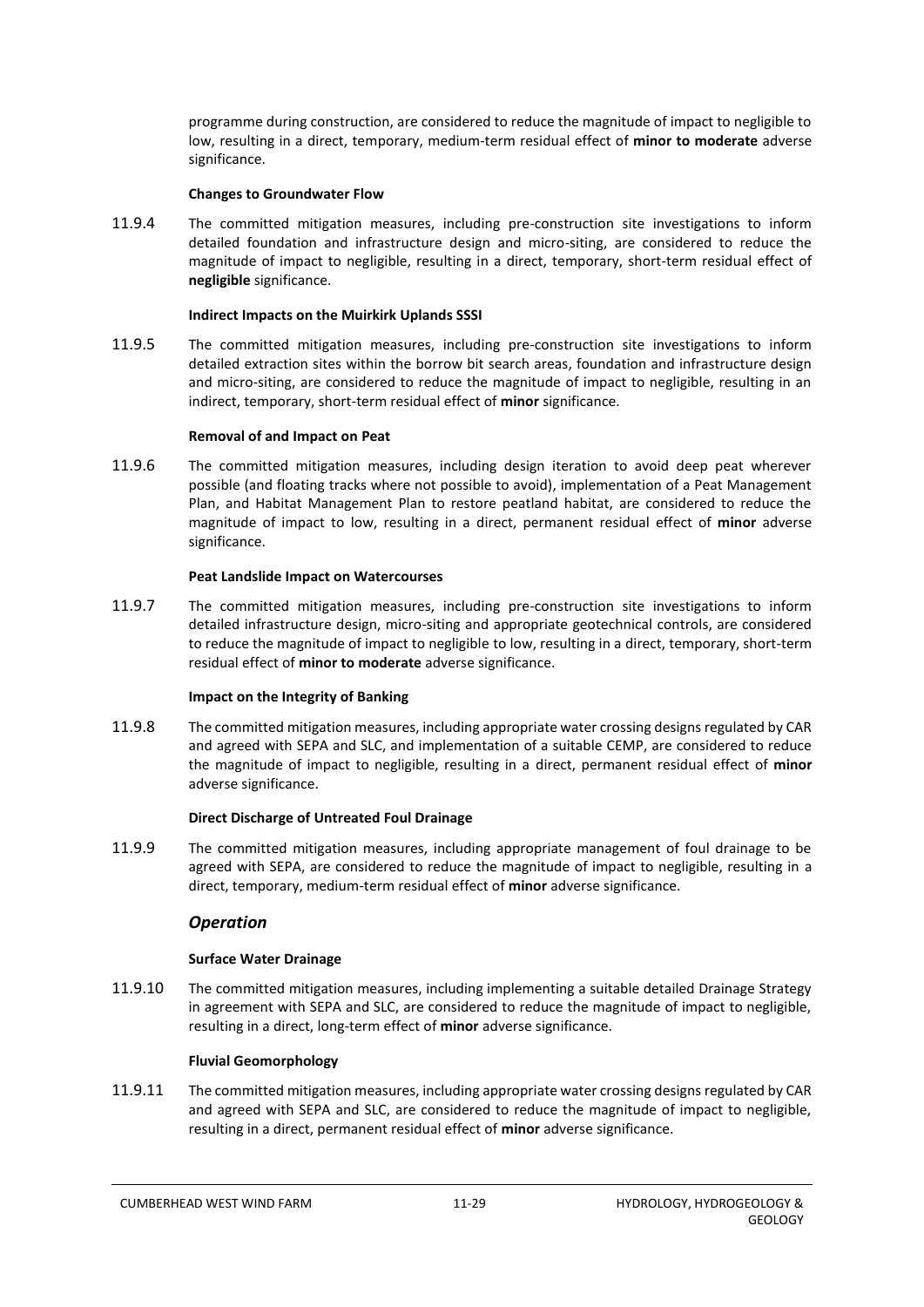# *Decommissioning*

11.9.12 Residual effects of decommissioning the Proposed Development are similar to those encountered in the construction phase, however, generally with less magnitude as the level of site activity is lower.

# <span id="page-31-0"></span>11.10 Cumulative Assessment

- 11.10.1 This assessment has concluded that there will be no significant effects on geological resources associated with the Proposed Development. As such, no significant cumulative effects on geological resources associated with the Proposed Development, in combination with other similar local developments currently operational, consented or in planning, are predicted.
- 11.10.2 In terms of hydrology and hydrogeology, a number of operational and proposed wind energy projects in the vicinity lie partially within the catchment of the River Nethan. A proportion of the drainage from these wind farms are likely to drain into the River Nethan, although flows are also likely to be distributed to other watercourses as well. All of these wind farms either have or will be required to prepare their own drainage strategies to protect all receiving watercourses from pollution and increased run-off. Therefore, with negligible or minor predicted residual effects on the River Nethan from the Proposed Development, it is considered that the combined effect on hydrology will be **minor** and no additional mitigation measures over and above those committed to in this chapter are considered necessary to address potential cumulative effects on hydrology or hydrogeology.

# <span id="page-31-1"></span>11.11 Summary

- 11.11.1 The Proposed Development site is located within the Clyde River catchment, with site drainage reaching the Clyde via the River Nethan, which itself receives drainage from the other on-site and adjacent watercourses, the Eaglin Burn, Birkenhead Burn, Long Burn, and Logan Water. The River Nethan is classified by SEPA as having moderate water quality, but the Logan Water is classified as good quality, therefore the surface water resources at the site are precautionarily considered within the assessment to have good water quality.
- 11.11.2 The rock beneath the site is typically sedimentary with localised igneous intrusions, forming a low productivity aquifer. Superficial deposits largely comprise peat and till (typically low permeability).
- 11.11.3 A localised area in the southwest of the site is identified as Class 1 Peat according to the SNH Carbon and Peatlands Map 2016. However, detailed peat surveys identified variable thicknesses of peat across the site, with approximately 32% of probes recording peaty or organo-mineral soils (peat depth <0.5 m) rather than peat. Localised deep peat (>1 m) was identified.
- 11.11.4 Extensive design iteration works were undertaken to avoid siting turbines or other infrastructure on deep peat wherever possible. Specific examples include re-siting several turbines, the substation, control room and energy storage compound, and tracks including the stretch between T17 and T18. This has resulted in areas of deep peat being avoided in siting all except one turbine, all turbine hardstandings, all except two short stretches of new track, and all other infrastructure.
- 11.11.5 A peat slide risk assessment has identified low risks at all turbine and other infrastructure locations, except one turbine which was assessed as negligible risk and one borrow pit search area which was assessed as medium risk.
- 11.11.6 Potential construction and operational effects include changes to the groundwater flow regime, the risk of pollution of watercourses resulting in adverse effects on water quality, excavation of peat, peat slide risk, and effects on the integrity of watercourse banks.
- 11.11.7 The mitigation measures set out in this chapter will be drawn together into a Construction Environmental Management Plan prior to the commencement of construction activities. These mitigation measures are considered to be robust and implementable and will reduce the potential impacts on peat resources and watercourses which have been identified as medium to high, to negligible to low. Therefore, the significance of residual effects on geology, surface water and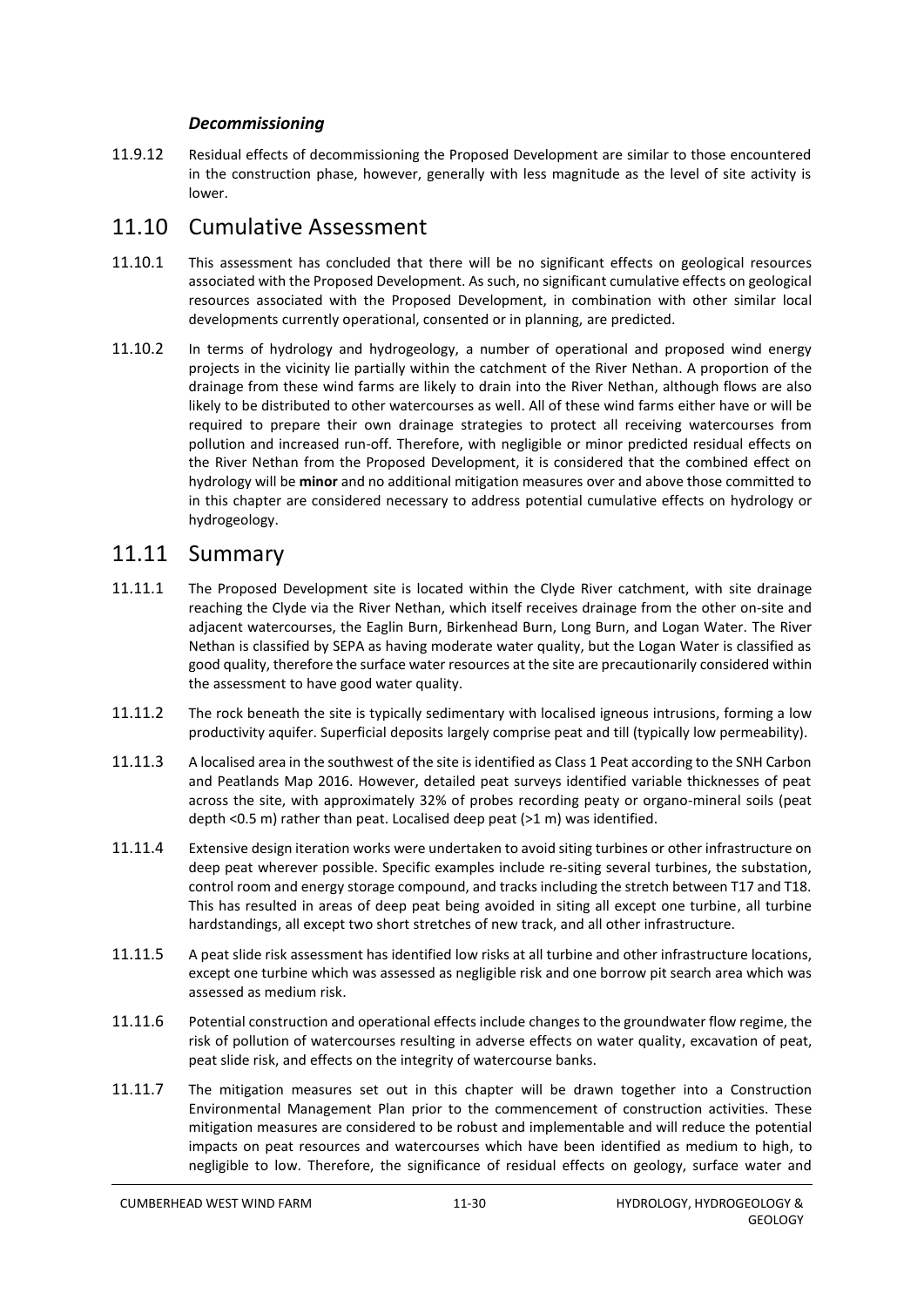groundwater, following the implementation of these mitigation measures, is considered to be **minor**  or **negligible** and therefore **not significant**. Potential effects, mitigation measures and residual effects are summarised in Table 11.6.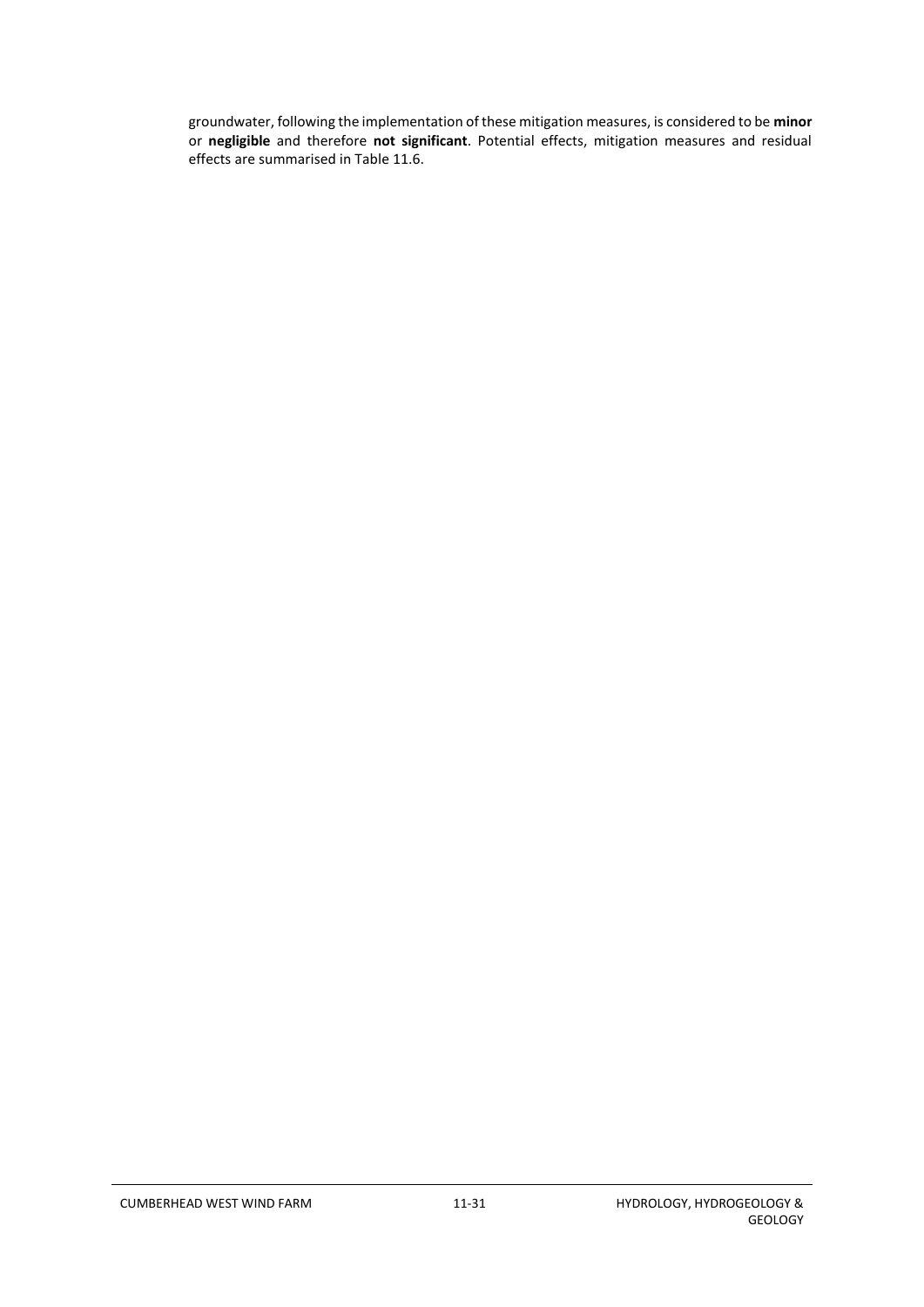#### **Table 11.6 – Construction Summary Table**

| <b>Description of Effect</b>                                                  | <b>Significance of Potential Effect</b> |                                      | <b>Mitigation Measure</b>                                                                                                                                                                                                                                                                                 | <b>Significance of Residual Effect</b> |                                      |
|-------------------------------------------------------------------------------|-----------------------------------------|--------------------------------------|-----------------------------------------------------------------------------------------------------------------------------------------------------------------------------------------------------------------------------------------------------------------------------------------------------------|----------------------------------------|--------------------------------------|
|                                                                               | <b>Significance</b>                     | <b>Beneficial/</b><br><b>Adverse</b> |                                                                                                                                                                                                                                                                                                           | <b>Significance</b>                    | <b>Beneficial/</b><br><b>Adverse</b> |
| Direct effects on<br>geological SSSIs                                         | None                                    | N/A                                  | Demarcation of Birkenhead Burn SSSI during construction to ensure no<br>accidental access to this area by plant.<br>Geological observation and recording of exposures during excavation.<br>Installation of information board or similar at Birkenhead Burn SSSI.                                         | Minor                                  | Beneficial                           |
| Pollution from<br>sediment run-off<br>and/or chemical<br>contaminated run-off | Major                                   | Adverse                              | 50 m buffer around watercourses wherever possible.<br>Water quality monitoring.<br>CEMP and construction site management.                                                                                                                                                                                 | Minor to<br>Moderate                   | Adverse                              |
| Pollution from<br>forestry felling                                            | Major                                   | Adverse                              | Key-hole felling and re-planting. Felling works in accordance with standard<br>good forestry practice. Buffering of watercourses, management of riparian<br>zone vegetation, drainage plan, brash control in watercourses and buffer<br>areas, removing any accidental blockages, minimising soil damage. | Minor to<br>Moderate                   | Adverse                              |
| Changes to<br>groundwater flow<br>regime                                      | Negligible                              | Adverse                              | Pre-construction site investigation.<br>CEMP and construction site management.                                                                                                                                                                                                                            | Negligible                             | Adverse                              |
| Indirect effect on the<br>Muirkirk Uplands<br>SSSI                            | Minor to<br>Moderate                    | Adverse                              | Pre-construction site investigation.<br>CEMP and construction site management.                                                                                                                                                                                                                            | Minor                                  | Adverse                              |
| Removal of and<br>impact on peat                                              | Moderate                                | Adverse                              | Pre-construction site investigation.<br>Avoidance of deep peat for borrow pit excavations.<br>Micro-siting infrastructure where required and appropriate, if unexpected<br>deeper peat is identified.<br>Implementation of Peat Management Plan.<br>Implementation of Habitat Management Plan.            | Minor                                  | Adverse                              |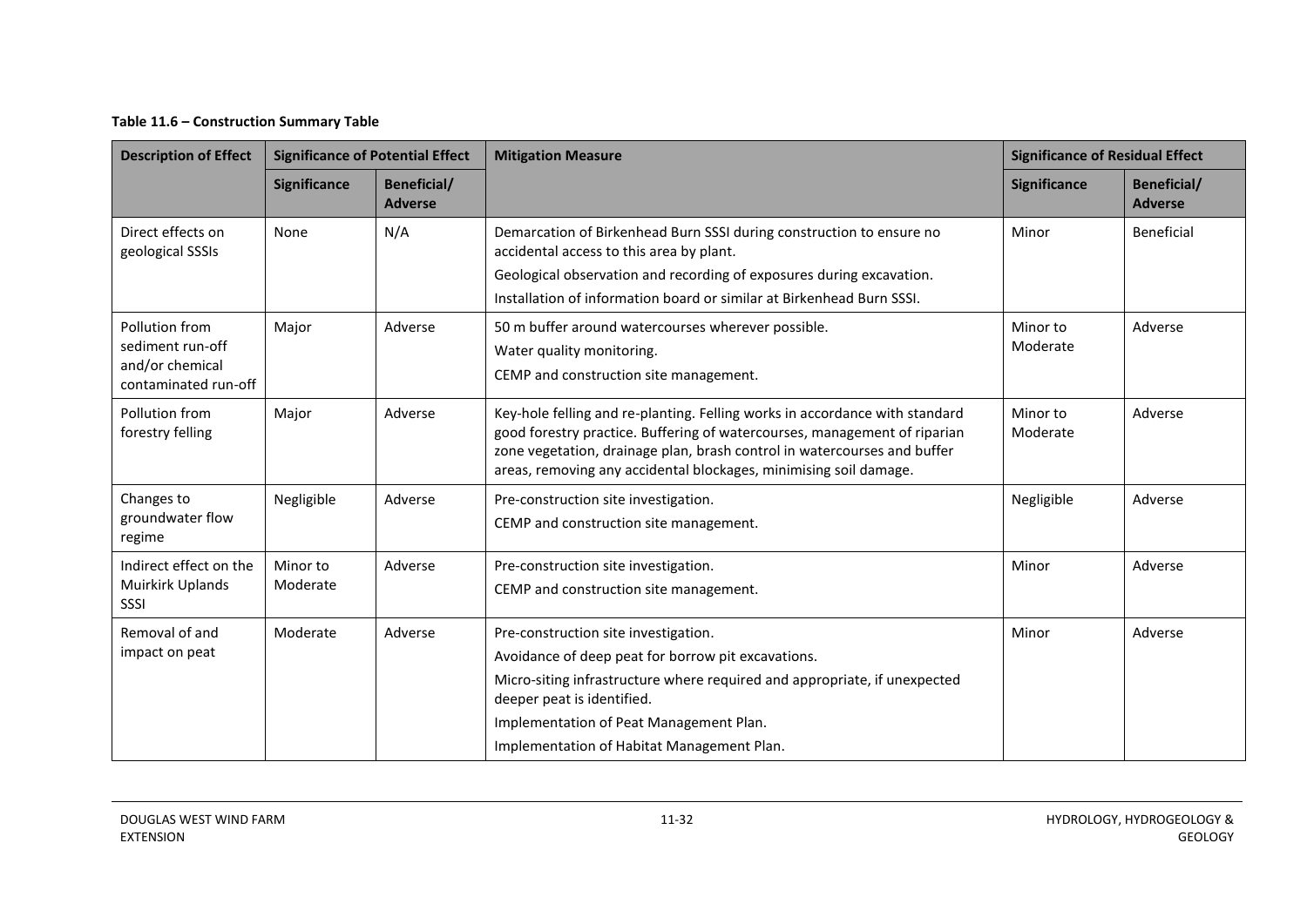| <b>Description of Effect</b>             | <b>Significance of Potential Effect</b> |                               | <b>Mitigation Measure</b>                                                                                                                                                                                           | <b>Significance of Residual Effect</b> |                                      |
|------------------------------------------|-----------------------------------------|-------------------------------|---------------------------------------------------------------------------------------------------------------------------------------------------------------------------------------------------------------------|----------------------------------------|--------------------------------------|
|                                          | <b>Significance</b>                     | Beneficial/<br><b>Adverse</b> |                                                                                                                                                                                                                     | <b>Significance</b>                    | <b>Beneficial/</b><br><b>Adverse</b> |
| Peat landslide impact<br>on watercourses | Moderate                                | Adverse                       | Pre-construction site investigation to inform detailed design and geotechnical<br>control measures.<br>Avoidance of peat for borrow pit excavations.<br>Micro-siting infrastructure where required and appropriate. | Minor to<br>Moderate                   | Adverse                              |
| Loss of bank integrity                   | Major                                   | Adverse                       | Suitable water crossing design, regulated by CAR.<br>CEMP and construction site management.                                                                                                                         | Minor                                  | Adverse                              |
| Pollution from foul<br>drainage          | Major                                   | Adverse                       | 50 m buffer around watercourses wherever possible.<br>Water quality monitoring.<br>CEMP and construction site management.<br>Suitable foul drainage management in agreement with SEPA.                              | Minor                                  | Adverse                              |

**Table 11.7 – Operation Summary Table**

| <b>Description of Effect</b>                                    | <b>Significance of Potential Effect</b> |                               | <b>Mitigation Measure</b>                                                                                                                                                                                                                                                                                                        | <b>Significance of Residual Effect</b> |                               |
|-----------------------------------------------------------------|-----------------------------------------|-------------------------------|----------------------------------------------------------------------------------------------------------------------------------------------------------------------------------------------------------------------------------------------------------------------------------------------------------------------------------|----------------------------------------|-------------------------------|
|                                                                 | <b>Significance</b>                     | Beneficial/<br><b>Adverse</b> |                                                                                                                                                                                                                                                                                                                                  | Significance                           | Beneficial/<br><b>Adverse</b> |
| Surface water<br>drainage including<br>downstream flood<br>risk | Major                                   | Adverse                       | 50 m buffer around watercourses wherever possible.<br>Detailed Drainage Strategy to be developed and agreed with SEPA and SLC. To<br>detail drainage design to slow surface water flows and ensure that run-off<br>from hard surfaces will be controlled.<br>Appropriate design of water crossings to maintain continuous flows. | Minor                                  | Adverse                       |
| Alteration to fluvial<br>geomorphology                          | Moderate                                | Adverse                       | Appropriately designed drainage and watercourse crossings.                                                                                                                                                                                                                                                                       | Minor                                  | Adverse                       |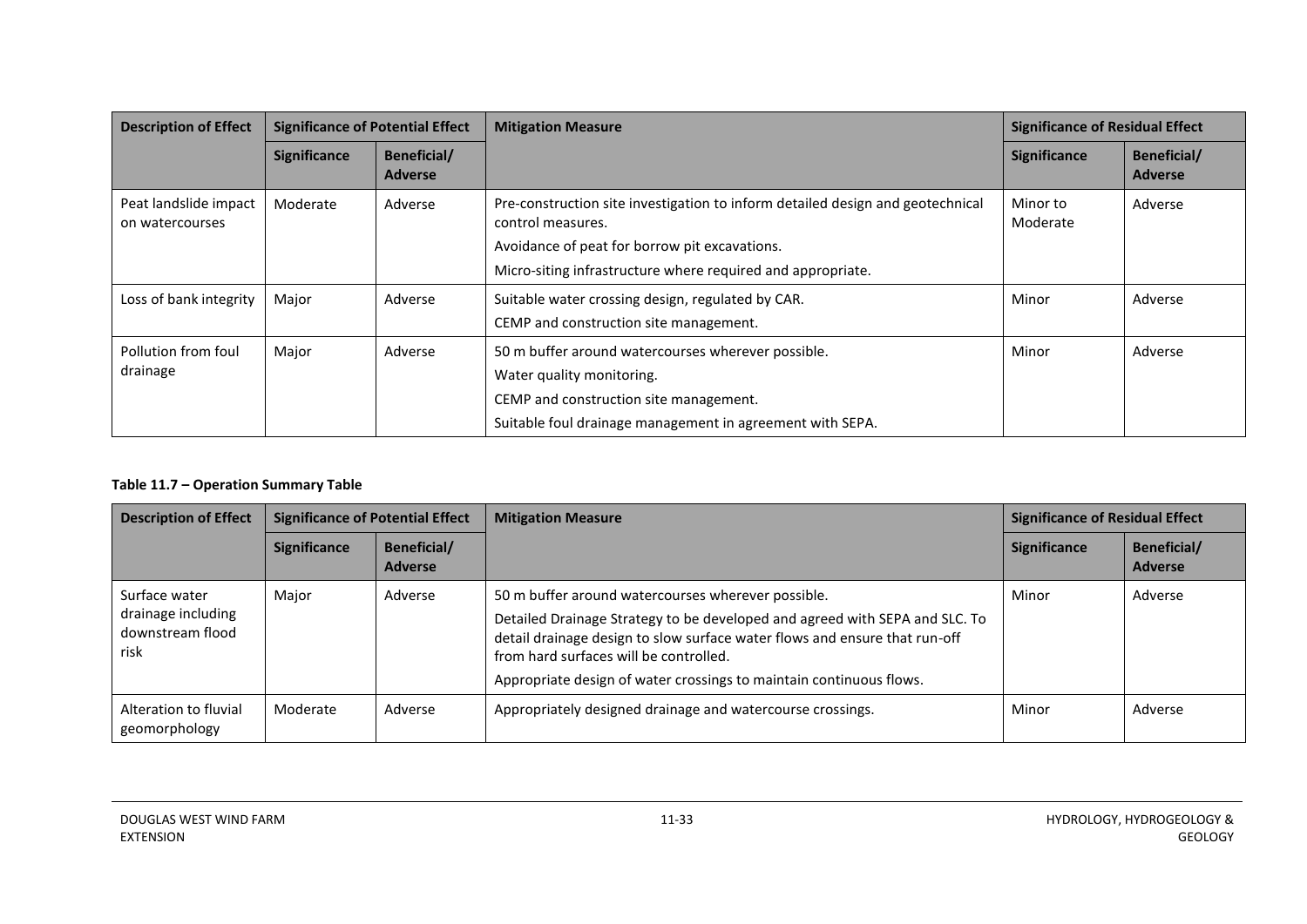# <span id="page-35-0"></span>11.12 References

CIRIA (2001). Control of water pollution from constructions sites. Guidance for consultants and contractors C532. Available at: *<https://www.ciria.org/>*

CIRIA (2006). Control of water pollution from linear construction projects: technical guidance C648. Available at: *<https://www.ciria.org/>*

CIRIA (2015). SUDS Manual C753. Available at: *<https://www.ciria.org/>*

CIRIA (2010). Environmental good practice on site C650. Available at: *<https://www.ciria.org/>*

CIRIA (2016). Groundwater Control – design and practice C515. Available at: *<https://www.ciria.org/>*

DEFRA (2011). Code of Practice for the sustainable use of soils on construction sites. Available at: *[https://www.gov.uk/government/publications/code-of-practice-for-the-sustainable-use-of-soils](https://www.gov.uk/government/publications/code-of-practice-for-the-sustainable-use-of-soils-on-construction-sites)[on-construction-sites](https://www.gov.uk/government/publications/code-of-practice-for-the-sustainable-use-of-soils-on-construction-sites)*

DEFRA (2009). UK (UKCP09) climate projections. Available at:

*[https://assets.publishing.service.gov.uk/government/uploads/system/uploads/attachment\\_data/fi](https://assets.publishing.service.gov.uk/government/uploads/system/uploads/attachment_data/file/69257/pb13274-uk-climate-projections-090617.pdf) [le/69257/pb13274-uk-climate-projections-090617.pdf](https://assets.publishing.service.gov.uk/government/uploads/system/uploads/attachment_data/file/69257/pb13274-uk-climate-projections-090617.pdf)*

DWQR. (2019). Private Water Supply map. Available at: *[https://dwqr.scot/private-supply/pws](https://dwqr.scot/private-supply/pws-location-map/)[location-map/](https://dwqr.scot/private-supply/pws-location-map/)*

EA, SEPA & EHSNI (2011): PPG26: Storage and handling of drums and intermediate bulk containers. Available at: *[https://www.gov.uk/government/publications/storing-and-handling-drums-and](https://www.gov.uk/government/publications/storing-and-handling-drums-and-intermediate-bulk-containers-ppg26)[intermediate-bulk-containers-ppg26](https://www.gov.uk/government/publications/storing-and-handling-drums-and-intermediate-bulk-containers-ppg26)*

EA, SEPA & EHSNI (2012). PPG6: Working at construction and demolition sites. Available at: *[https://www.gov.uk/government/publications/construction-and-demolition-sites-ppg6-prevent](https://www.gov.uk/government/publications/construction-and-demolition-sites-ppg6-prevent-pollution)[pollution](https://www.gov.uk/government/publications/construction-and-demolition-sites-ppg6-prevent-pollution)*

EA, SEPA & EHSNI (2013). PPG1: General guide to the prevention of pollution. Available at: *[https://www.gov.uk/government/publications/basic-good-environmental-practices-ppg1-prevent](https://www.gov.uk/government/publications/basic-good-environmental-practices-ppg1-prevent-pollution)[pollution](https://www.gov.uk/government/publications/basic-good-environmental-practices-ppg1-prevent-pollution)*

EA, SEPA & EHSNI (2017). GPP21: Pollution incidence response planning. Available at:

*[http://www.netregs.org.uk/environmental-topics/pollution-prevention-guidelines-ppgs-and](http://www.netregs.org.uk/environmental-topics/pollution-prevention-guidelines-ppgs-and-replacement-series/guidance-for-pollution-prevention-gpps-full-list/)[replacement-series/guidance-for-pollution-prevention-gpps-full-list/](http://www.netregs.org.uk/environmental-topics/pollution-prevention-guidelines-ppgs-and-replacement-series/guidance-for-pollution-prevention-gpps-full-list/)*

EA, SEPA & EHSNI (January 2017). GPP5: Works and maintenance in or near water. Available at: *[http://www.netregs.org.uk/environmental-topics/pollution-prevention-guidelines-ppgs-and](http://www.netregs.org.uk/environmental-topics/pollution-prevention-guidelines-ppgs-and-replacement-series/guidance-for-pollution-prevention-gpps-full-list/)[replacement-series/guidance-for-pollution-prevention-gpps-full-list/](http://www.netregs.org.uk/environmental-topics/pollution-prevention-guidelines-ppgs-and-replacement-series/guidance-for-pollution-prevention-gpps-full-list/)*

EA, SEPA & EHSNI (January 2018). GPP2: Above ground oil storage tanks. Available at: *[http://www.netregs.org.uk/environmental-topics/pollution-prevention-guidelines-ppgs-and](http://www.netregs.org.uk/environmental-topics/pollution-prevention-guidelines-ppgs-and-replacement-series/guidance-for-pollution-prevention-gpps-full-list/)[replacement-series/guidance-for-pollution-prevention-gpps-full-list/](http://www.netregs.org.uk/environmental-topics/pollution-prevention-guidelines-ppgs-and-replacement-series/guidance-for-pollution-prevention-gpps-full-list/)*

EA, SEPA & EHSNI (July 2017). GPP8: Safe storage and disposal of used oils. Available at: *[http://www.netregs.org.uk/environmental-topics/pollution-prevention-guidelines-ppgs-and](http://www.netregs.org.uk/environmental-topics/pollution-prevention-guidelines-ppgs-and-replacement-series/guidance-for-pollution-prevention-gpps-full-list/)[replacement-series/guidance-for-pollution-prevention-gpps-full-list/](http://www.netregs.org.uk/environmental-topics/pollution-prevention-guidelines-ppgs-and-replacement-series/guidance-for-pollution-prevention-gpps-full-list/)*

EA, SEPA & EHSNI (November 2017). GPP4: Treatment and disposal of sewage where no foul sewer is available. Available at: *[http://www.netregs.org.uk/environmental-topics/pollution-prevention](http://www.netregs.org.uk/environmental-topics/pollution-prevention-guidelines-ppgs-and-replacement-series/guidance-for-pollution-prevention-gpps-full-list/)[guidelines-ppgs-and-replacement-series/guidance-for-pollution-prevention-gpps-full-list/](http://www.netregs.org.uk/environmental-topics/pollution-prevention-guidelines-ppgs-and-replacement-series/guidance-for-pollution-prevention-gpps-full-list/)*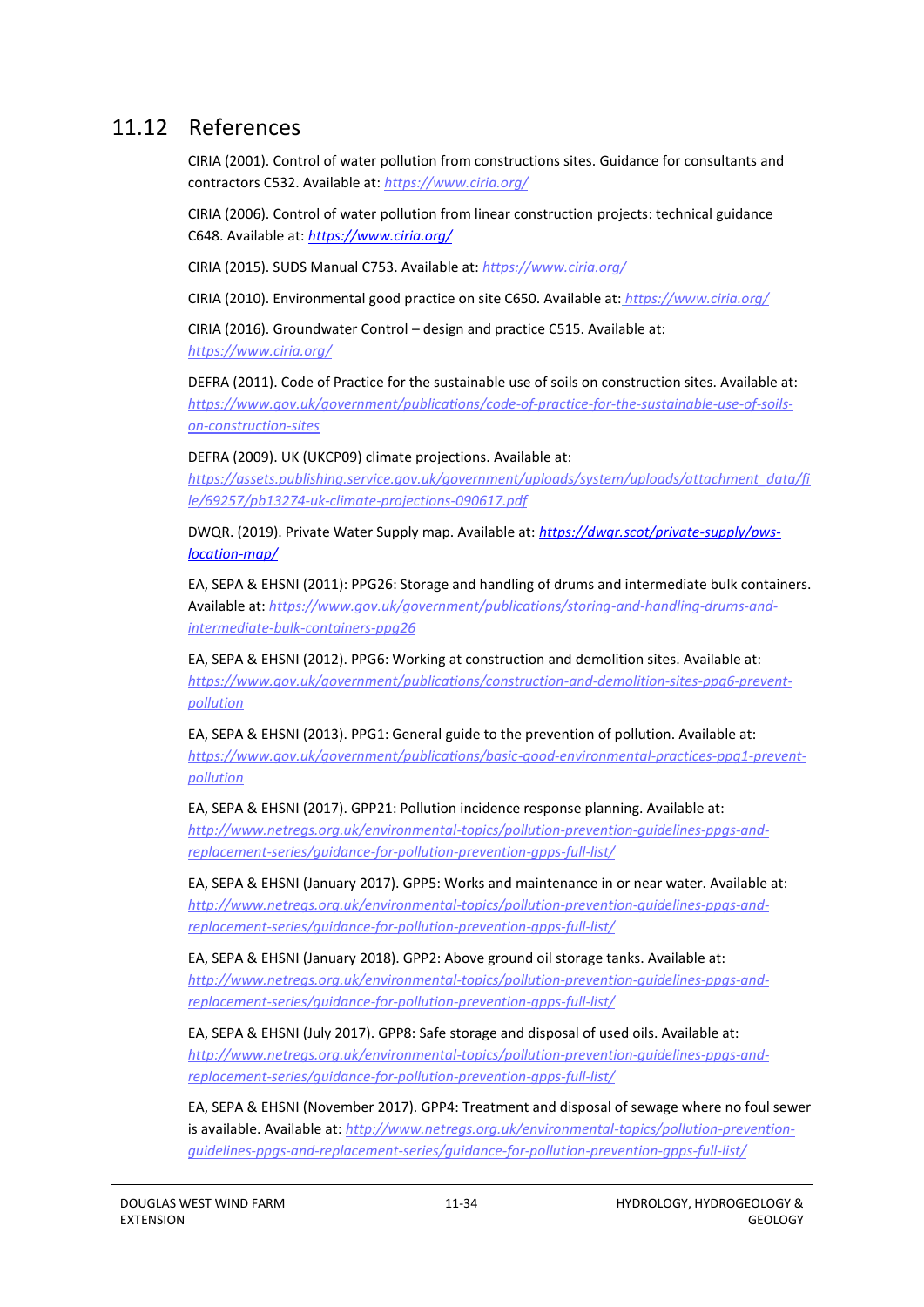EC (1979). Groundwater Directive 80/68/EEC. Available at: *[https://eur-lex.europa.eu/legal](https://eur-lex.europa.eu/legal-content/EN/TXT/?uri=CELEX:31980L0068)[content/EN/TXT/?uri=CELEX:31980L0068](https://eur-lex.europa.eu/legal-content/EN/TXT/?uri=CELEX:31980L0068)*

EC (2000). Water Framework Directive 2000/60/EC (WFD) 2000. Available at: *[http://ec.europa.eu/environment/water/water-framework/index\\_en.html](http://ec.europa.eu/environment/water/water-framework/index_en.html)*

EC (2006). Groundwater Daughter Directive 2006/118/EC. Available at: *[https://eur](https://eur-lex.europa.eu/legal-content/EN/TXT/?uri=CELEX:32006L0118)[lex.europa.eu/legal-content/EN/TXT/?uri=CELEX:32006L0118](https://eur-lex.europa.eu/legal-content/EN/TXT/?uri=CELEX:32006L0118)*

Forestry Commission (2011). Guidance on Road Construction and Maintenance Forests and Water Guidelines Fifth Edition.

The Forestry Commission (2017). UK Forestry Standard*.* Available at: [https://www.forestry.gov.uk/pdf/FCFC001.pdf/\\$FILE/FCFC001.pdf](https://www.forestry.gov.uk/pdf/FCFC001.pdf/$FILE/FCFC001.pdf)

Joint Nature Conservation Committee. (2011). Towards an Assessment of the State of UK Peatlands. JNCC, Peterborough.

MAFF (2000). Good practice guide for handling soil. Available at: *[https://webarchive.nationalarchives.gov.uk/20090317221756/http://www.defra.gov.uk/farm/envi](https://webarchive.nationalarchives.gov.uk/20090317221756/http:/www.defra.gov.uk/farm/environment/land-use/soilguid/index.htm) [ronment/land-use/soilguid/index.htm](https://webarchive.nationalarchives.gov.uk/20090317221756/http:/www.defra.gov.uk/farm/environment/land-use/soilguid/index.htm)*

NERC. (2012). Geology of Britain. Available at: <http://mapapps.bgs.ac.uk/geologyofbritain/home.html>

Ordnance survey (2019) OS Open Data Supply: Available at: *<https://www.ordnancesurvey.co.uk/opendatadownload/products.html>*

Scottish Executive (2000). Design Guidance on River Crossings and Migratory Fish. Available at: *<https://www2.gov.scot/Topics/marine/Publications/publicationslatest/recreational>*

Scottish Executive (2006). Private Water Supplies: Technical Manual. Available at: *[http://www.privatewatersupplies.gov.uk/private\\_water/files/Full%20Doc.pdf](http://www.privatewatersupplies.gov.uk/private_water/files/Full%20Doc.pdf)*

Scottish Executive (2007). Flood Prevention and Land Drainage (Scotland) Act 1997. Available at: *<http://www.legislation.gov.uk/ukpga/1997/36/section/3/enacted>*

Scottish Executive (1996). Planning Advice Note 50: Controlling the Environmental Effects of Surface Mineral Workings, 1996. Available at: [https://www.gov.scot/publications/planning-advice](https://www.gov.scot/publications/planning-advice-note-pan-50-controlling-environmental-effects-surface-mineral/pages/0/)[note-pan-50-controlling-environmental-effects-surface-mineral/pages/0/](https://www.gov.scot/publications/planning-advice-note-pan-50-controlling-environmental-effects-surface-mineral/pages/0/)

Scottish Government (2001). Planning Advice Note 61: Planning and SUDS, 2001. Available at: *<https://www.gov.scot/publications/pan-61-sustainable-urban-drainage-systems/>*

Scottish Government (2003). Water Environment and Water Services (Scotland) Act (WEWS Act) 2003. Available at: *<http://www.legislation.gov.uk/asp/2003/3/contents>*

Scottish Government (2006). Planning Advice Note 79: Water and Drainage, 2006. Available at: *<https://www.gov.scot/publications/planning-advice-note-pan-79-water-drainage/>*

Scottish Government (2009). The Flood Risk Management (Scotland) Act 2009. Available at: *<http://www.legislation.gov.uk/asp/2009/6/contents>*

Scottish Government (2011). The Waste Management Licensing (Scotland) Regulations 2011. Available at: *<http://www.legislation.gov.uk/ssi/2011/228/contents>*

Scottish Government (2011). Water Environment (Controlled Activities) (Scotland) Regulations 2011 (as amended in 2018 (CAR). Available at: *<http://www.legislation.gov.uk/ssi/2011/209/contents/made>*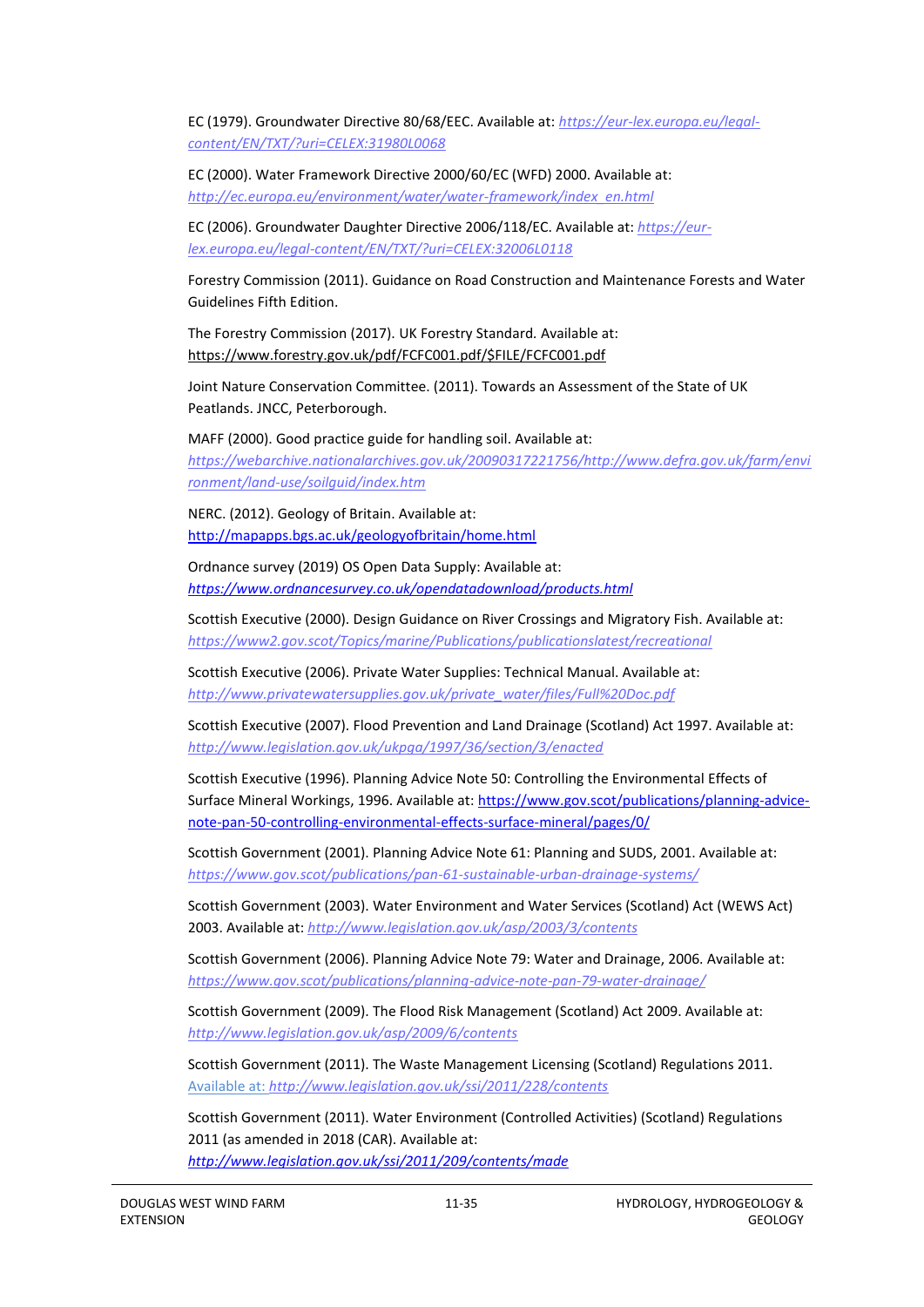Scottish Government (2014). Scottish Planning Policy (SPP) June 2014. Available at: *<https://www.gov.scot/publications/scottish-planning-policy/>*

Scottish Government (2015). The Environmental Liability (Scotland) Regulations 2015. Available at: http://www.legislation.gov.uk/ssi/2015/214/contents/made

Scottish Government (2017). The Public Water Supplies (Miscellaneous Amendments) (Scotland) Regulations 2017. Available at: *<http://www.legislation.gov.uk/ssi/2017/321/contents/made>*

Scottish Government (2017). The Town and Country Planning (Environmental Impact Assessment) (Scotland) Regulations 2017. Available at:

*<http://www.legislation.gov.uk/ssi/2017/102/contents/made>*

Scottish Government (2017). The Water Intended for Human Consumption (Private Supplies) (Scotland) Regulations 2017. Available at: *<http://www.legislation.gov.uk/ssi/2017/282/contents/made>*

Scottish Government (Second Edition, 2017). Peat Landslide Hazard and Risk Assessments: Good practice Guide for Proposed Electricity Generation Developments. Available at: *[https://www.gov.scot/publications/peat-landslide-hazard-risk-assessments-best-practice-guide-](https://www.gov.scot/publications/peat-landslide-hazard-risk-assessments-best-practice-guide-proposed-electricity/)*

*[proposed-electricity/](https://www.gov.scot/publications/peat-landslide-hazard-risk-assessments-best-practice-guide-proposed-electricity/)*

Scottish Government, SNH and SEPA. (2017). Guidance on Developments on Peatland - Site Surveys. Available at:

[https://www.gov.scot/binaries/content/documents/govscot/publications/advice-and](https://www.gov.scot/binaries/content/documents/govscot/publications/advice-and-guidance/2018/12/peatland-survey-guidance/documents/peatland-survey-guidance-2017/peatland-survey-guidance-2017/govscot%3Adocument/Guidance%2Bon%2Bdevelopments%2Bon%2Bpeatland%2B-%2Bpeatland%2Bsurvey%2B-%2B2017.pdf)[guidance/2018/12/peatland-survey-guidance/documents/peatland-survey-guidance-](https://www.gov.scot/binaries/content/documents/govscot/publications/advice-and-guidance/2018/12/peatland-survey-guidance/documents/peatland-survey-guidance-2017/peatland-survey-guidance-2017/govscot%3Adocument/Guidance%2Bon%2Bdevelopments%2Bon%2Bpeatland%2B-%2Bpeatland%2Bsurvey%2B-%2B2017.pdf)[2017/peatland-survey-guidance-](https://www.gov.scot/binaries/content/documents/govscot/publications/advice-and-guidance/2018/12/peatland-survey-guidance/documents/peatland-survey-guidance-2017/peatland-survey-guidance-2017/govscot%3Adocument/Guidance%2Bon%2Bdevelopments%2Bon%2Bpeatland%2B-%2Bpeatland%2Bsurvey%2B-%2B2017.pdf)

[2017/govscot%3Adocument/Guidance%2Bon%2Bdevelopments%2Bon%2Bpeatland%2B-](https://www.gov.scot/binaries/content/documents/govscot/publications/advice-and-guidance/2018/12/peatland-survey-guidance/documents/peatland-survey-guidance-2017/peatland-survey-guidance-2017/govscot%3Adocument/Guidance%2Bon%2Bdevelopments%2Bon%2Bpeatland%2B-%2Bpeatland%2Bsurvey%2B-%2B2017.pdf) [%2Bpeatland%2Bsurvey%2B-%2B2017.pdf](https://www.gov.scot/binaries/content/documents/govscot/publications/advice-and-guidance/2018/12/peatland-survey-guidance/documents/peatland-survey-guidance-2017/peatland-survey-guidance-2017/govscot%3Adocument/Guidance%2Bon%2Bdevelopments%2Bon%2Bpeatland%2B-%2Bpeatland%2Bsurvey%2B-%2B2017.pdf)

Scottish Natural Heritage (SNH) (2016). Carbon and Peatland Map. SNH, Scotland.

Scottish Renewables and SEPA (2014). Developments on Peatland: Guidance on the assessment of peat volumes, reuse of excavated peat and the minimisation of waste*.* Available at: [https://www.gov.scot/Topics/Business-Industry/Energy/Energy-sources/19185/17852-](https://www.gov.scot/Topics/Business-Industry/Energy/Energy-sources/19185/17852-1/CSavings/guidancepeatwaste) [1/CSavings/guidancepeatwaste](https://www.gov.scot/Topics/Business-Industry/Energy/Energy-sources/19185/17852-1/CSavings/guidancepeatwaste)

Scottish Renewables, SNH, SEPA & Forestry Commission Scotland (4th Edition 2019). Good practice during windfarm construction 3rd Edition. Available at: *[https://www.nature.scot/guidance-good](https://www.nature.scot/guidance-good-practice-during-wind-farm-construction)[practice-during-wind-farm-construction](https://www.nature.scot/guidance-good-practice-during-wind-farm-construction)*

SEPA (2006). Special Requirements for Civil Engineering Contracts for the Prevention of Pollution, Version 2. Available at: *[https://www.sepa.org.uk/media/152220/wat\\_sg\\_31.pdf](https://www.sepa.org.uk/media/152220/wat_sg_31.pdf)*

SEPA (2009/2015/2018). The River Basin Planning Strategy for the Scotland River Basin District. Available at: *[https://www.sepa.org.uk/media/37453/rbmp\\_planning-strategy\\_scotland.pdf](https://www.sepa.org.uk/media/37453/rbmp_planning-strategy_scotland.pdf)*

SEPA (2010). River Crossings, Engineering in the water environment: good practice guide. Available at:<https://www.sepa.org.uk/regulations/water/engineering/engineering-guidance/>

SEPA (2010): Regulatory Position Statement – Developments on peat. Available at: [https://www.sepa.org.uk/media/143822/peat\\_position\\_statement.pdf](https://www.sepa.org.uk/media/143822/peat_position_statement.pdf)

SEPA (2011 as amended in 2018). The Water Environment (Controlled Activities) (Scotland) Regulations 2011 as amended in 2018 - A practical guide. Available at: [https://www.sepa.org.uk/media/34761/car\\_a\\_practical\\_guide.pdf](https://www.sepa.org.uk/media/34761/car_a_practical_guide.pdf)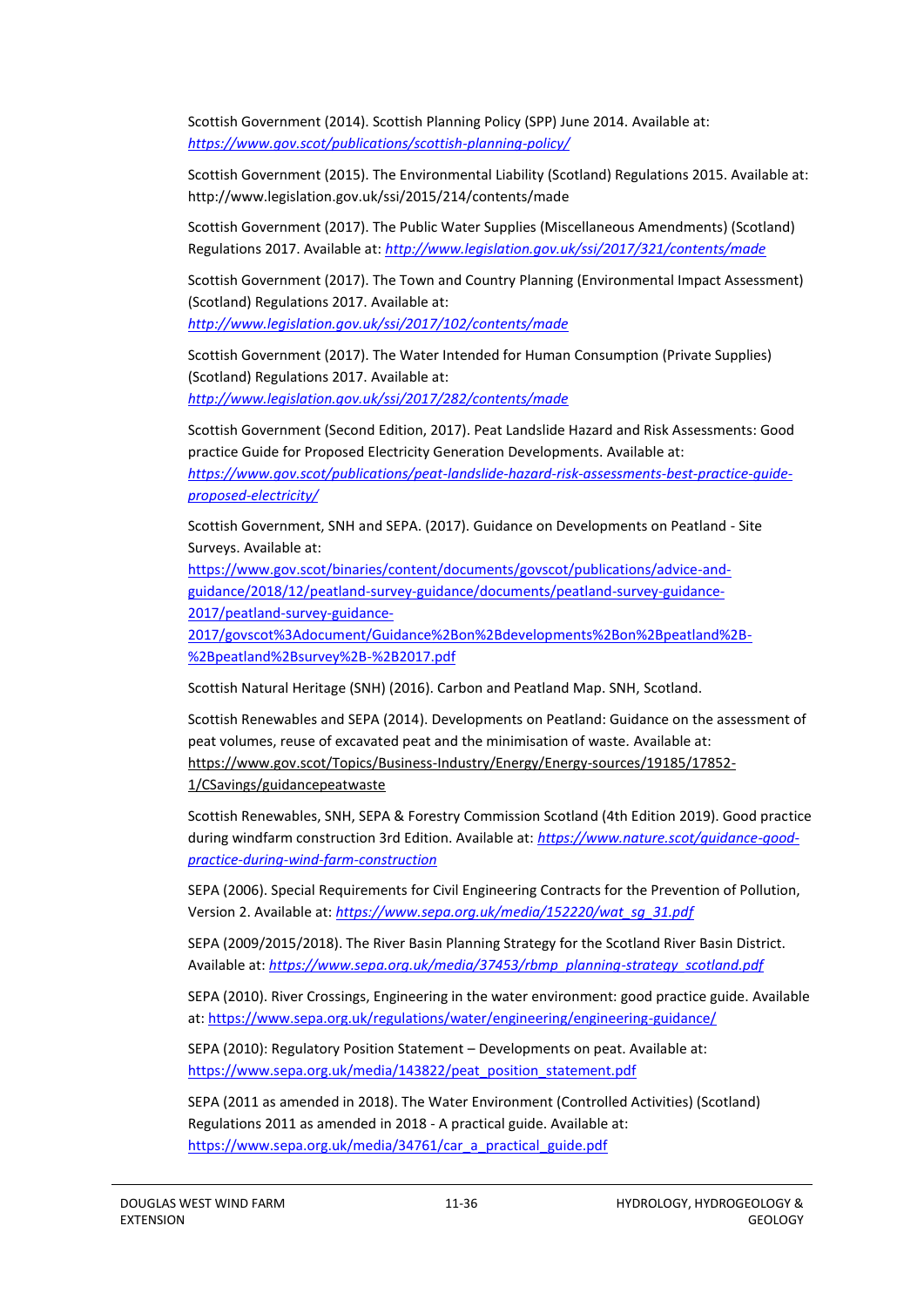SEPA (2014). Flood Risk and Planning Briefing Note. Available at:

[https://www.sepa.org.uk/media/143403/sepa-briefing-note-to-planning-authorities-on-the-flood](https://www.sepa.org.uk/media/143403/sepa-briefing-note-to-planning-authorities-on-the-flood-risk-management-scotland-act-2009.pdf)[risk-management-scotland-act-2009.pdf](https://www.sepa.org.uk/media/143403/sepa-briefing-note-to-planning-authorities-on-the-flood-risk-management-scotland-act-2009.pdf)

SEPA (2014). Land Use Planning System Guidance Note 31 (LUPS-GU31)- Guidance on Assessing the Impacts of Development Proposals on Groundwater Abstractions and Groundwater Dependent Terrestrial Ecosystems. Available at: [https://www.sepa.org.uk/media/144266/lups-gu31-guidance](https://www.sepa.org.uk/media/144266/lups-gu31-guidance-on-assessing-the-impacts-of-development-proposals-on-groundwater-abstractions-and-groundwater-dependent-terrestrial-ecosystems.pdf)[on-assessing-the-impacts-of-development-proposals-on-groundwater-abstractions-and](https://www.sepa.org.uk/media/144266/lups-gu31-guidance-on-assessing-the-impacts-of-development-proposals-on-groundwater-abstractions-and-groundwater-dependent-terrestrial-ecosystems.pdf)[groundwater-dependent-terrestrial-ecosystems.pdf](https://www.sepa.org.uk/media/144266/lups-gu31-guidance-on-assessing-the-impacts-of-development-proposals-on-groundwater-abstractions-and-groundwater-dependent-terrestrial-ecosystems.pdf)

SEPA (Feb 2012). Position Statement: The role of SEPA in natural flood management. Available at: [https://www.sepa.org.uk/media/42133/sepa-04-12](https://www.sepa.org.uk/media/42133/sepa-04-12-position_statement_the_role_of_sepa_in_natural_flood_management.pdf) position statement the role of sepa in natural flood management.pdf

SEPA (January 2014, updated April 2018). Indicative River & Coastal Flood Map (Scotland). Available at: *<http://map.sepa.org.uk/floodmap/map.htm>*

SEPA (2018). Supporting Guidance (WAT-SG-75) – Sector Specific Guidance: Construction Sites. Available at[: https://www.sepa.org.uk/media/340359/wat-sg-75.pdf](https://www.sepa.org.uk/media/340359/wat-sg-75.pdf)

SEPA (2017). Land Use Planning System SEPA Guidance Note 4: Planning advice on windfarm developments (LUPS-GU4). Available at: [https://www.sepa.org.uk/media/136117/planning](https://www.sepa.org.uk/media/136117/planning-guidance-on-on-shore-windfarms-developments.pdf)[guidance-on-on-shore-windfarms-developments.pdf](https://www.sepa.org.uk/media/136117/planning-guidance-on-on-shore-windfarms-developments.pdf)

SEPA (2017). Developments on Peat and Off-Site Uses of Waste Peat. Available at: [https://www.sepa.org.uk/media/287064/wst-g-052-developments-on-peat-and-off-site-uses-of](https://www.sepa.org.uk/media/287064/wst-g-052-developments-on-peat-and-off-site-uses-of-waste-peat.pdf)[waste-peat.pdf](https://www.sepa.org.uk/media/287064/wst-g-052-developments-on-peat-and-off-site-uses-of-waste-peat.pdf)

SEPA. (2018). Supporting Guidance (WAT-SG-75) – Sector Specific Guidance: Construction Sites. Available at[: https://www.sepa.org.uk/media/340359/wat-sg-75.pdf](https://www.sepa.org.uk/media/340359/wat-sg-75.pdf) 

SEPA (July 2019). Technical flood risk guidance for stakeholders, version 12. Available at: https://www.sepa.org.uk/media/162602/ss-nfr-p-002-technical-flood-risk-guidance-forstakeholders.pdf

SEPA (2014). Online Water Environment Hub. Available at[: https://www.sepa.org.uk/data](https://www.sepa.org.uk/data-visualisation/water-environment-hub/)[visualisation/water-environment-hub/](https://www.sepa.org.uk/data-visualisation/water-environment-hub/)

SNH & SEPA, (2015). Good practice during wind farm construction,  $3<sup>rd</sup>$  edition. Available at: [https://www.nature.scot/sites/default/files/2017-07/A1168678%20-](https://www.nature.scot/sites/default/files/2017-07/A1168678%20-%20Good%20Practice%20during%20Wind%20Farm%20construction%20-%20Sept%202015.pdf) [%20Good%20Practice%20during%20Wind%20Farm%20construction%20-%20Sept%202015.pdf](https://www.nature.scot/sites/default/files/2017-07/A1168678%20-%20Good%20Practice%20during%20Wind%20Farm%20construction%20-%20Sept%202015.pdf)

SNH, SEPA & The James Hutton Institute (2014). Guidance on Developments on Peatland - Site Surveys*.* Available at: [https://www.gov.scot/Topics/Business-Industry/Energy/Energy](https://www.gov.scot/Topics/Business-Industry/Energy/Energy-sources/19185/17852-1/CSavings/PSG2011)[sources/19185/17852-1/CSavings/PSG2011](https://www.gov.scot/Topics/Business-Industry/Energy/Energy-sources/19185/17852-1/CSavings/PSG2011)

SNH (2016). Carbon and Peatland Map (2016). Available at: *[http://map.environment.gov.scot/Soil\\_maps/?layer=10](http://map.environment.gov.scot/Soil_maps/?layer=10)*

South Lanarkshire Council (2015). South Lanarkshire Local Development Plan. Available at: [https://www.southlanarkshire.gov.uk/info/200172/plans\\_and\\_policies/39/development\\_plans/6](https://www.southlanarkshire.gov.uk/info/200172/plans_and_policies/39/development_plans/6)

UK Government (1974). Control of Pollution Act 1974. Available at: *<https://www.legislation.gov.uk/ukpga/1974/40>*

UK Government (1990). Environmental Protection Act 1990. Available at: *<https://www.legislation.gov.uk/ukpga/1990/43/contents>*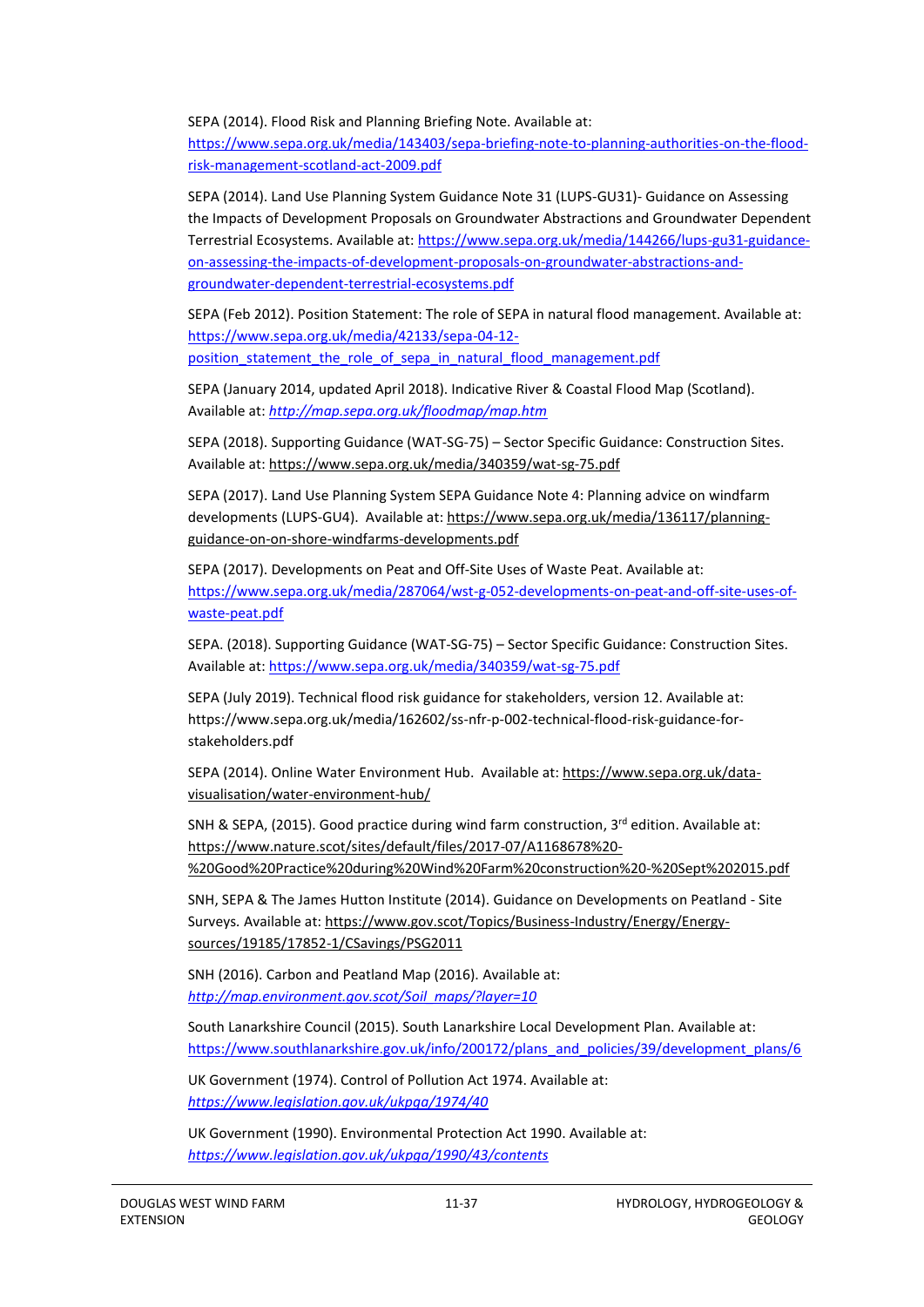UK Government (1994). Waste Management Licensing Regulations 1994. Available at: *<http://www.legislation.gov.uk/uksi/1994/1056/contents/made>*

UK Government (1995). Environment Act 1995. Available at: *<https://www.legislation.gov.uk/ukpga/1995/25/contents>*

UK Government (1998). Groundwater Regulations 1998. Available at: *<http://www.legislation.gov.uk/uksi/1998/2746/contents/made>*

UK Technical Advisory Group on the WFD (2013). UK Environmental Standards and Conditions Final Report, November 2013.